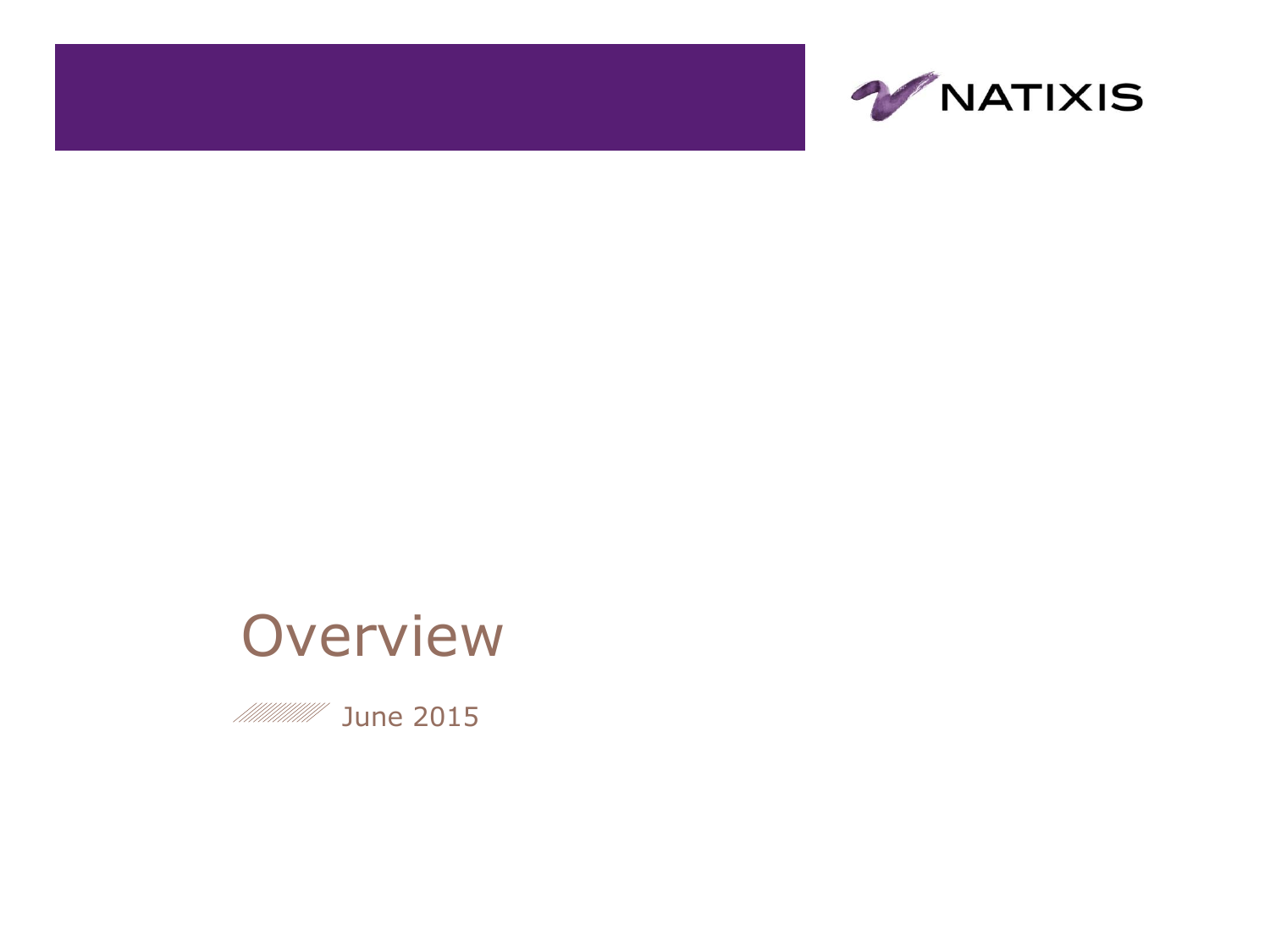# **Disclaimer**

This media release may contain objectives and comments relating to the objectives and strategy of Natixis. Any such objectives inherently depend on assumptions, project considerations, objectives and expectations linked to future and uncertain events, transactions, products and services as well as suppositions regarding future **performances and synergies.**

No assurance can be given that such objectives will be realized. They are subject to inherent risks and uncertainties and are based on assumptions relating to Natixis, its subsidiaries and associates, and the business development thereof; trends in the sector; future acquisitions and investments; macroeconomic conditions and conditions in Natixis' principal local markets; competition and regulations. Occurrence of such events is not certain, and outcomes may prove different from current expectations, significantly affecting expected results. Actual results may differ significantly from those implied by such objectives.

Information in this media release relating to parties other than Natixis or taken from external sources has not been subject to independent verification, and Natixis makes no warranty as to the accuracy, fairness or completeness of the information or opinions herein. Neither Natixis nor its representatives shall be liable for any errors or omissions or for any harm resulting from the use of this media release, its contents or any document or information referred to herein. Figures in this **presentation are unaudited.**

#### **Note on methodology:**

**> Starting page 25, 2014 figures are pro forma:**

**(1) of the new capital allocation to our businesses, 10% of the average Basel 3 risk weighted assets versus 9% previously. 2014 quarterly series have been restated on this new basis;**

**(2) as of January 1st, 2015, application of the IFRIC 21 interpretation «Levies» regarding the accounting for tax except the income tax. This implementation leads to register taxes concerned at the date of their event and not necessarily throughout the year. These taxes are charged to our businesses;**

**(3) and in accordance with the application of the IFRIC 21 interpretation, the accounting of the estimated contribution to the Single Resolution Fund is registered in the first quarter of 2015 in the expenses of the Corporate Center. This item is not be charged to the business lines and is treated as an exceptional item in the financial communication disclosure.**

#### **> Business line performance using Basel 3 standards:**

**The performances of Natixis business lines are presented using Basel 3 standards. Basel 3 risk-weighted assets are based on CRR-CRD4 rules as published in June 26th, 2013 (including Danish compromise treatment for qualified entities).**

**> Annualized ROTE is computed as follows: net income (group share) – DSN net interest/average net assets after dividend – hybrid notes – intangible assets – average goodwill. This ratio include goodwill and intangible assets by business lines to determinate the ROE ratio of businesses.** 

**> The remuneration rate on normative capital is 3%.**

**> Own senior debt fair-value adjustment calculated using a discounted cash-flow model, contract by contract, including parameters such as swaps curve, and revaluation spread (based on the BPCE reoffer curve).**

**> Exceptional items: figures and comments on this presentation are based on Natixis and its businesses income statements excluding exceptional items detailed page 13 for 2014 and page 26 for 1Q15. Natixis and its businesses income statements including exceptional items (reported data) are available in the appendix of this presentation.**

**> The leverage ratio is based on delegated act rules, without phase-in except for DTAs on tax loss carry forward and with the hypothesis of a roll-out for noneligible subordinated notes under Basel 3 by eligible notes. Repos transactions with central counterparties are offset in accordance with IAS 32 rules without maturity or currency criteria.**

**> The cost/income ratio and the ROE excluding IFRIC 21 impact calculation takes into account ¼ of the annual duties and levies concerned by this new accounting rules**

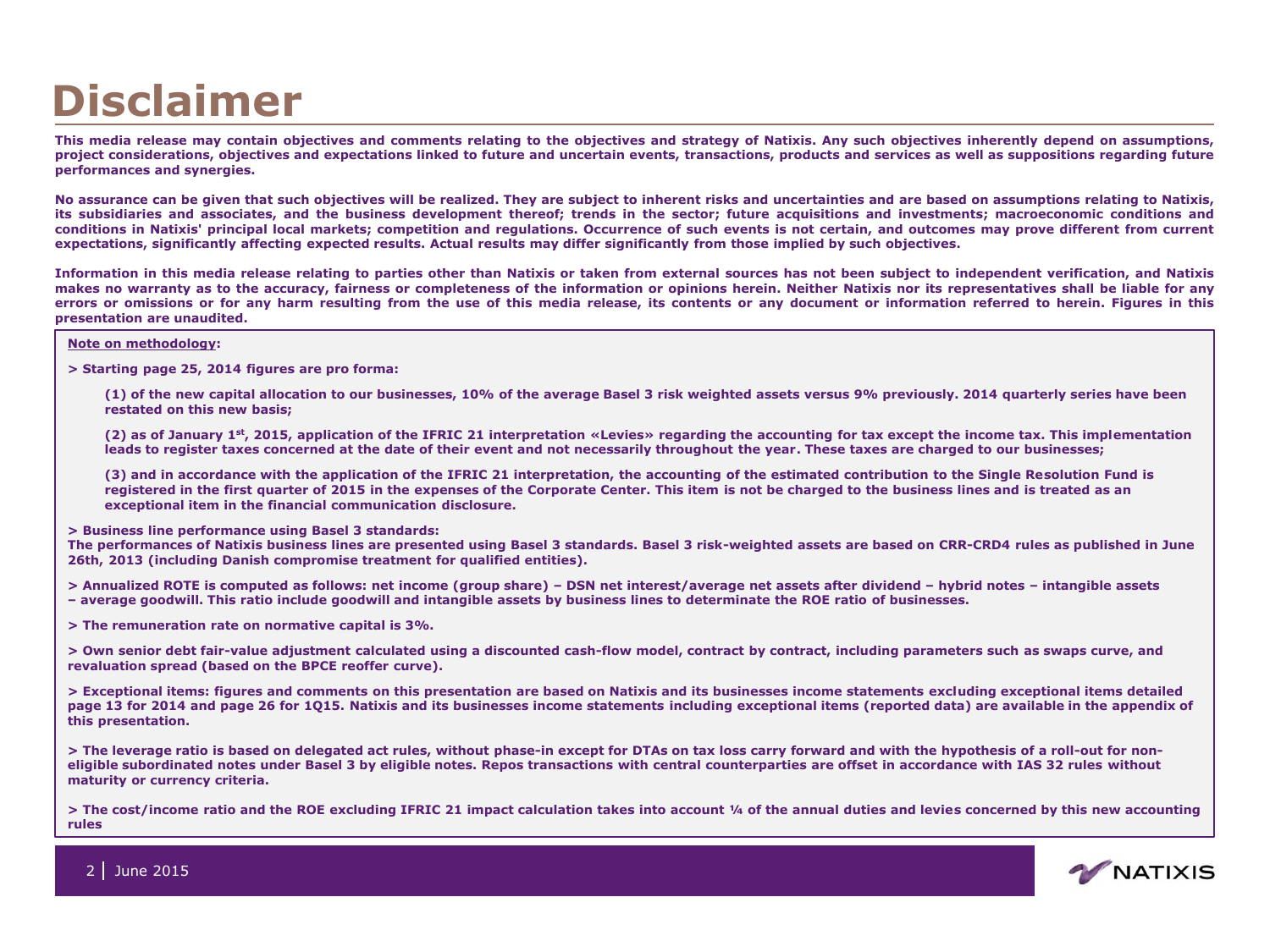- **1. 2014-2017 – Strategic plan**
- **2. 2014 results & strategic progress**
- **3. 1Q15 results**

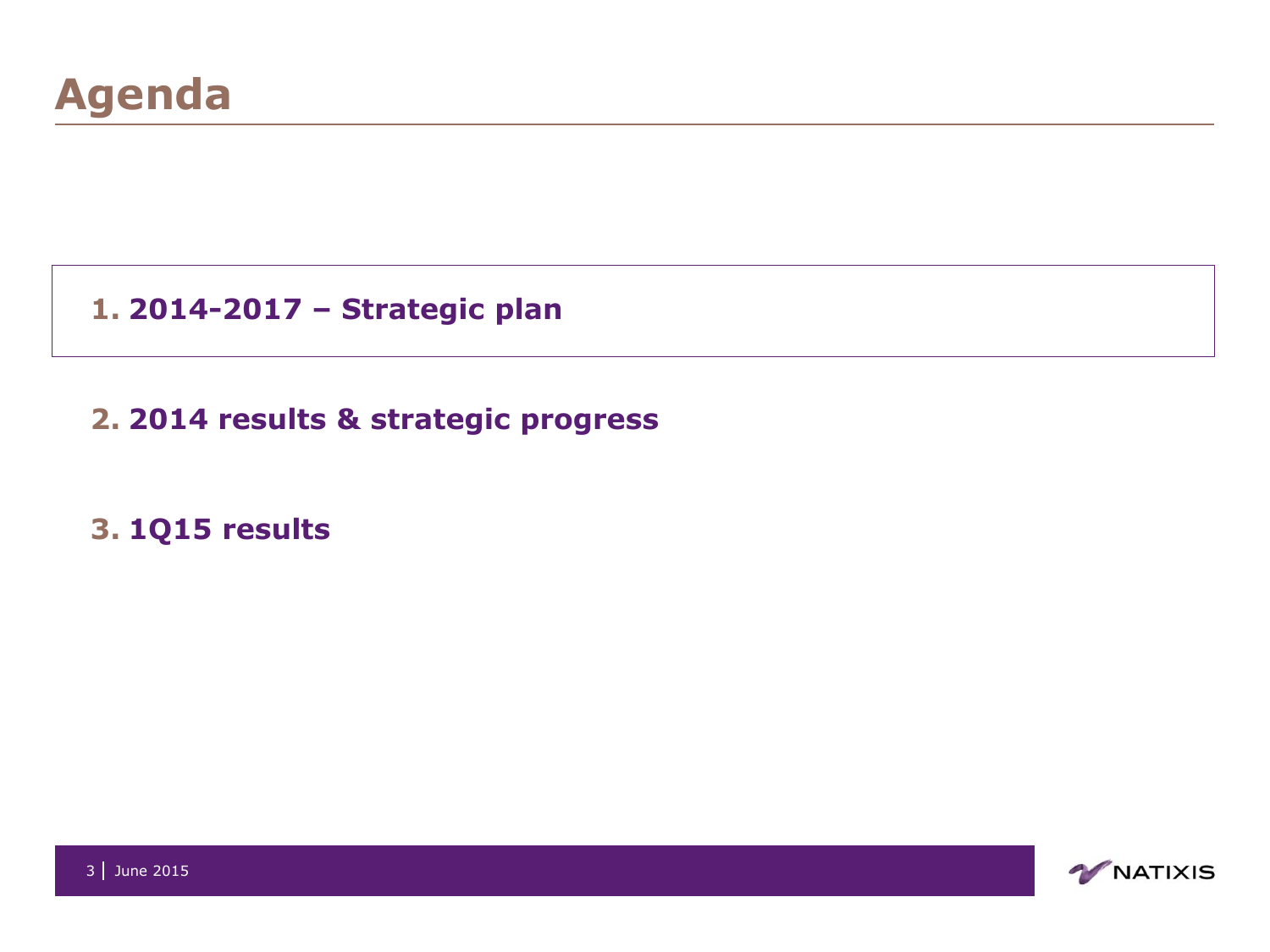## **Our ambitions for our 3 core businesses…**

#### **Return on capital allocated**



**Differentiated approaches for our core businesses** 

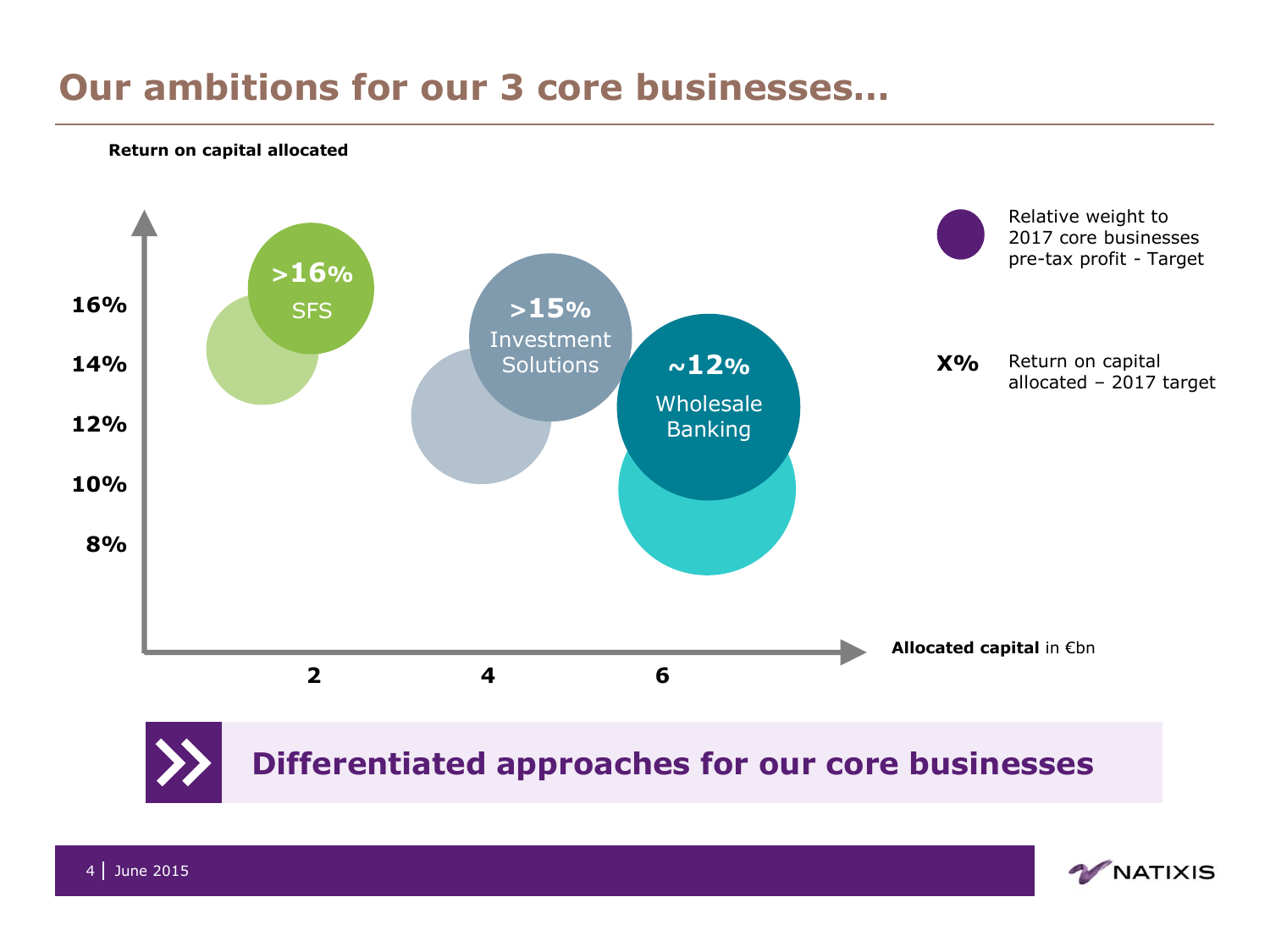## **…to reach a ~ 11.5-13% ROTE in 2017**



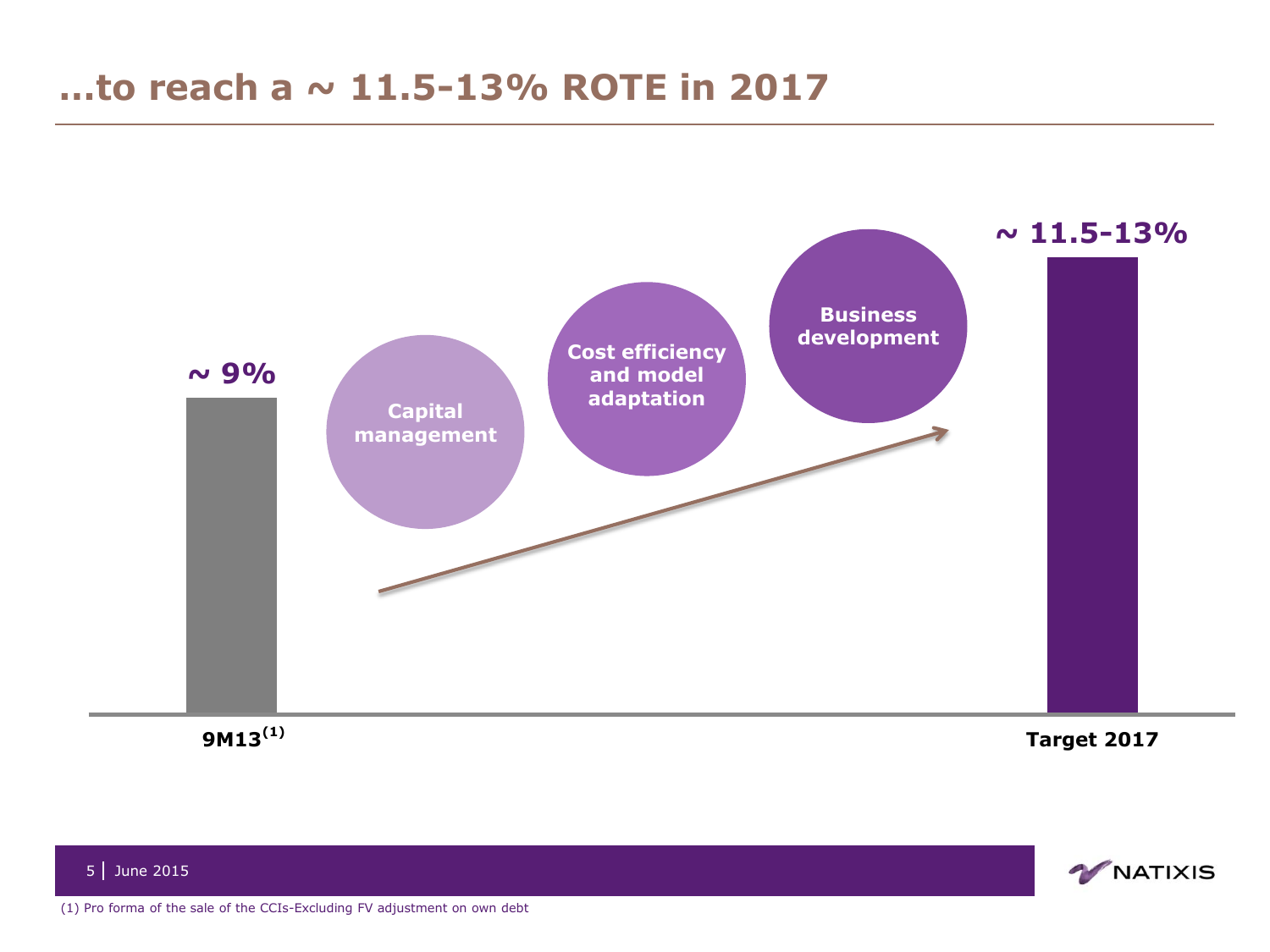## **Rebalance the capital allocation in favor of Investment Solutions**

**58%**

#### **Capital management**

**Disposal of non-strategic assets which have negative impact on profitability**

**25% 49%**

Wholesale Investment

**11%**

**9%**

Banking

**6%**

- Coface full-disposal during the strategic plan
- GAPC closing by mid-2014

**13%**

**Core businesses**

**29%**

Financial **Investments** GAPC





- 2017 targets include acquisitions hypothesis in Asset Management for  $£1.5$ bn
- Capital allocation oriented to profitable and liquidity light businesses



**Dividend policy: payout ratio ≥ 50%**

*(1) Including goodwill and intangible assets*

Solutions

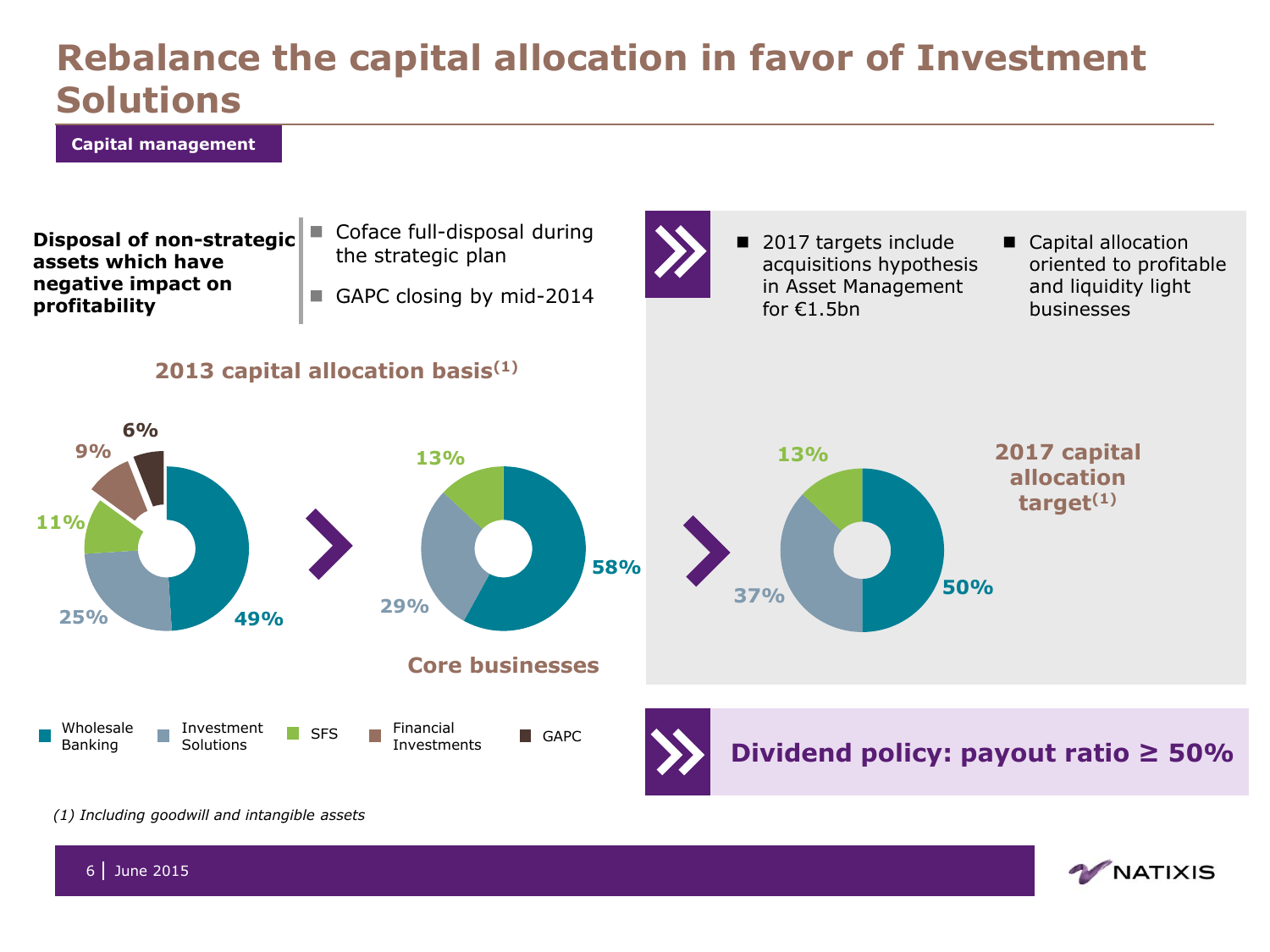## **2014 – 2017 : Asset Light model development**

#### **Model adaptation**

| <b>O2D: a fully integrated chain</b><br>Develop a new AM model in Europe<br>Enhance Structured financing<br>underwriting capacity<br>Move to a multi-affiliates<br><b>Improve IT process with BPCE</b><br>organization<br>retail networks<br>Net revenues growth driven by<br>increasing fee businesses<br>Become a real European player<br>Increase in RoRWA<br>$\bullet$<br><b>Refinancing diversification</b><br>Create a unified insurance platform<br>for BPCE networks<br><b>Model adaptation</b><br>Integrate BPCE Assurances<br>Strict control of RWA in capital<br>intensive business<br>In source over time Caisses<br>d'Epargne insurance business<br>Resizing and streamlining some | <b>Wholesale Banking</b> | <b>Investment Solutions</b> | <b>Specialized Financial</b><br><b>Services</b> |
|-------------------------------------------------------------------------------------------------------------------------------------------------------------------------------------------------------------------------------------------------------------------------------------------------------------------------------------------------------------------------------------------------------------------------------------------------------------------------------------------------------------------------------------------------------------------------------------------------------------------------------------------------------------------------------------------------|--------------------------|-----------------------------|-------------------------------------------------|
|                                                                                                                                                                                                                                                                                                                                                                                                                                                                                                                                                                                                                                                                                                 | activities               |                             |                                                 |

### $\sum$

**Stable RWA target**



**35% of net arrangement fees in 2017 financing revenues** 



**€22bn net inflows in European asset management**

**Net revenues increase by +10% in insurance business per year**



**Improvement in CIR with a 2017 target <64%**



**Net revenues development with liquidity needs and RWA slight increase**

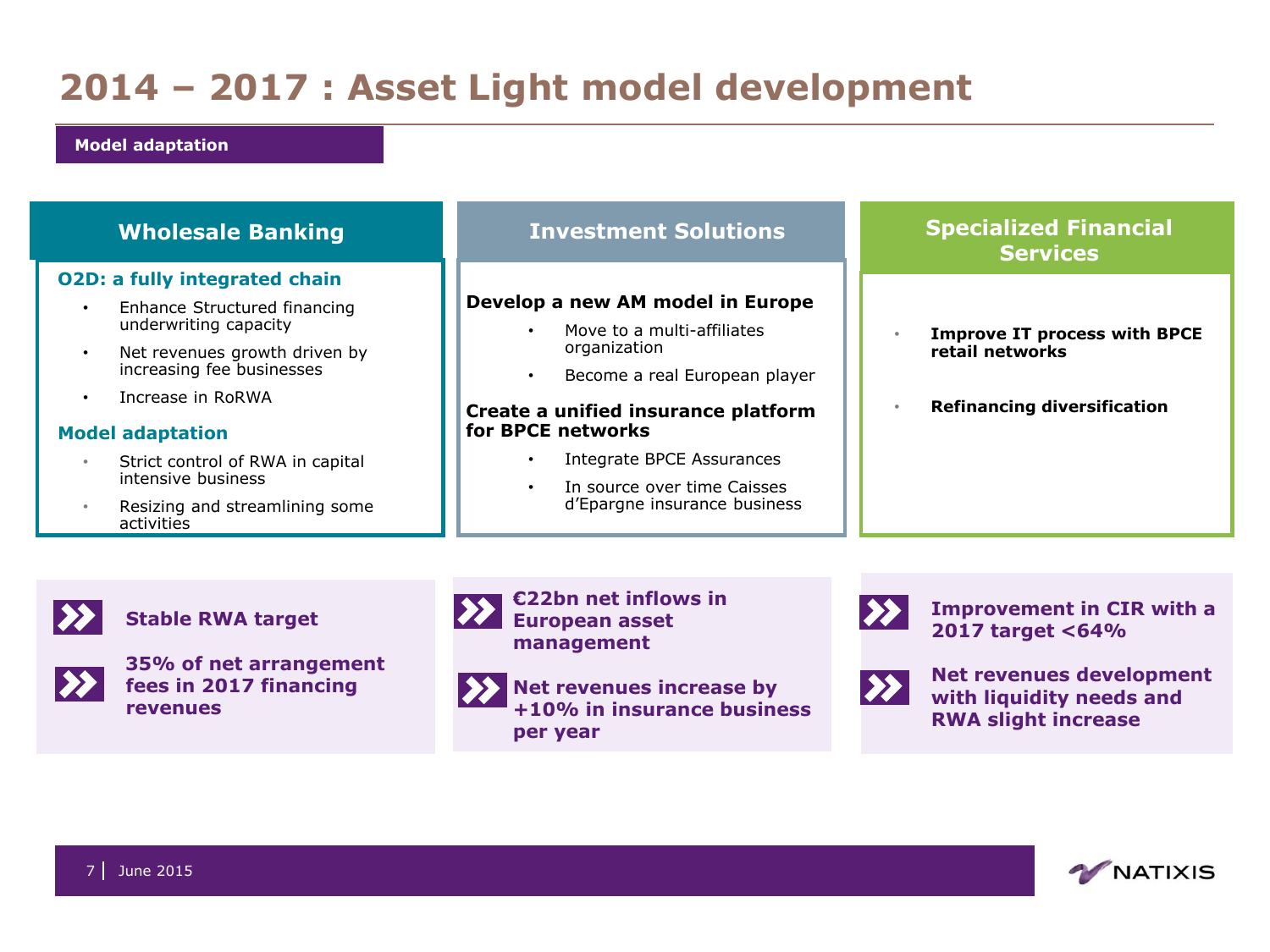## **Extensive growth potential within Groupe BPCE**

**Business development**



**€432m cumulative additional revenues** generated with Groupe BPCE retail networks from end-09 to end-13 **Additional target of €400m** from 2014 to 2017

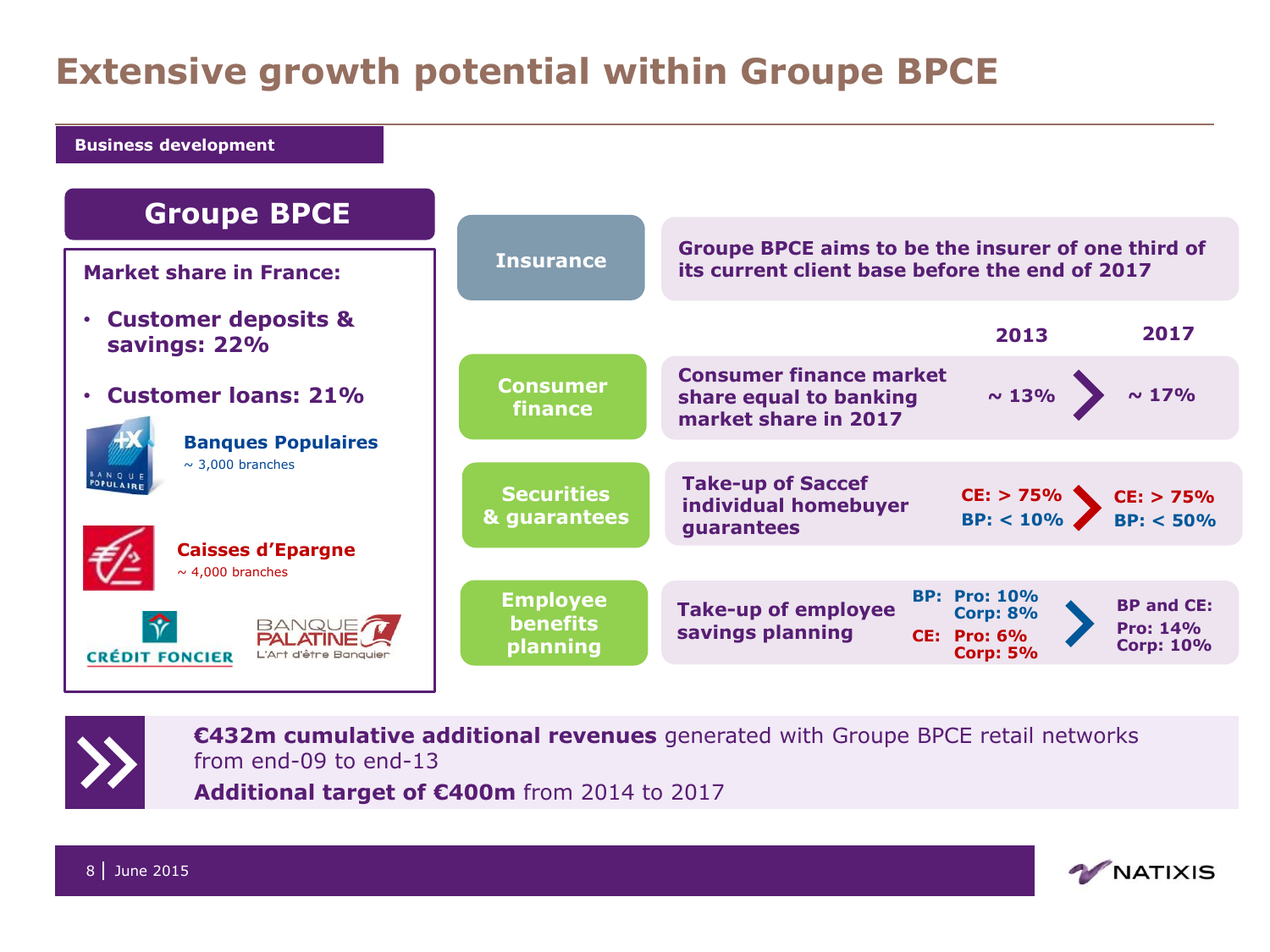## **Targeted international developments in Wholesale Banking and Investment Solutions**

#### **Business development**

| <b>Wholesale Banking</b>                                                                                                                                                                                                                                                                                                                                                                                  | <b>Investment Solutions</b>                                                                                                                                                                                                                                                                                                     |
|-----------------------------------------------------------------------------------------------------------------------------------------------------------------------------------------------------------------------------------------------------------------------------------------------------------------------------------------------------------------------------------------------------------|---------------------------------------------------------------------------------------------------------------------------------------------------------------------------------------------------------------------------------------------------------------------------------------------------------------------------------|
| Selective strengthening of our international<br><b>Tall</b><br>platform<br>• America: renewed effort for Equity derivatives,<br>opportunistic development for FIC-T (LatAm, Canada)<br>• EMEA: focus on Capital markets and Structured<br>financing<br>• Asia: strengthen Trade finance and develop O2D<br>Target: around 50% of FTE in international areas<br>$\sim$<br>in 2017 (vs. nearly 40% in 2013) | Pursue the development of our US distribution<br>platform<br>via investments in new expertise and access to new<br>distribution channels<br>Reinforcement of our distribution in Asia, Middle<br>East and LatAm organically and through local<br>partnerships<br>+ 500 FTE targeted in Investment Solutions,<br>mainly overseas |



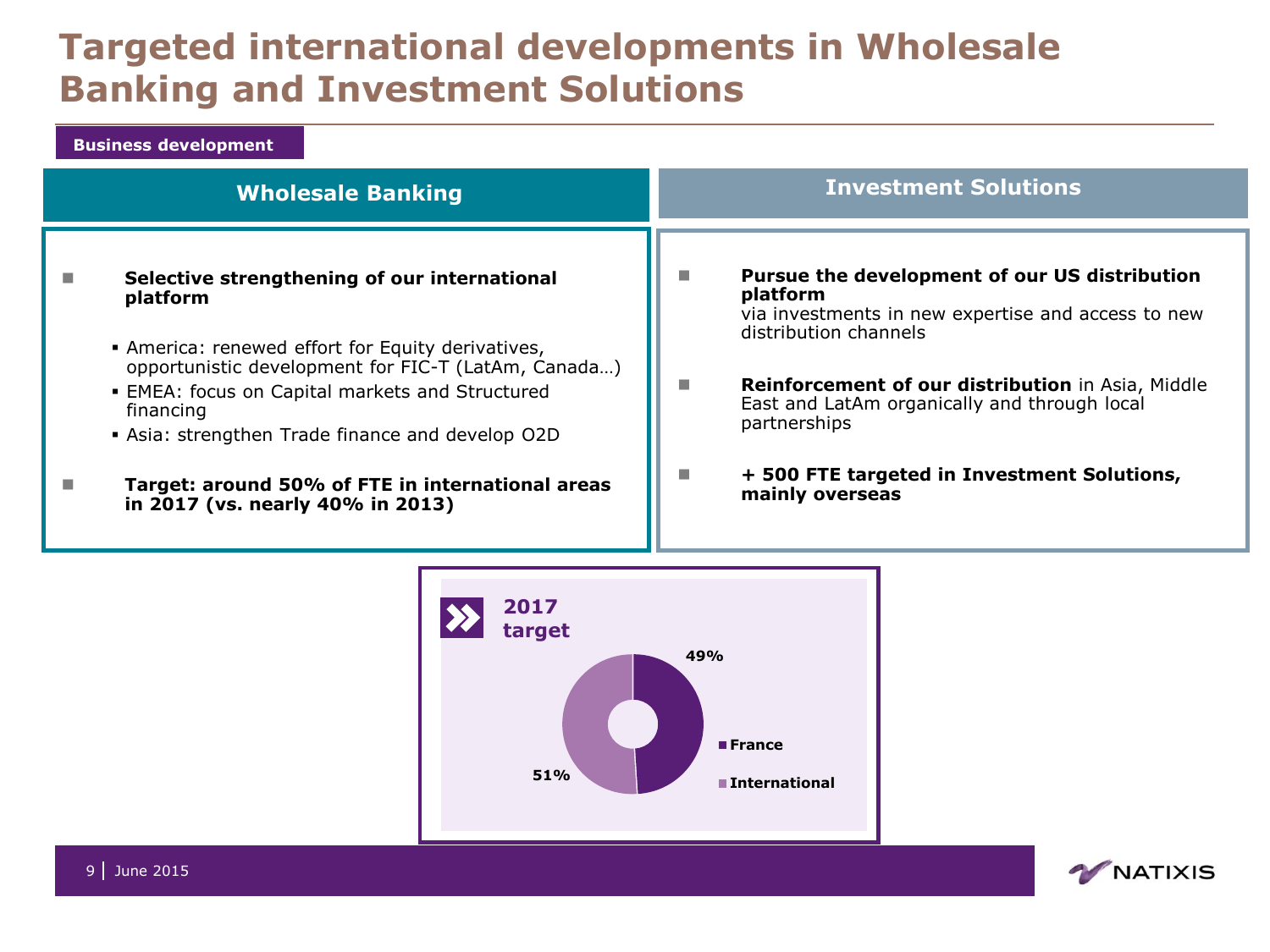### **2017 targets for regulatory ratios**







- (1) CRR/CRD4 CET1 ratio at Dec. 31, 2014 without transitional measures except on DTAs
- (2) CRR/CRD4 Phased-in
- (3) Based on delegated acte rules, without phased-in except DTAs on tax loss carry forward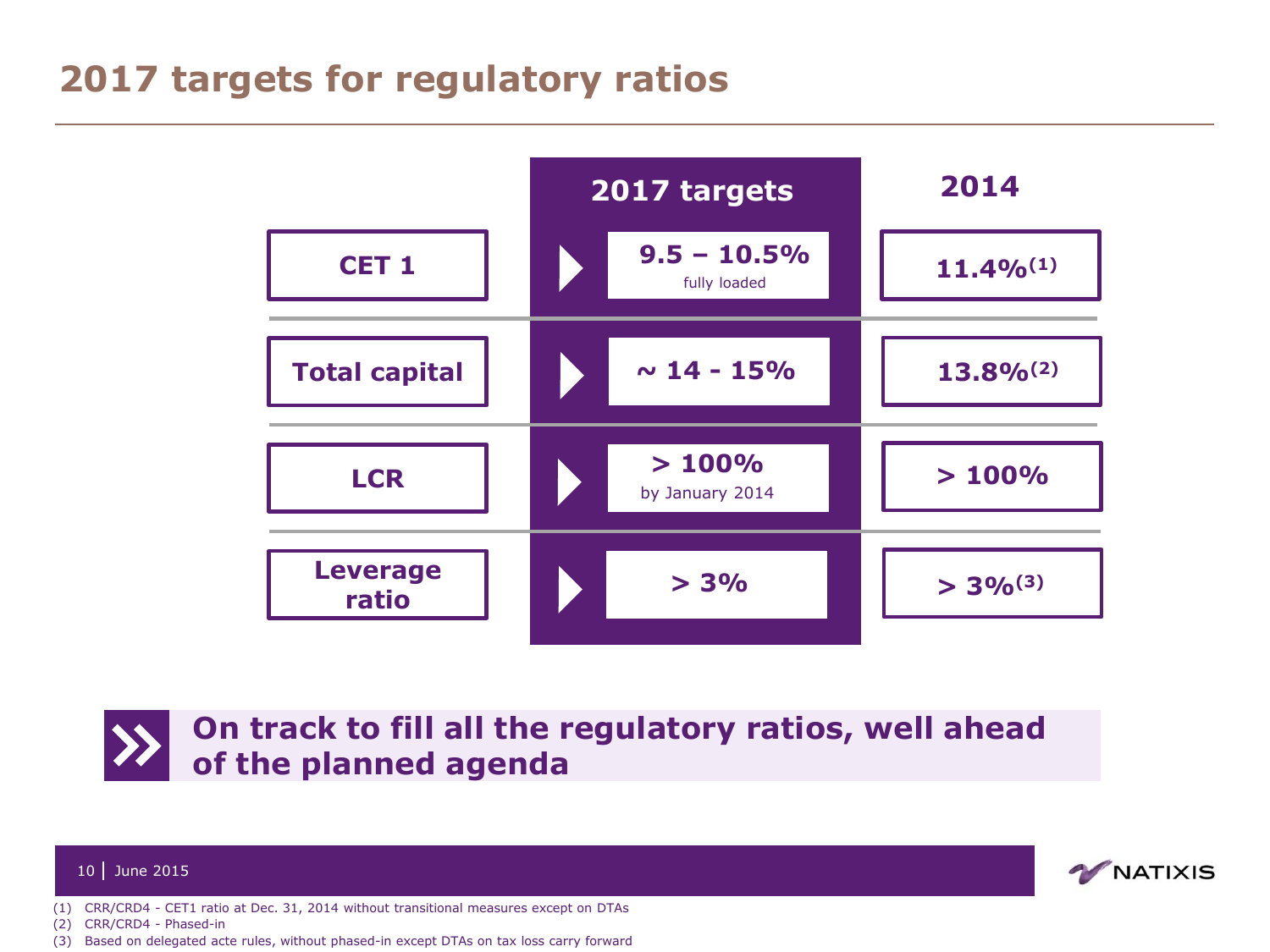## **2017 Natixis financial ambitions**

| <b>COL</b>           | Natixis totally refocused on its 3                                                                    | <b>Ambitions 2017</b> | $2014^{(1)}$                        |                  |
|----------------------|-------------------------------------------------------------------------------------------------------|-----------------------|-------------------------------------|------------------|
| <b>COL</b><br>$\sim$ | core businesses<br>2017 targets based on organic<br>growth<br>Stable revenues generation              | <b>Net revenues</b>   | $\geq$ E8bn                         | <b>€7.0bn</b>    |
|                      | Cost management: a 5pp gain                                                                           | <b>CIR</b>            | $\sim 65\%$                         | $\sim 69.6\%$    |
|                      | Normalized cost of risk                                                                               | <b>Cost of risk</b>   | $\sim$ 30-35bp<br>through the cycle | 38 <sub>bp</sub> |
|                      | ROTE significant improvement:<br>• Capital allocation rebalanced<br>• For Wholesale Banking RoE > CoE | <b>ROTE</b>           | $\sim$ 11.5 - 13%                   | $\sim 9.4\%$     |



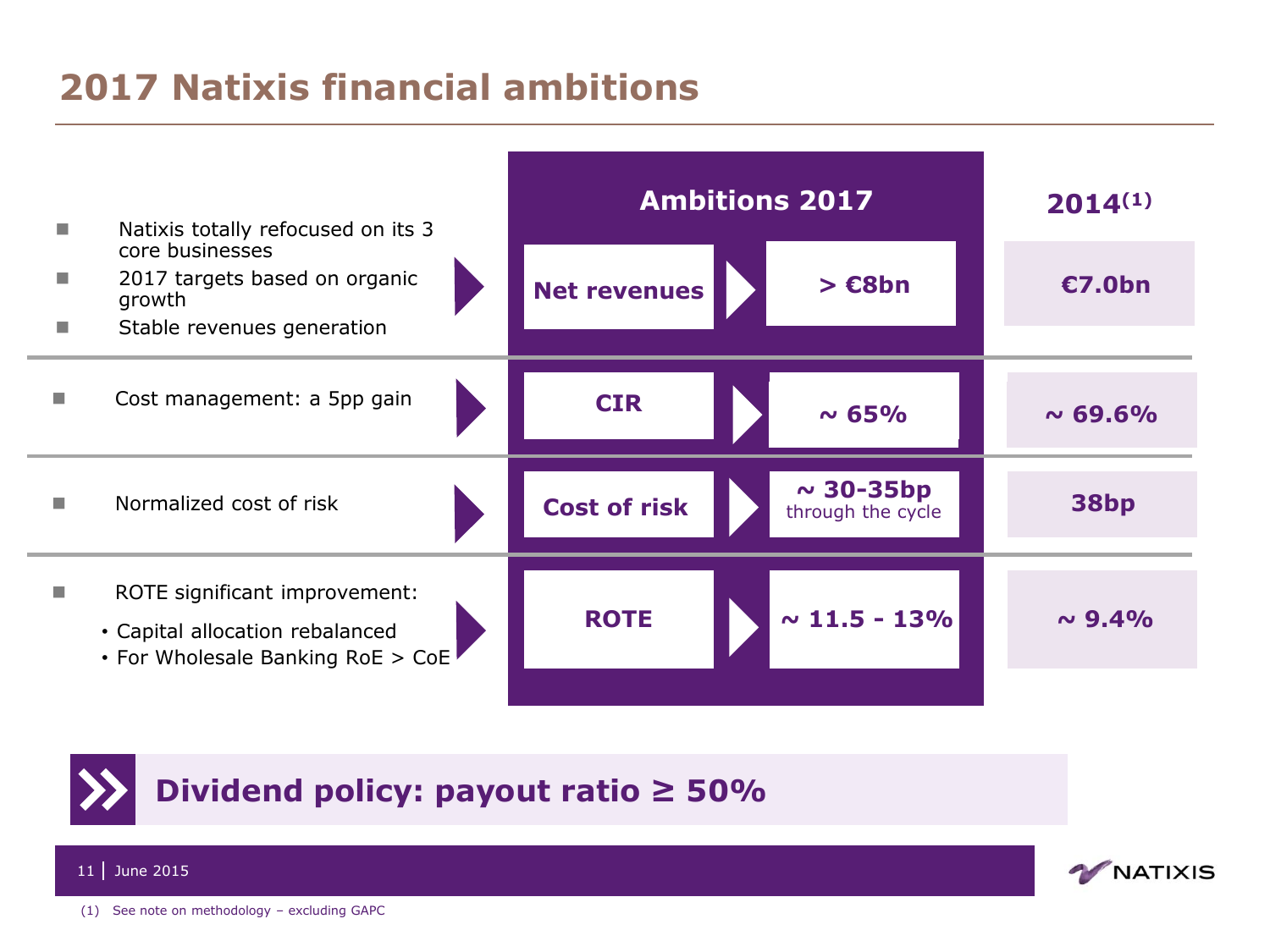**1. 2014-2017 – Strategic plan**

**2. 2014 results & strategic progress**

### **3. 1Q15 results**

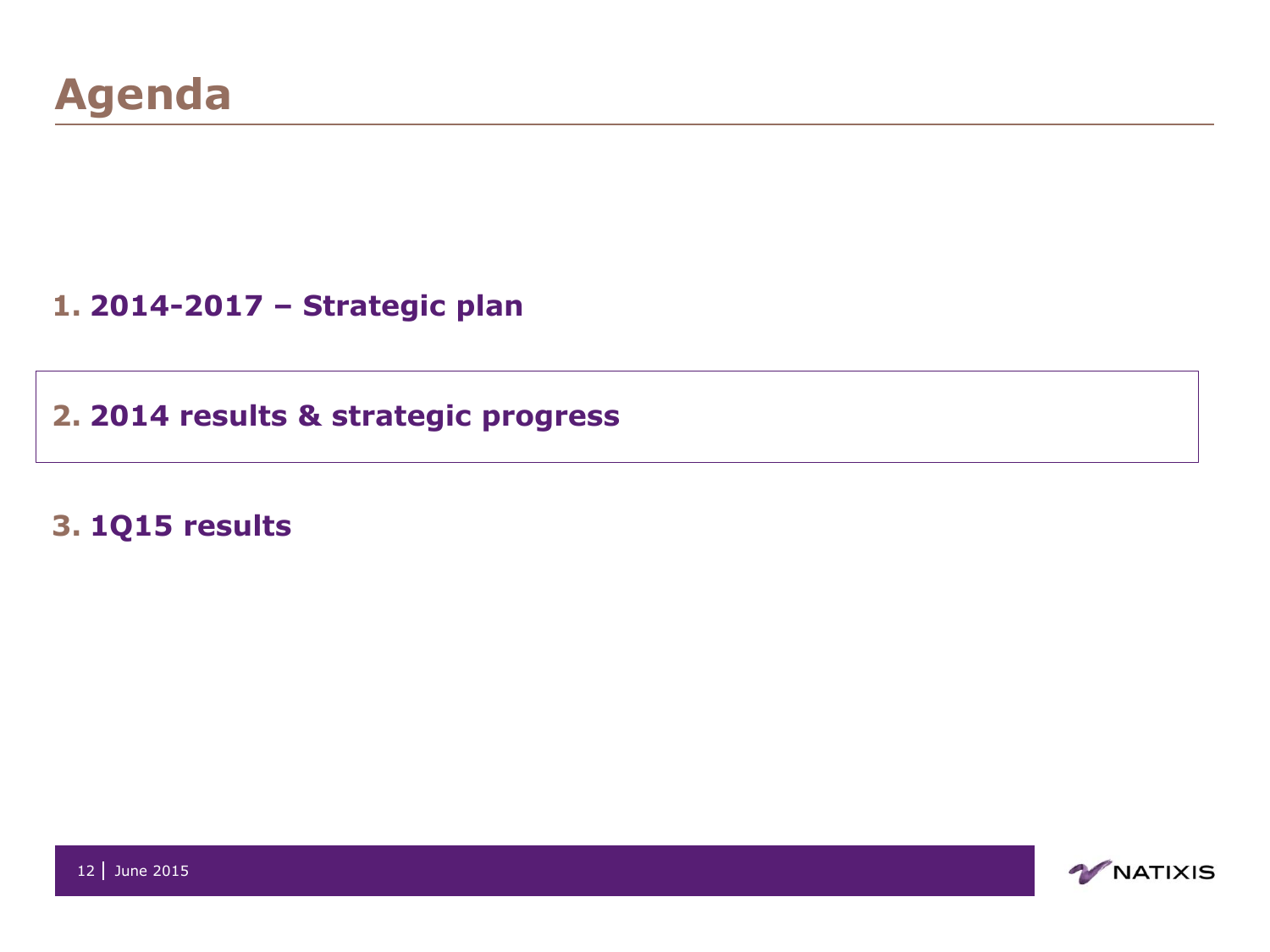## **Exceptional items**

| <b>Exceptional items</b> <sup>(1)</sup> - in $\epsilon$ m                                                                     | <b>4Q14</b>  | 4Q13         | 2014           | 2013           |
|-------------------------------------------------------------------------------------------------------------------------------|--------------|--------------|----------------|----------------|
| Restructuring costs<br>Corporate center (Expenses)                                                                            |              | (82)         |                | (82)           |
| Gain from disposal of Natixis's stake in Lazard<br>Corporate Center in 2014 (Net revenues)                                    |              |              | 99             |                |
| First application of IFRS 13 (1Q13) and change in related methodologies<br>(2Q14) and FVA impact 4Q14<br>FIC-T (Net revenues) | (82)         |              | (119)          | 72             |
| Impairment in Corporate Data Solution goodwill (Financial Investments)<br>and Others (Financial Investments/Corporate Center) | (8)          |              | (62)           |                |
| Gain from disposal of operating property assets (3Q14)<br>Corporate Center (Gain or loss on other assets)                     |              |              | 75             |                |
| Impact on pre-tax profit                                                                                                      | (90)         | (82)         | (7)            | (10)           |
| <b>Impact on net income</b>                                                                                                   | (61)         | (51)         | 24             | (5)            |
|                                                                                                                               |              |              |                |                |
| FV adjustment on own senior debt <sup>(2)</sup> – in $\epsilon$ m<br>Corporate Center (Net revenues)                          | 4Q14         | 4Q13         | 2014           | 2013           |
| Impact on pre-tax profit<br><b>Impact on net income</b>                                                                       | (18)<br>(12) | (91)<br>(55) | (208)<br>(135) | (195)<br>(121) |

| Total impact on net income (gs) - in $\epsilon$ m |  |  | $(73)$ $(105)$ $(111)$ $(125)$ |  |  |
|---------------------------------------------------|--|--|--------------------------------|--|--|
|---------------------------------------------------|--|--|--------------------------------|--|--|

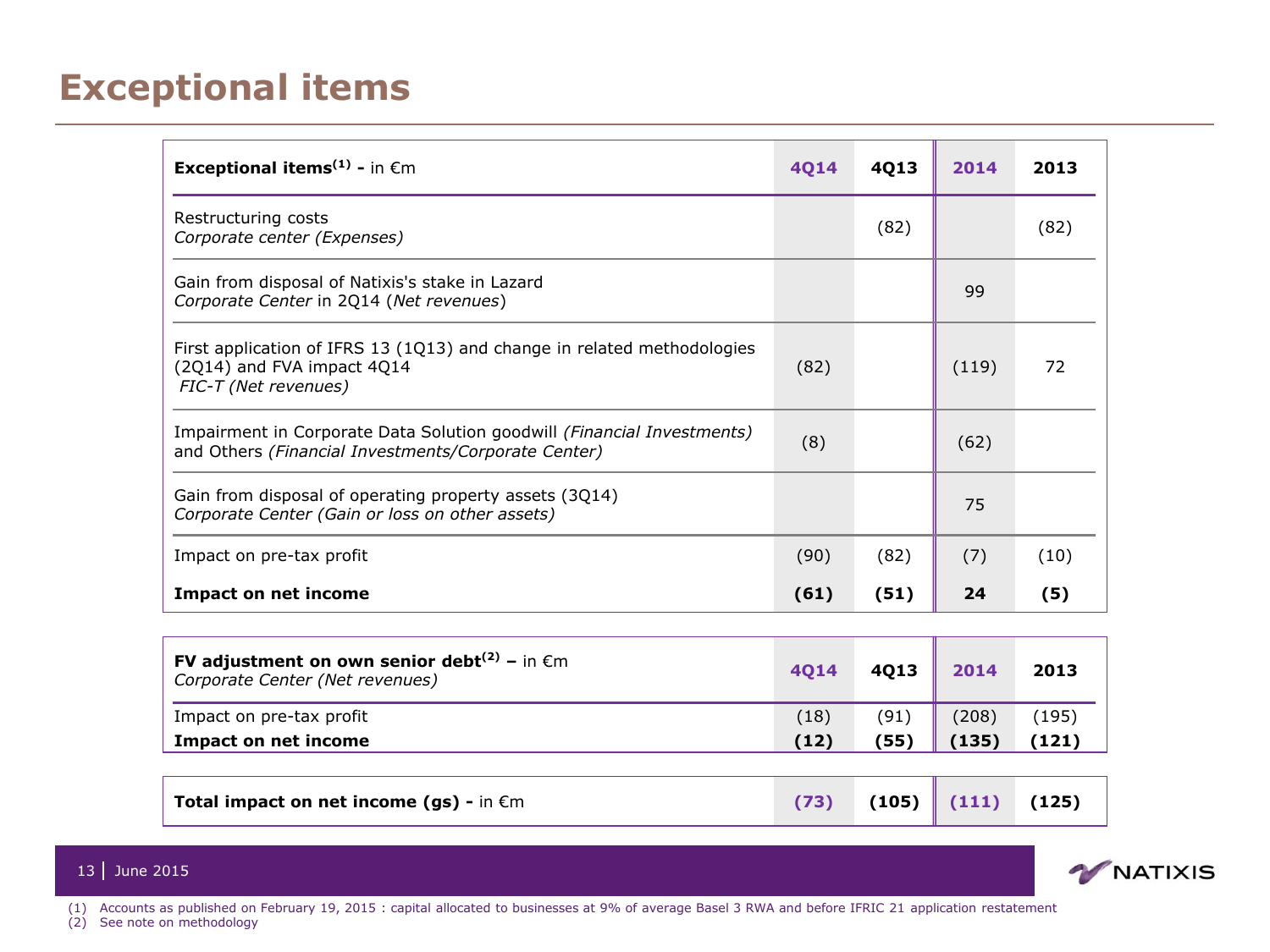### **2014 results: 16% rise in net income (gs) excluding GAPC vs. 2013**

- **2014 net revenues increased by 5% vs. 2013 driven by the strong momentum of all the core businesses, recording a 7% increase in net revenues over the same period**
- **Expenses under control:**
	- **Cost/income ratio down by 1.2pp to 69.6% in 2014 vs. 2013**
	- **10% increase in gross operating income vs. 2013 thanks to a positive jaws effect**
- **Significant improvement in cost of risk in 2014 to -€300m (-22% vs. 2013)**
- **Net income (gs) excluding GAPC up 16% vs. 2013, to €1,277m**
- **2014 ROTE at 9.4%, a 40bps increase over the year**
- **Significant increase in EPS(3) : +26% in 2014 to €0.39**

| Pro forma and excluding exceptional items <sup>(1)</sup> (2)<br>In $\epsilon$ m | 2014        | 2013     | 2014<br>vs. 2013 |
|---------------------------------------------------------------------------------|-------------|----------|------------------|
| <b>Net revenues</b>                                                             | 7,743       | 7,343    | 5%               |
| of which core businesses                                                        | 6,980       | 6,496    | 7%               |
| Expenses                                                                        | (5, 391)    | (5, 196) | 4%               |
| <b>Gross operating income</b>                                                   | 2,352       | 2,147    | <b>10%</b>       |
| Provision for credit losses                                                     | (300)       | (385)    | (22)%            |
| <b>Pre-tax profit</b>                                                           | 2,095       | 1,786    | <b>17%</b>       |
| Income tax                                                                      | (742)       | (667)    | 11%              |
| Minority interest                                                               | (76)        | (14)     |                  |
| <b>Net income (gs) excl. GAPC</b>                                               | 1,277       | 1,105    | 16%              |
| GAPC after tax                                                                  | (28)        | (3)      |                  |
| Net income (gs)                                                                 | 1,249       | 1,102    | <b>13%</b>       |
| ROTE excl. GAPC                                                                 | 9.4%        | 9.0%     |                  |
|                                                                                 |             |          |                  |
| in $\epsilon$ m                                                                 | 2014        | 2013     | 2014<br>vs. 2013 |
| <b>Exceptional items</b>                                                        | 24          | (5)      |                  |
| Net income $(gs)$ - including<br>exceptional items                              | 1,273       | 1,097    | 16%              |
|                                                                                 |             |          |                  |
| $in$ $\epsilon$ m                                                               | <b>DO14</b> | วกาว     | 2014             |

| $\mathsf{I}$ in $\epsilon$ m                             | 2014  | 2013  | 2014<br>vs. 2013 |
|----------------------------------------------------------|-------|-------|------------------|
| FV adjustment on own senior debt (net of<br>$\vert$ tax) | (135) | (121) |                  |
| Net income $(gs)$ – reported                             | 1,138 | 976   | 17%              |

**A NATIXIS** 

#### 14 June 2015

(1) Accounts as published on February 19, 2015 : capital allocated to businesses at 9% of average Basel 3 RWA and before IFRIC 21 application restatement

(2) See note on methodology

(3) Excluding FV adjustment on own senior debt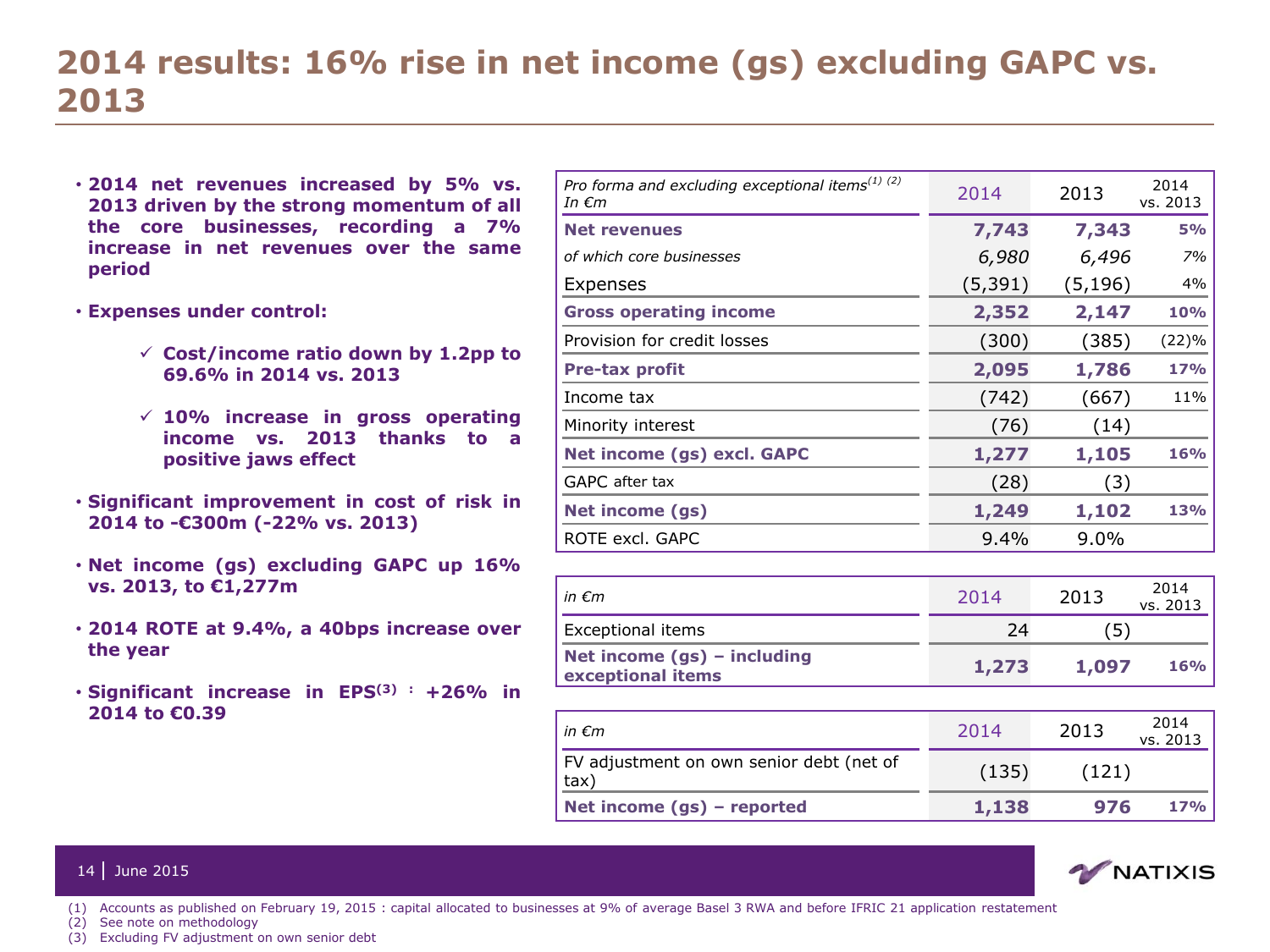### **CET1(1) ratio at 12.4% as of end-December 2014, before distribution**



**Financial structure strengthened in 2014**

**€0.20 ordinary dividend per share for 2014 payable in cash**

**€0.14 exceptional dividend per share payable in cash, related to the listing of 59% of Coface capital at the end of 2Q14**

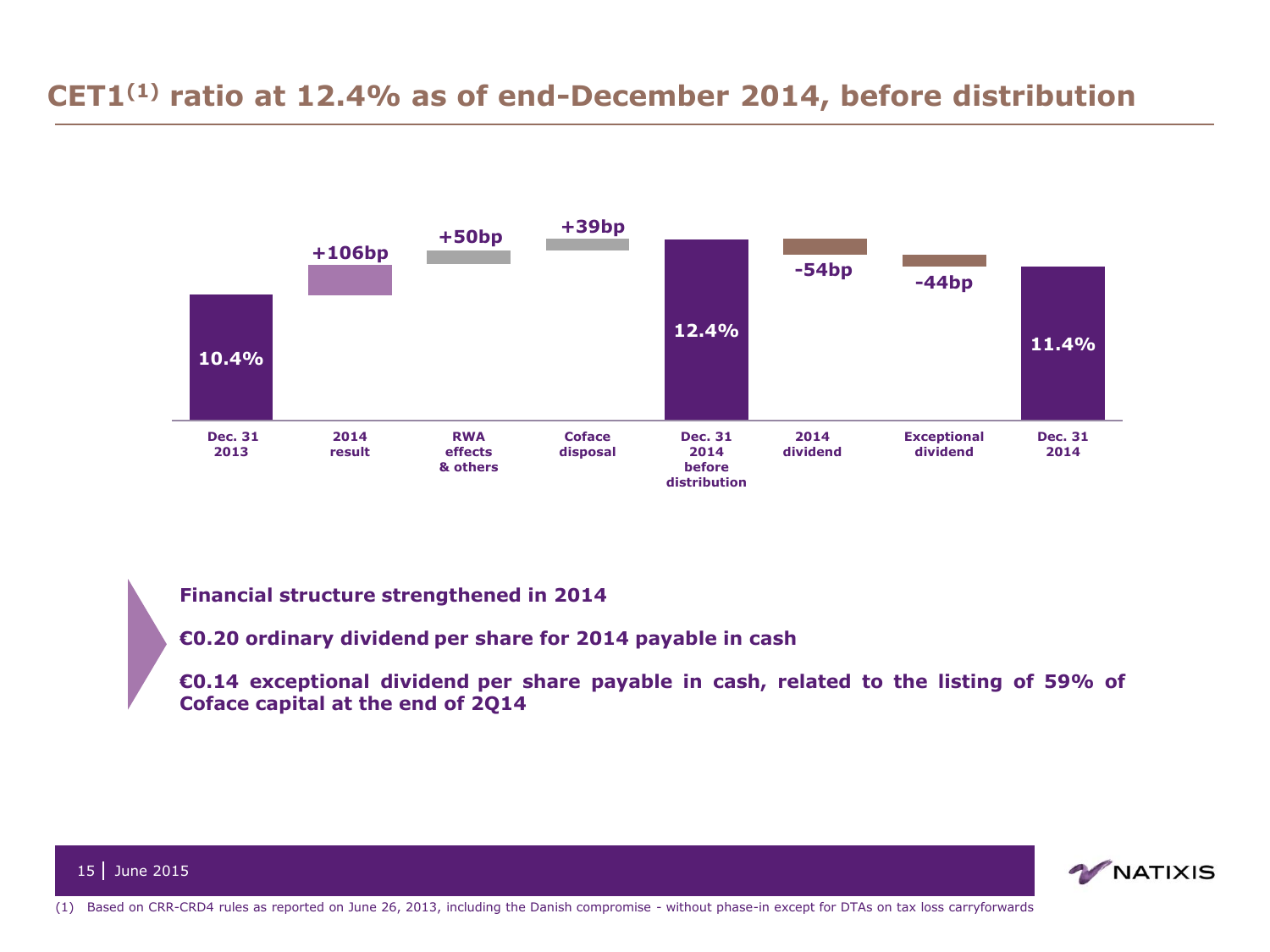16 June 2015

### **Successful listing of Coface**

#### • **2009-2013 New Deal strategic plan**

- $\checkmark$  Coface managed as financial investment due to a lack of synergies with Natixis 3 core businesses
- $\checkmark$  Refocusing on Credit insurance and Factoring in Germany and Poland

#### • **2014-2017 New Frontier strategic plan**

- $\checkmark$  Development turned out profitable for Coface key franchises
- $\checkmark$  July 2014 : successful listing of around 92 million shares (58.65% of capital) for €957m (including greenshoe option)





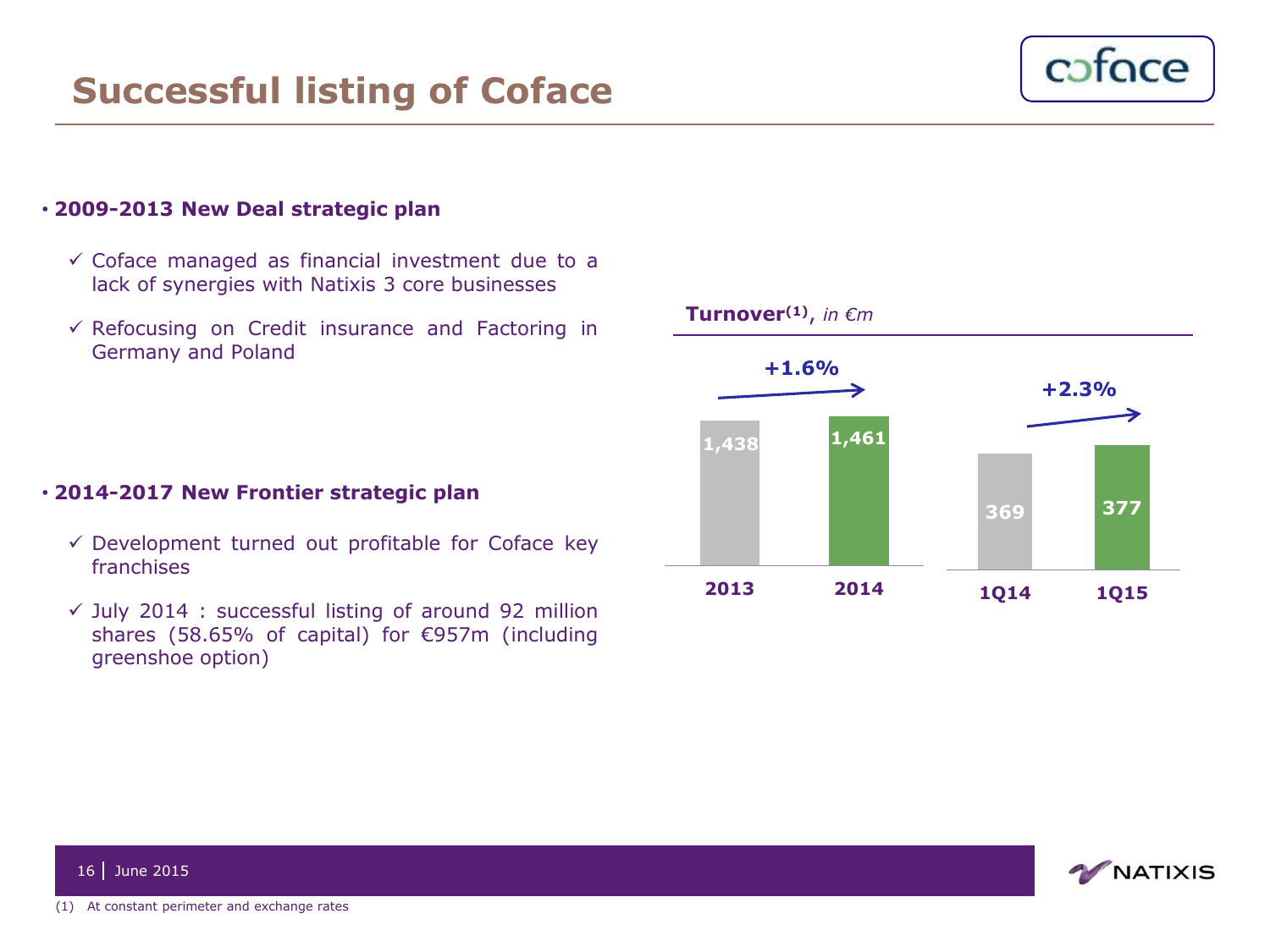### **Profitable development of our key franchises**

#### **Selective growth**

#### **Asset light model deployment**

- $\geq$  Acceleration of the balance sheet rotation with O2D: 35% increase in new loan production vs. 2013 with a limited 3% growth in outstanding for the same period $(2)$
- Better positioning in Structured financing: increased number of «lead left» roles in complex transactions and 33% of arrangement fees in 2014 net revenues, of which 39% in 4Q14
- $\triangleright$  Reinforcement in Advisory business: acquisition of a leading structure to Banca Leonardo in M&A for Midcap and Advisory for investment Funds

#### **Growth in Equity derivatives**

 $\geq$  Strong development since the new organization set up: +28% in net revenues in 2014

#### **International ambitions**

 $\geq$  8% rise in net revenues from international areas between 2013 and 2014, including strong performances from Americas

#### **Increased efficiency**

#### **Global transaction banking repositioning**

- $\triangleright$  Rationalization and redeployment in line with targets
- 50% increase in corporate deposits between 2013 and 2014

#### **Change in Cash equity**

 $\triangleright$  Merger of equity research, credit and economic within the same department





- **Expected ROE growth to 2017 realized by a half in one year**
- **Reduced capital allocation vs. the level planned for the strategic plan**



#### 17 June 2015

(1) Accounts as published on February 19, 2015 : capital allocated to businesses at 9% of average Basel 3 RWA and before IFRIC 21 application restatement. See note on methodology (2) O2D perimeter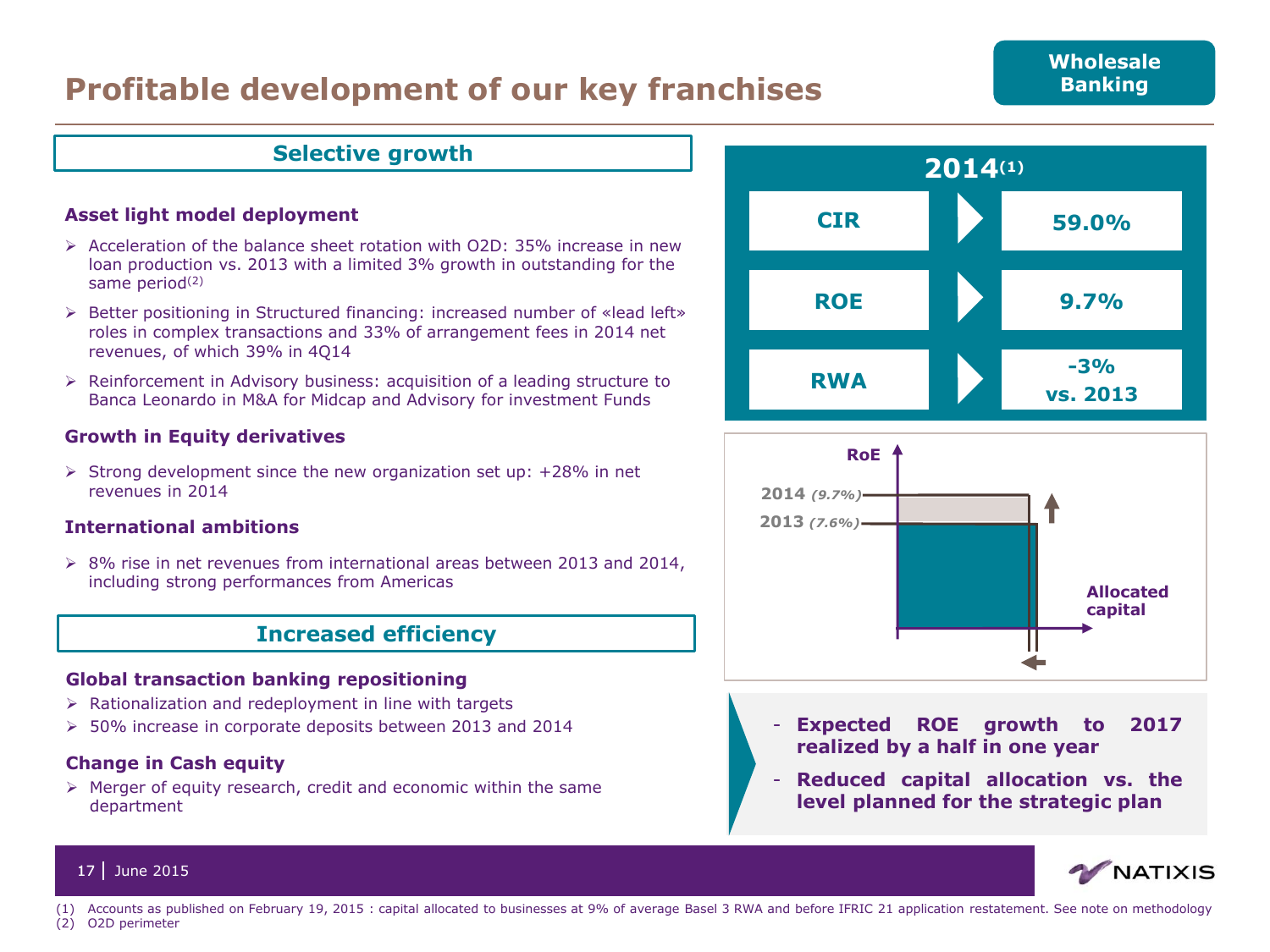### **2014, a year marked by innovation, operational efficiency**  *improvement and profitability SFS*

#### **Intensification of relationship with BPCE networks and Natixis customers:**

- $6%$  growth in lease financing with BP and CE networks vs. 2013
- $\checkmark$  Factored turnover realized with Natixis customers increased by 17% vs. 2013

#### **Operational efficiency and digital innovation:**

- $\checkmark$  The new dematerialized voucher Apetiz® started in march 7, 2014, designed with Natixis Payments business
- $\checkmark$  The management platform production for Consumer financing developed with BNPP Personal Finance started on October 25, 2014
- $\checkmark$  Partecis: partnership with BNP Paribas related to electronic banking renewed on January 26, 2014 for 12 years

#### **2014 ROE increased by 170bps vs. 2013 with:**

- $\checkmark$  A stable level of expenses at  $\epsilon$ 832m
- $\checkmark$  A tight control in cost of risk, down 4% to  $\check{\epsilon}$ 76m
- $\checkmark$  An optimized management of the scarce resources: 5% decline in RWA



![](_page_17_Figure_13.jpeg)

- **Less use of allocated capital**
- **In line with the 2017 profitability target**

![](_page_17_Picture_16.jpeg)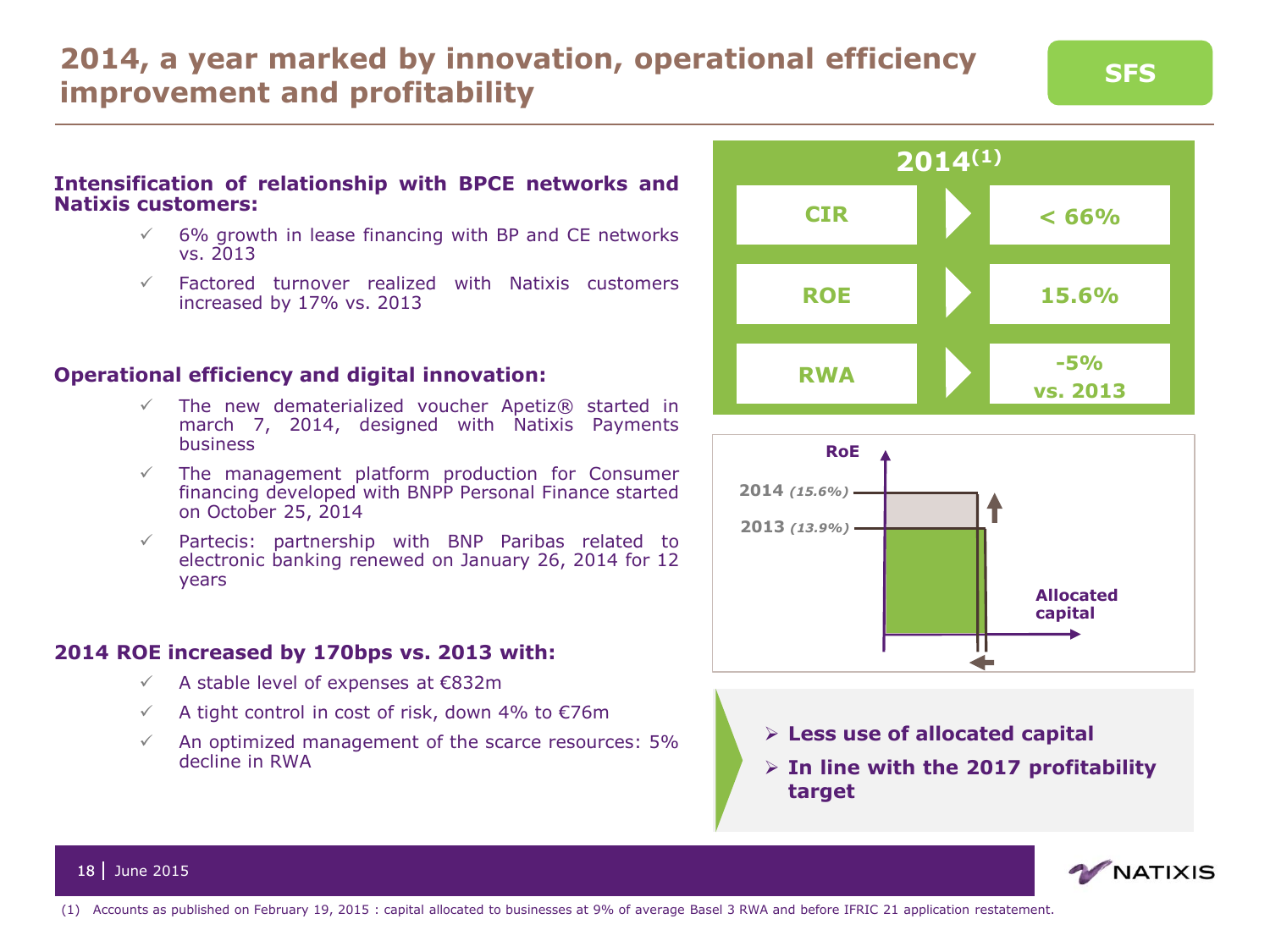#### **Multi-affiliates development in Europe: +7% in AuM**

- $\checkmark$  Ramp up of H<sub>2</sub>0 and development of new diversified expertise, notably Mirova (SRI)
- $\checkmark$  Globalization of NAM Fixed-Income strategy and diversification in high value added expertise (RE loan and Infrastructure, credit L/S,…)

#### **Optimization and growth in distribution capacity in Europe**

- $\checkmark$  French platform integration in the international NGAM-D platform (except. US) at the end of 2013 to accelerate the sales growth
- $\checkmark$  Significant reinforcement of the NGAM-D platform team and pooling of marketing and communication resources
- $\checkmark$  US retail strategy deployment in Europe

| <b>Affiliates</b><br>in $\not\in$ bn             | <b>AuM</b><br>12/31/2014 |
|--------------------------------------------------|--------------------------|
| Natixis Asset Management                         | 305                      |
| Mirova (SRI)                                     | 5                        |
| H <sub>2</sub> O Asset Management (Global Macro) | 6                        |
| AEW Europe (Real estate)                         | 16                       |
| lOthers affiliates                               | 9                        |
| Total                                            | 134 T                    |

![](_page_18_Figure_10.jpeg)

- **Successful first steps for the European model transformation**
- **Needful reinforcement in equity expertise and wealth management solutions for European retail clients**

![](_page_18_Picture_13.jpeg)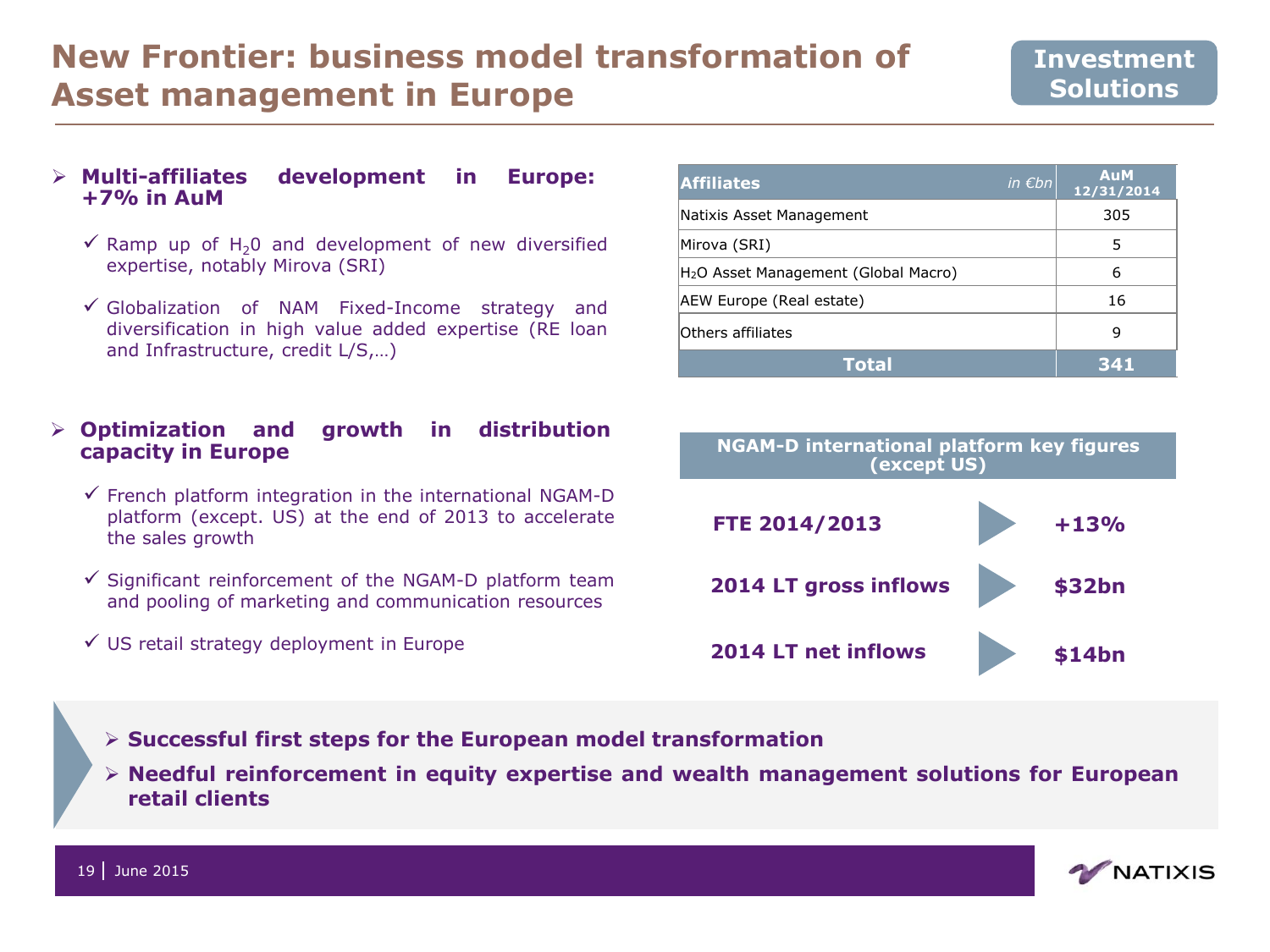### **DNCA: leading equity/diversified expertise**

#### **Creation in 2000 in Paris, operating also in Italy, Luxembourg, Germany and Switzerland**

- €14.2bn in AuM as of end-December 2014, x3 in 5 years, an €13.3bn of average AuM in 2014
- $\sqrt{76}$  employees o/w 24 portfolio managers with a recognized expertise
- $\checkmark$  A diversified offer with large size of Funds:
	- Wealth management Funds (Diversified & Flexible)
	- $\triangleright$  Equity Value strategy France and Europe
	- Equity Growth strategy Europe & Global
	- $\triangleright$  Absolute return
- **Largely retail customers / >40% out of France**
- **Funds with solid performances recorded in the long term, 73% of the AuM ranked 5\* Morningstar and 17% ranked 4\***
	- **A entrepreneurial spirit compatible with our set up**
	- **A very good track record overtime and a strong brand**
	- **A high level of profitability since several years and a sustained growth in the GOI**

![](_page_19_Figure_15.jpeg)

![](_page_19_Figure_16.jpeg)

#### **Breakdown of inflows by distribution channel end-December2014**

![](_page_19_Figure_18.jpeg)

#### **Financial results**

| in $\epsilon$ m               | 2014      |
|-------------------------------|-----------|
| <b>Net revenues</b>           | 133       |
| <b>Expenses</b>               | 35        |
| <b>Gross operating income</b> | 97        |
| Net revenues/ average AuM     | $>90$ bps |

![](_page_19_Picture_21.jpeg)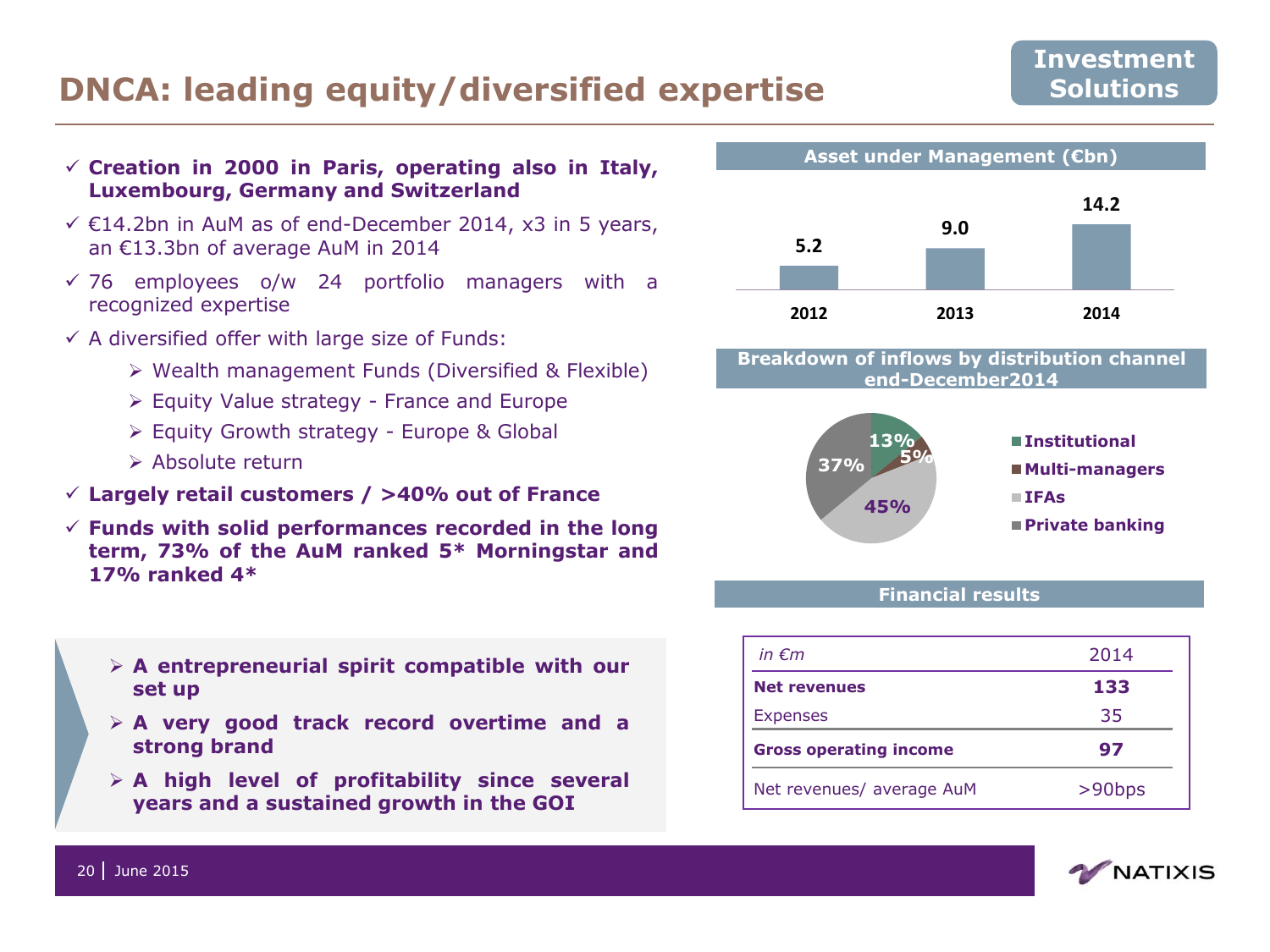### **Synergies and development potential for NGAM in Europe**

#### **Positive contribution from DNCA to our current fundamentals**

- $\triangleright$  Enlargement of expertise to sustain our development strategy with retail clients in Europe, fuelled by a unique combination of Funds
- $\triangleright$  Significant improvement in average level of margin through the reinforcement of our high value added European assets

**AuM breakdown by asset class in Europe** *Excluding insurance mandate*

Equity, diversified, alternatives and structured products

#### **A efficient distribution platform which allowed the further development of DNCA**

- $\triangleright$  Acceleration of products' distribution out of DNCA core markets (France and Italy)
- $\triangleright$  Deployment of DNCA offer to institutional clients
- $\triangleright$  Investment plan (IT and FTEs) to reinforce the control functions and support the rapid growth

![](_page_20_Figure_9.jpeg)

- **Strong development expected with retail customers notably fuelled by DNCA products**
- **Reinforcement in high value added product exposure and in the range of expertise**
- **Additional inflows potential on the top of the €75bn target**

**49% 51%**

**DNCA**

*12/31/14*

![](_page_20_Picture_13.jpeg)

**44% 56%**

*12/31/13*

Other products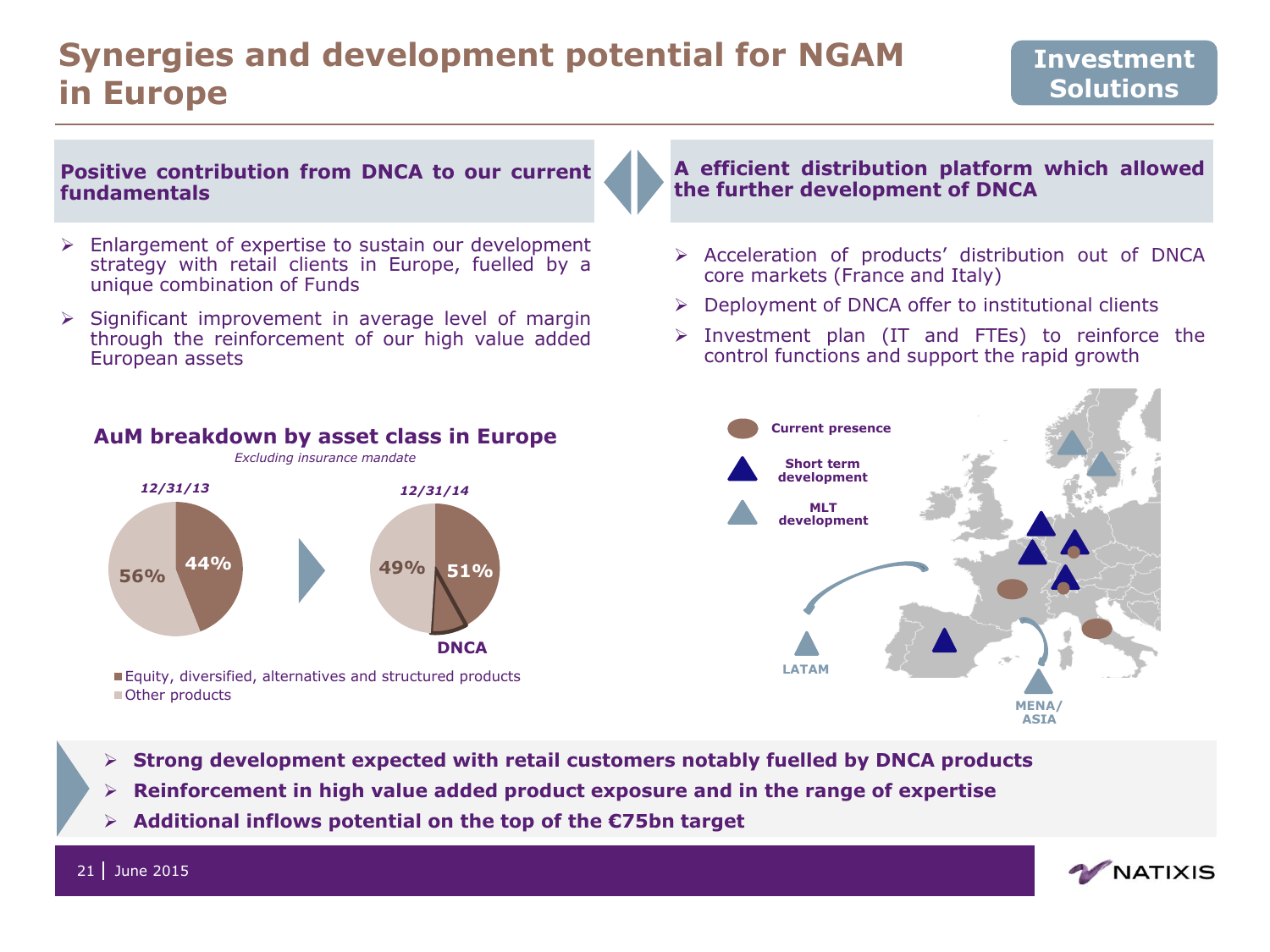#### **Project(1) to acquire 71.2% of DNCA capital in 2Q15 for €549m in cash**

- $\triangleright$  The investment represents 3.9% of the AuM at end-2014
- 2014 GOI multiple of 7.9x (average AuM of €13.3bn in 2014) and 7.3x on 2015 estimated GOI (AuM at end-January 2015 >  $E14.5$ bn)
- Day-one transaction's ROI of 8%
- $\triangleright$  Interests aligned with management through (i) a progressive exit for ordinary shares mechanism over 5 years (2021) and (ii) the set up of a additional incentive system

#### **Global investment of €713m**

**Around 70bps estimated impact on the CET1 ratio in 2Q15**

### **Satisfactory level of profitability in a very attractive industry**

**Exit of institutional investors and interests alignment with management**

**Target confirmed for Investment Solutions' ROE level above 15% in 2017**

**~ 4% accretive impact of the transaction on the Natixis 2014 EPS**

![](_page_21_Picture_13.jpeg)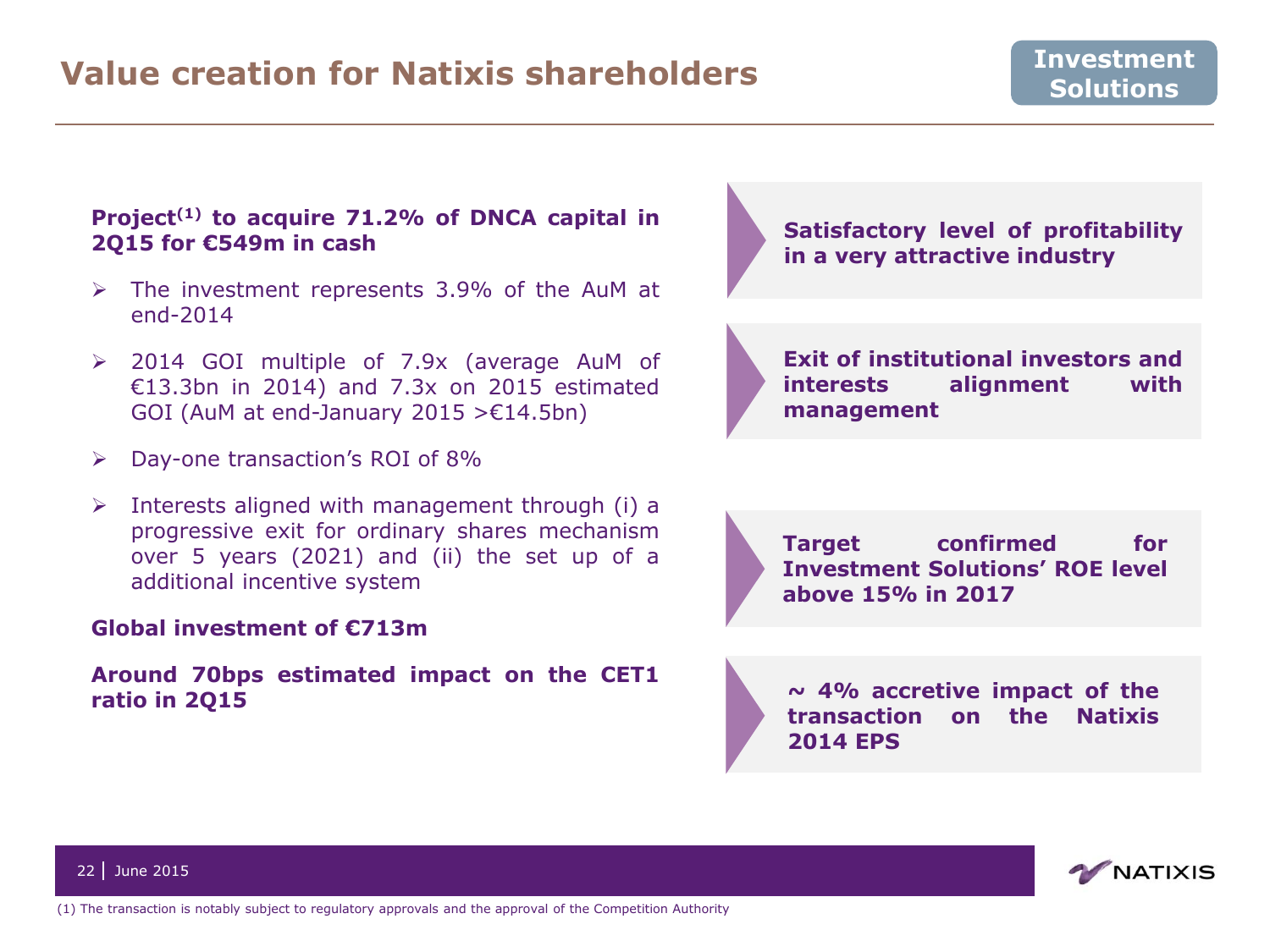### **Insurance platform constitution to serve Groupe BPCE retail networks**

#### **Life-insurance**

- $\triangleright$  New partnership with CNP: new business production with Caisses d'Epargne starting early 2016 and 10% reinsurance on existing stock by Natixis Assurances
- $\triangleright$  Around €60bn potential of AuM increase with the 2 networks up to 2022
- $\triangleright$  Natixis AM confirmed for CNP's AuM coming from Caisses d'Epargne clients
- $\triangleright$  AuM increased by 7% in 2014 vs. 2013
- $\triangleright$  Good momentum in sales of unit-linked contract realized with private banking

#### **Non life-insurance**

- $\geq$  Acquisition of 60% of BPCE Assurances
- $\triangleright$  More than 1 million of contract sold in 2014, +12% vs. 2013

#### **Borrower insurance**

 $\triangleright$  Co-insurance between Natixis Assurances (34%) and CNP (66%) starting early of 2016 with the Groupe BPCE retail networks

![](_page_22_Figure_13.jpeg)

**Life-insurance - AuM in €bn**

#### **Insurance business – GOI in €m**

![](_page_22_Figure_15.jpeg)

- **GOI growth in Insurance business: +21% vs. 2013**
- **Increase in Insurance business contribution to Core businesses' net revenues: 8% in 2014 vs. 4% in 2013**

![](_page_22_Picture_18.jpeg)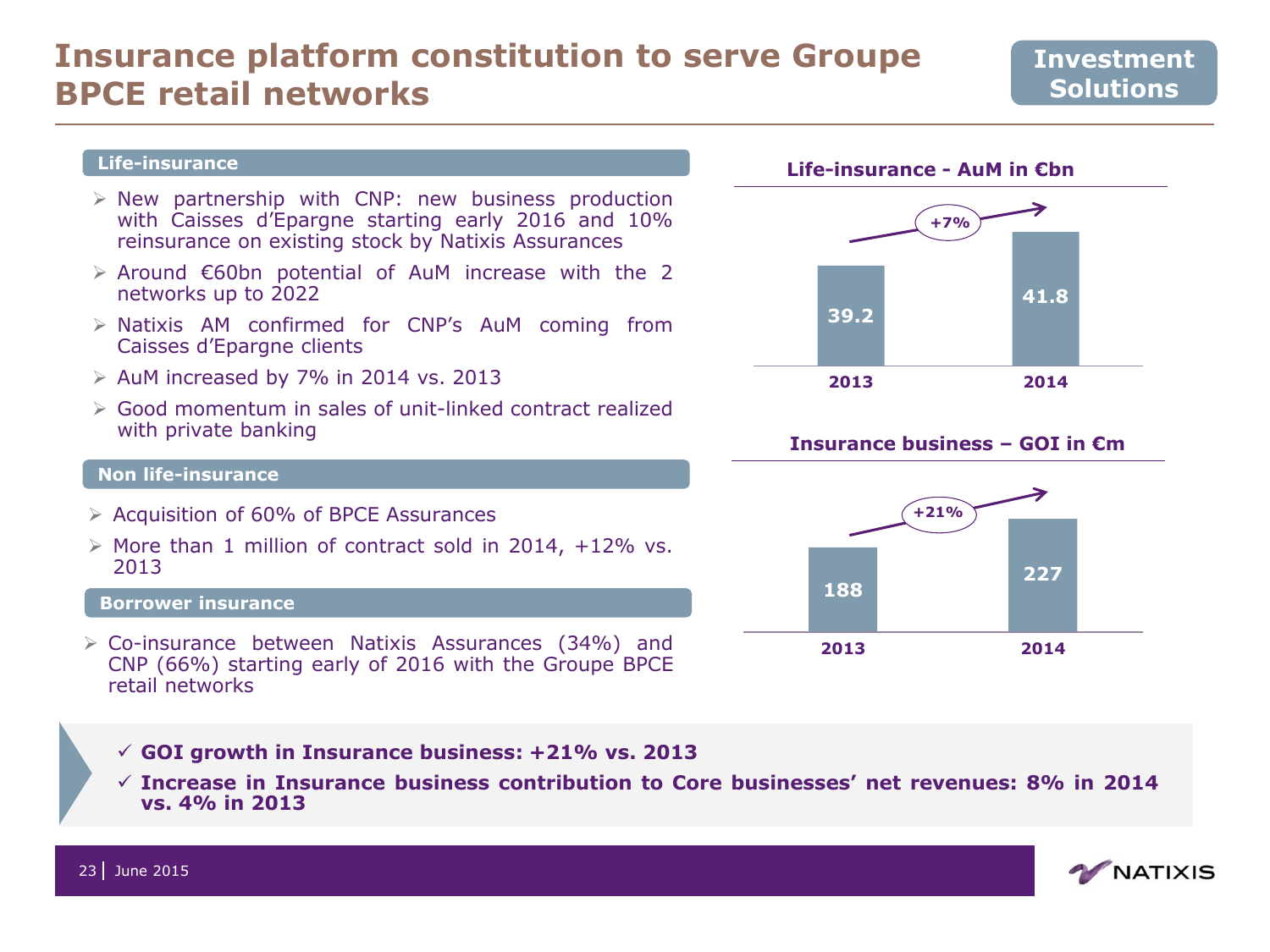### **2014, an important year in the execution of New Frontier plan**

### **Investment Solutions**

#### **DNCA: a acquisition project which respects Natixis investments criteria:**

- $\triangleright$  Good level of immediate investment return and ROE target confirmed for Investment Solutions division (> 15% in 2017)
- $\triangleright$  Adequacy with AM industrial plan
- $\triangleright$  Entrepreneurial spirit, in line with our multiaffiliates model
- **NGAM US: a record year thanks to our affiliates and the distribution platform**
- **Insurance: constitution of the unique division realized and leading commercial performances**

![](_page_23_Figure_8.jpeg)

![](_page_23_Figure_9.jpeg)

**2017 profitability target realized from 2014**

![](_page_23_Picture_11.jpeg)

24 June 2015

(1) Accounts as published on February 19, 2015 : capital allocated to businesses at 9% of average Basel 3 RWA and before IFRIC 21 application restatement.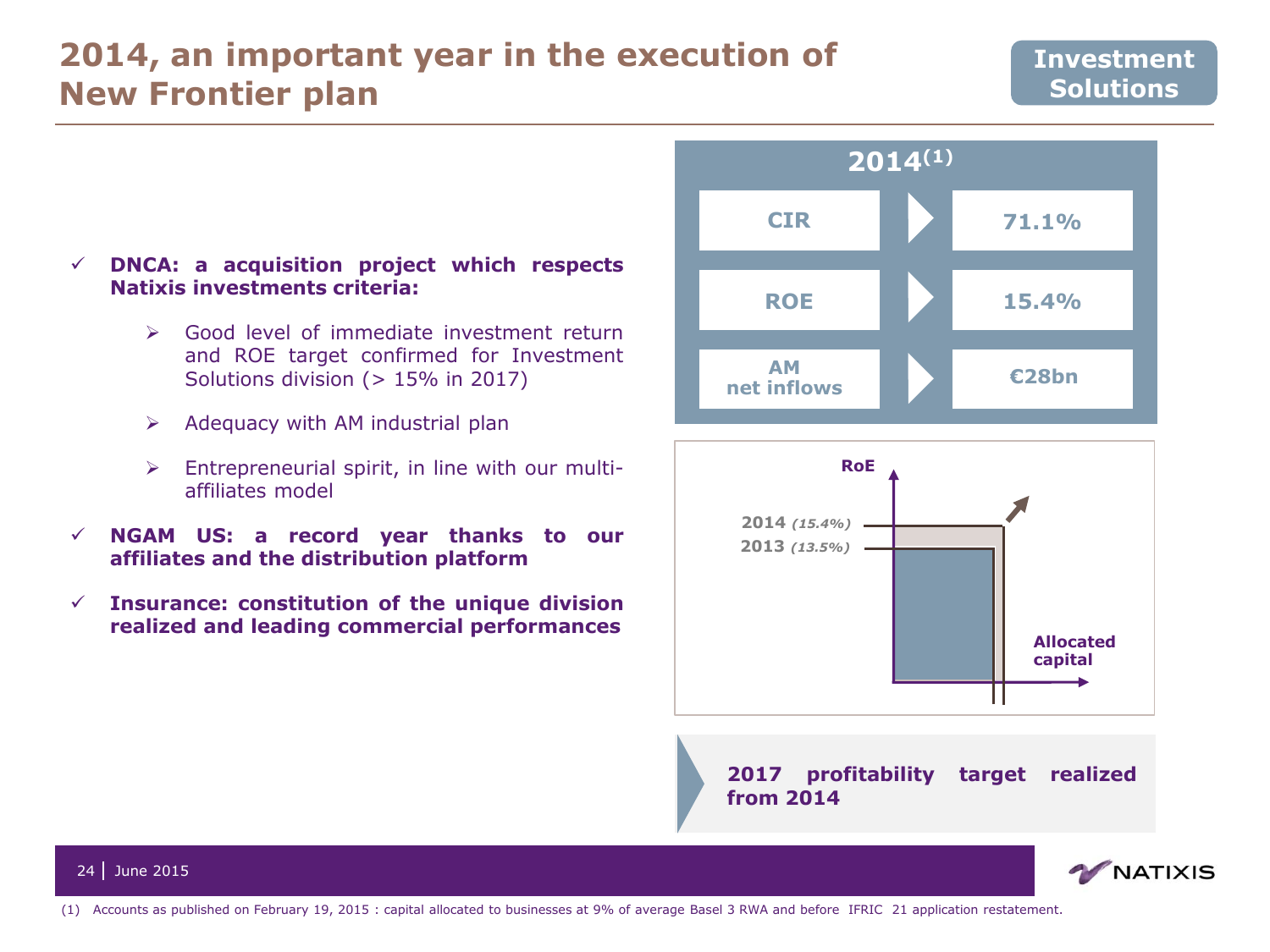### **1. 2014-2017 – Strategic plan**

**2. 2014 results & strategic progress**

**3. 1Q15 results**

![](_page_24_Picture_4.jpeg)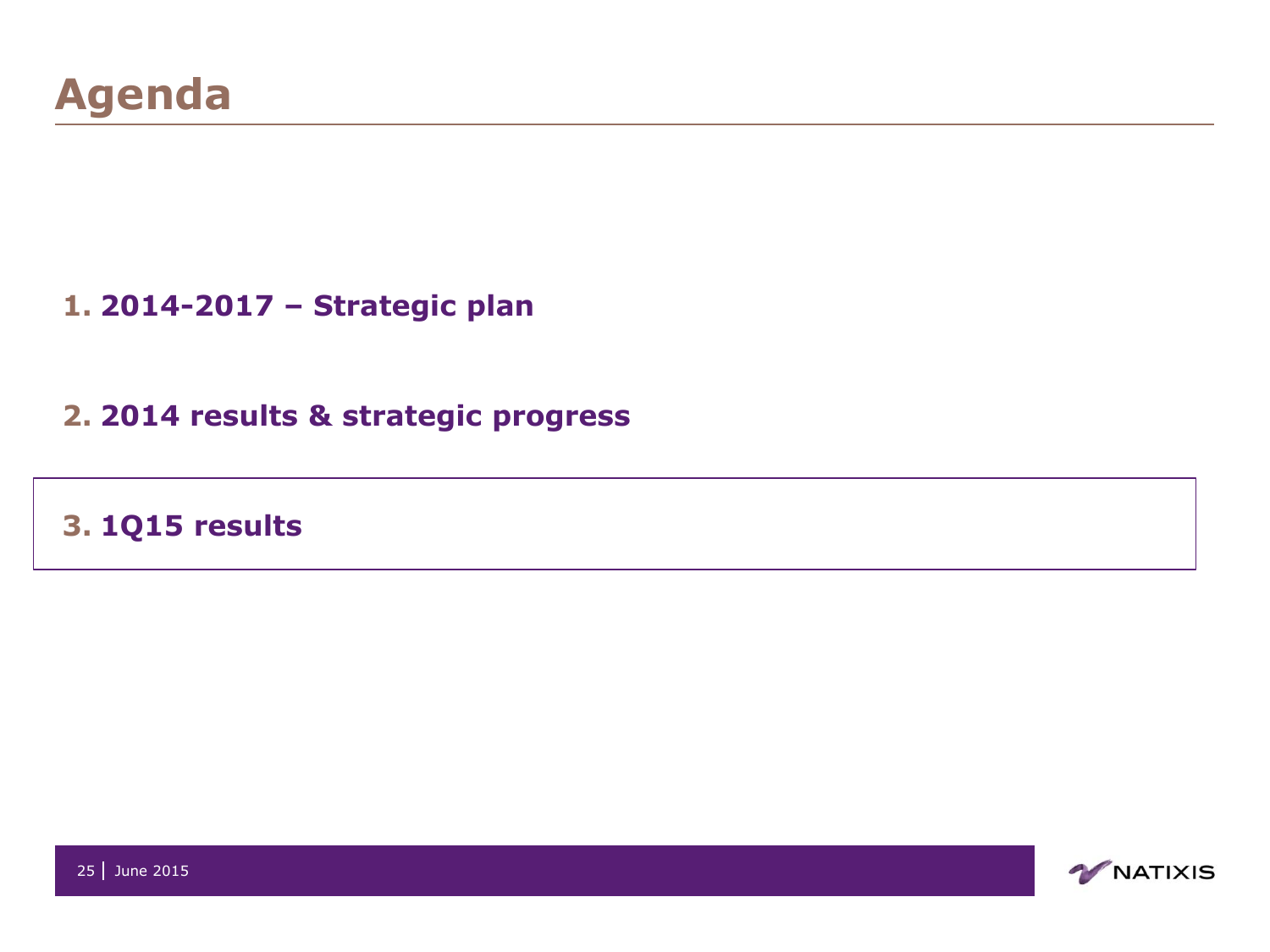| Single Resolution Fund contribution <sup>(2)</sup> - in $\epsilon$ m<br>Corporate center (Expenses) | <b>1015</b> | <b>1014</b> |
|-----------------------------------------------------------------------------------------------------|-------------|-------------|
| Impact in pre-tax profit                                                                            | (48)        |             |
| Impact in net income                                                                                | (48)        | 0           |

| FV adjustment on own senior debt - in $\epsilon m$<br>Corporate Center (net revenues) | <b>1Q15</b> | <b>1Q14</b> |
|---------------------------------------------------------------------------------------|-------------|-------------|
|                                                                                       |             |             |
| Impact in pre-tax profit                                                              | 5           | 10          |
| <b>Impact in net income</b>                                                           | 3           | 6           |
|                                                                                       |             |             |
| Total impact in net income (gs) - in $\epsilon m$                                     | (44)        | 6           |

![](_page_25_Picture_3.jpeg)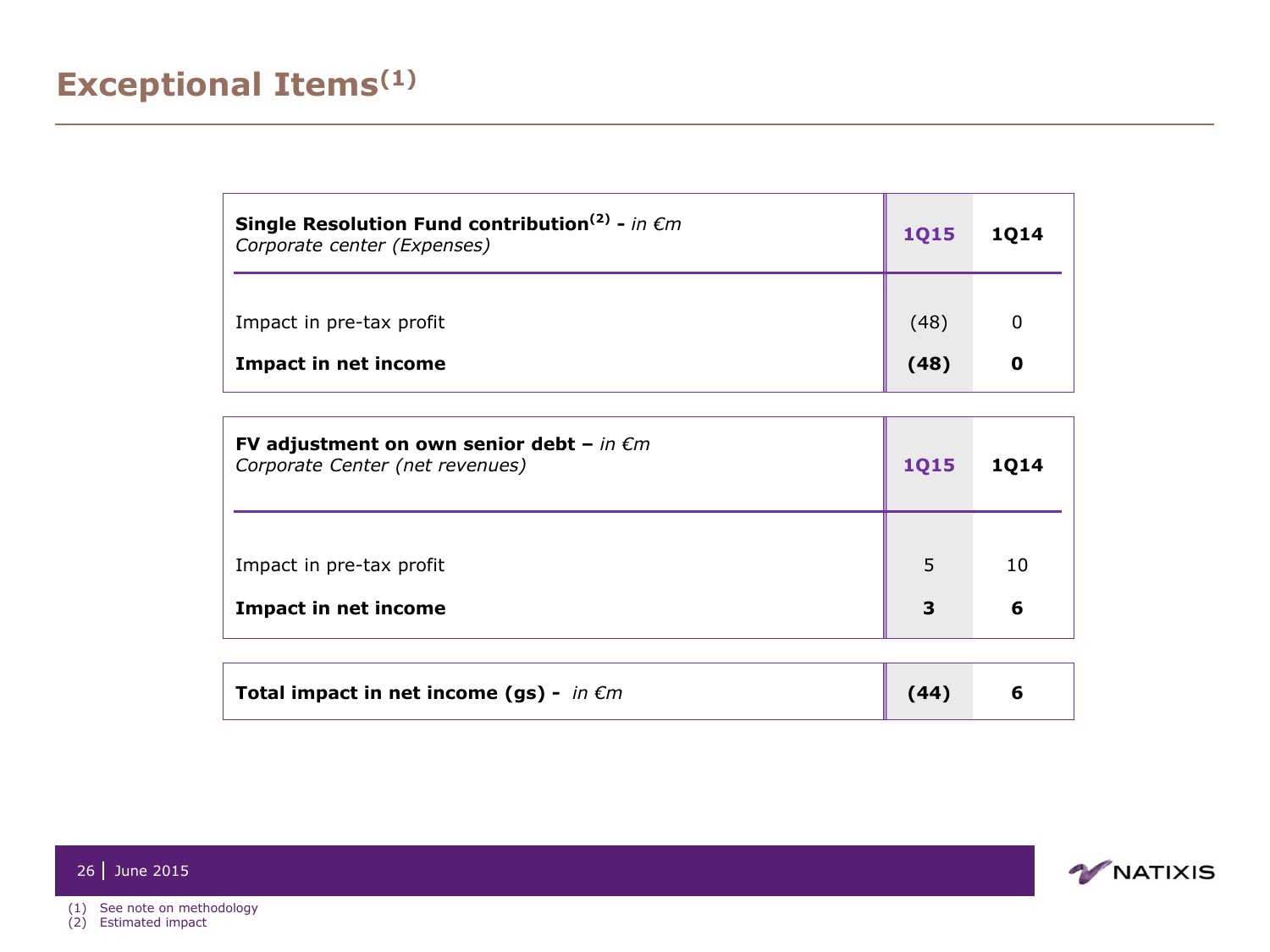### **Net revenues from core businesses up 15% YoY**

- **1Q15 net revenues up 18% vs. 1Q14 (+10% at constant exchange rates)**
- **Strong momentum for our three core businesses which recorded 15% growth in net revenues vs. 1Q14 (+7% at constant exchange rates), notably fuelled by the Asset management and Capital market activities**
- **Significant improvement in the 1Q15 cost/income ratio(2) (-4pp vs. 1Q14 to 66.6%), generating a 40% GOI increase vs. 1Q14**
- **Slight decrease in the level of the cost of risk, -3% vs. 1Q14**
- **Normalized tax rate at 37.5% in 1Q15**
- **Coface's share in the minority interest: -€21m**
- **Net income grew by 23% vs. 1Q14, to €373m, restated of IFRIC 21 impact**
- **1Q15 ROTE(2) rose by 160bps vs. 1Q14 to 10.8%**

| Pro forma and excluding exceptional<br>items <sup>(1)</sup> - in $\epsilon$ m | 1015    | 1014    | 1015 vs.<br>1014 |
|-------------------------------------------------------------------------------|---------|---------|------------------|
| <b>Net revenues</b>                                                           | 2,185   | 1,855   | <b>18%</b>       |
| of which core businesses                                                      | 1,953   | 1,693   | 15%              |
| Expenses                                                                      | (1,506) | (1,370) | 10%              |
| <b>Gross operating income</b>                                                 | 679     | 485     | 40%              |
| Provision for credit losses                                                   | (78)    | (80)    | (3)%             |
| <b>Pre-tax profit</b>                                                         | 611     | 416     | 47%              |
| Income tax                                                                    | (238)   | (144)   | 65%              |
| Minority interest                                                             | (42)    | (7)     |                  |
| Net income (qs)                                                               | 331     | 264     | 25%              |

| in $\epsilon$ m                                  | 1015  | 1014 | 1015 vs.<br>1014 |
|--------------------------------------------------|-------|------|------------------|
| Restatement of IFRIC 21 impact                   | 42    | 39   | 6%               |
| Net income $(gs)$ – excluding IFRIC<br>21 impact | 373   | 304  | 23%              |
| ROTE excluding IFRIC 21 impact                   | 10.8% | 9.2% |                  |

| in $\epsilon$ m                  | <b>1015</b> | 1014 | 1015 vs.<br>1014 |
|----------------------------------|-------------|------|------------------|
| Exceptional items                | (44)        | b    |                  |
| Reinstatement of IFRIC 21 impact | (42)        | (39) |                  |
| Net income $(gs)$ – reported     | 287         | 270  | 6%               |

![](_page_26_Picture_12.jpeg)

![](_page_26_Picture_13.jpeg)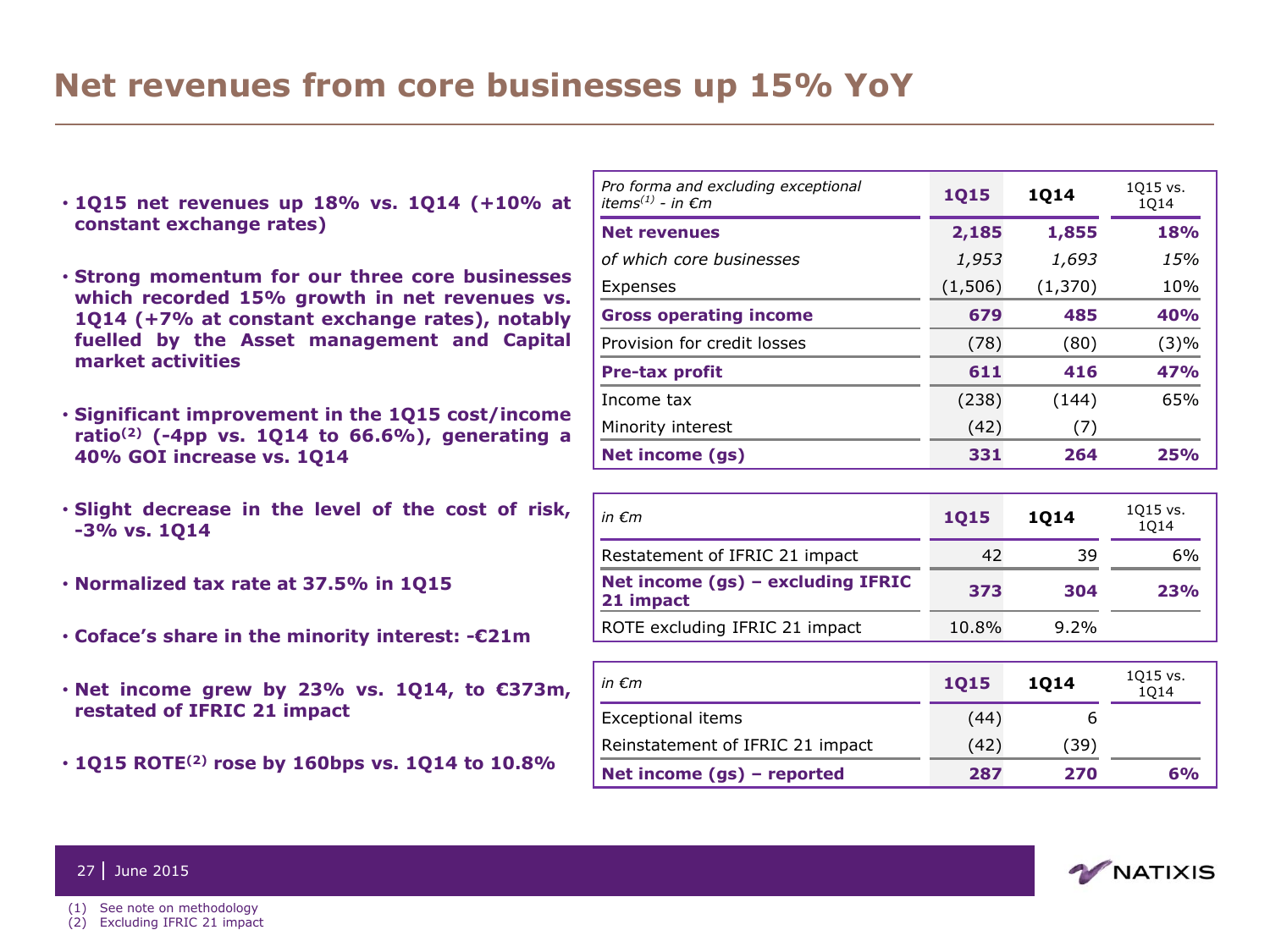### **Cost of risk of the core businesses almost stable in 1Q15**

**Cost of risk(1) of the core businesses expressed in bps of loans outstanding**

- **Cost of risk(1) of the core businesses came to 43bps in 1Q15, almost stable vs. 1Q14**
- **Improvement in all the core businesses' cost of risk except in Energy and Commodities sector**
- **Additional provisioning due to worsening economic conditions in certain emerging countries and the falling oil price consequences**
- **30-35bps cost of risk level confirmed through the cycle**

![](_page_27_Figure_6.jpeg)

#### **Cost of risk of the core businesses,** *in €m*

![](_page_27_Figure_8.jpeg)

![](_page_27_Picture_9.jpeg)

28 June 2015

(1) Annualized quarterly cost of risk on total amount of loans outstanding (excluding credit institutions), beginning of period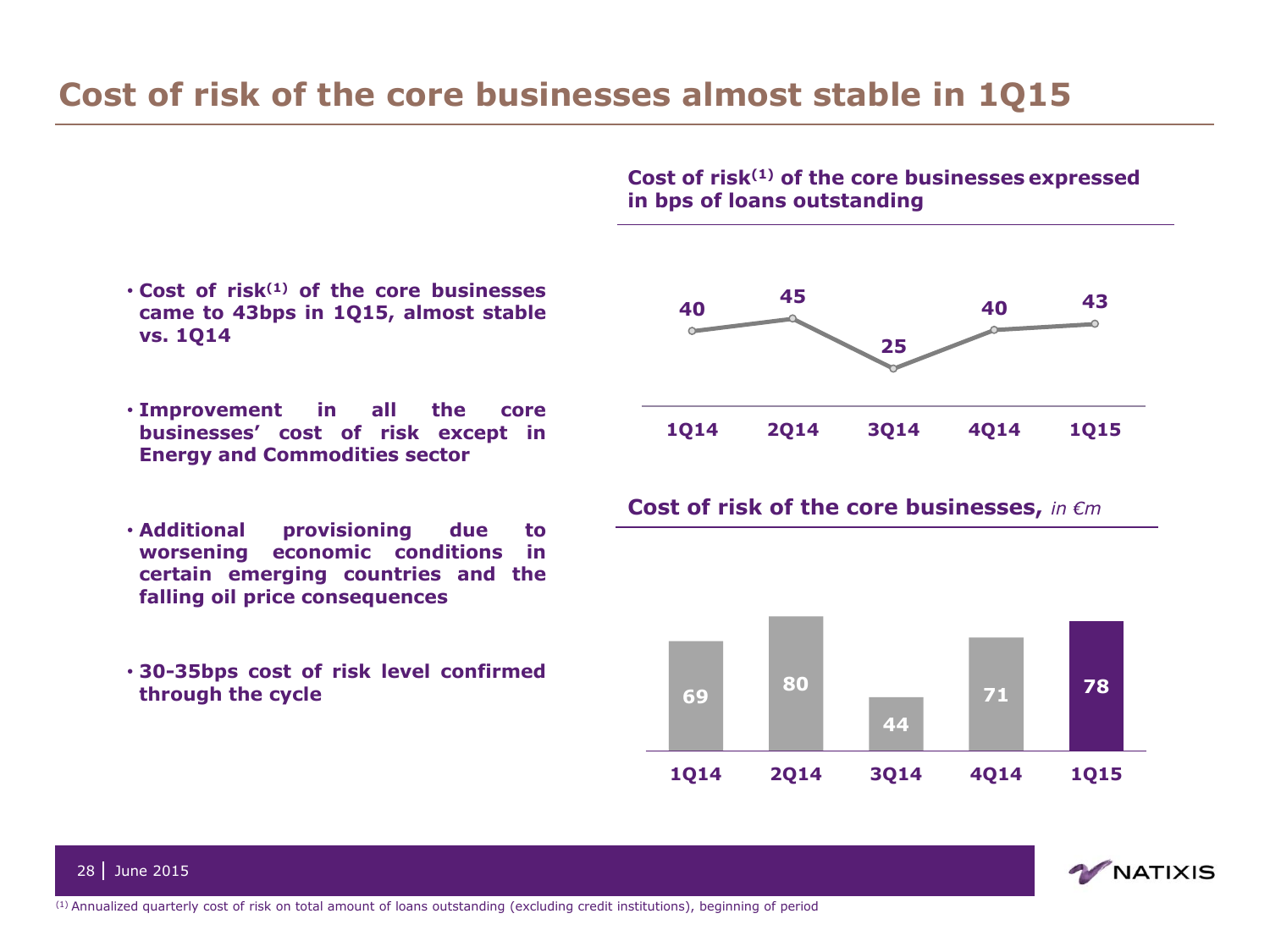### **26bps increase in CET1(1) ratio, before DTAs phase-in for 2015 and dividend**

![](_page_28_Figure_1.jpeg)

- **22bps increase in CET1 ratio from 1Q15 results (29bps excluding IFRIC 21)**
- **Good control of Basel 3**(3) **RWA level (stable vs. 4Q14 at constant exchange rates)**
- Capital and risk-weighted assets under Basel 3(3) stood at €13.4bn and €118.7bn respectively as of March 31, 2015
- **3.6% leverage ratio(4) as of end-March 2015 (+30bps vs. end-2014) notably with a 3% decrease in the total asset vs. end-2014, despite the FX effect**
- LCR above 100% since January 1st, 2014

![](_page_28_Picture_7.jpeg)

- 29 June 2015
- (1) Based on CRR-CRD4 rules as reported on June 26, 2013, including the Danish compromise without phase-in except for DTAs on tax loss carryforwards, pro forma of the DNCA acquisition estimated impact (2) 10% deduction on DTAs on tax loss carryfowards as of March 31, 2015 due to phase-in measures
- (3) Based on CRR-CRD4 rules as reported on June 26, 2013, including the Danish compromise without phase-in except for DTAs on tax loss carryforwards
- (4) See note on methodology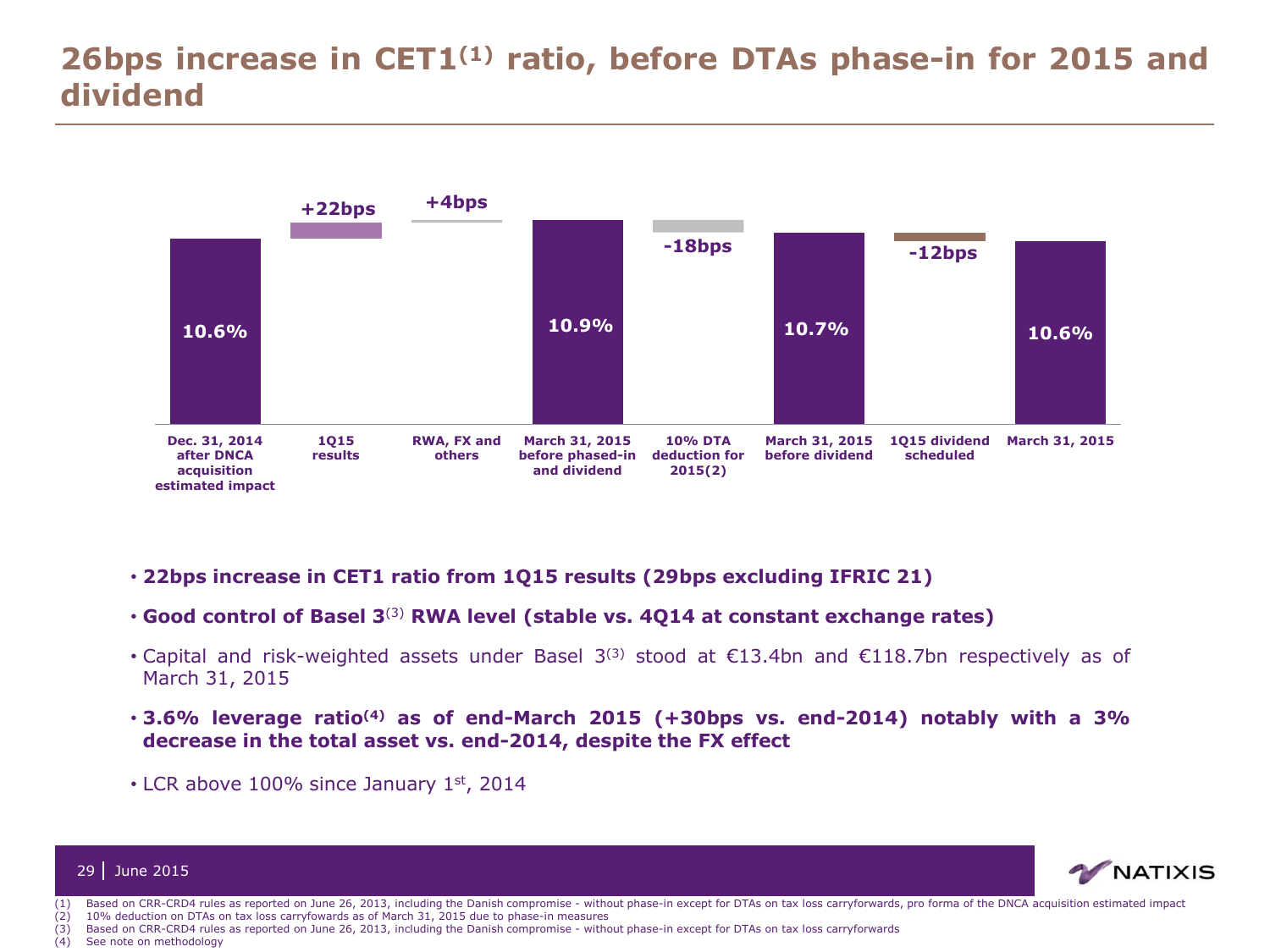### **Significant improvement in profitability and development of our key franchises in international areas**

- **10% growth in 1Q15 net revenues vs. 1Q14 (+16% excluding non-recurring transactions in Structured financing in 1Q14) mainly fuelled by the strong momentum in Capital market activities**
- **Solid increase (+16% vs. 1Q14) in the contribution of the Americas platform to net revenues**
- **Good control of cost level:**
	- **0.4pp improvement in the 1Q15 cost/income ratio vs. 1Q14 excluding IFRIC 21 impact**
	- **GOI up 13% vs. 1Q14 (+34% excluding non-recurring transactions)**
- **Cost of risk rose 25% vs. 1Q14, including provisions in the Energy and Commodities sector**
- **9% growth in pre-tax profit vs. 1Q14, to €253m**

| in $\epsilon$ m               | 1Q15  | 1Q14  | 1Q15<br>vs. 1Q14 |
|-------------------------------|-------|-------|------------------|
| <b>Net revenues</b>           | 806   | 732   | 10%              |
| <b>Expenses</b>               | (492) | (455) | 8%               |
| <b>Gross operating income</b> | 314   | 277   | <b>13%</b>       |
| Provision for credit losses   | (65)  | (52)  | 25%              |
| <b>Pre-tax profit</b>         | 253   | 231   | 9%               |

| Cost/income ratio $(1)$ | 57.0%    | 57.4% (0.4) pp   |  |
|-------------------------|----------|------------------|--|
| ROE after tax $(1)$     | $10.4\%$ | $9.3\% + 1.1$ pp |  |

- **6% decline in RWA at constant exchange rates YoY**
- **1Q15 ROE increased by 110bps vs. 1Q14, to 10.4%, with a capital allocation based on 10% of RWA**

![](_page_29_Picture_13.jpeg)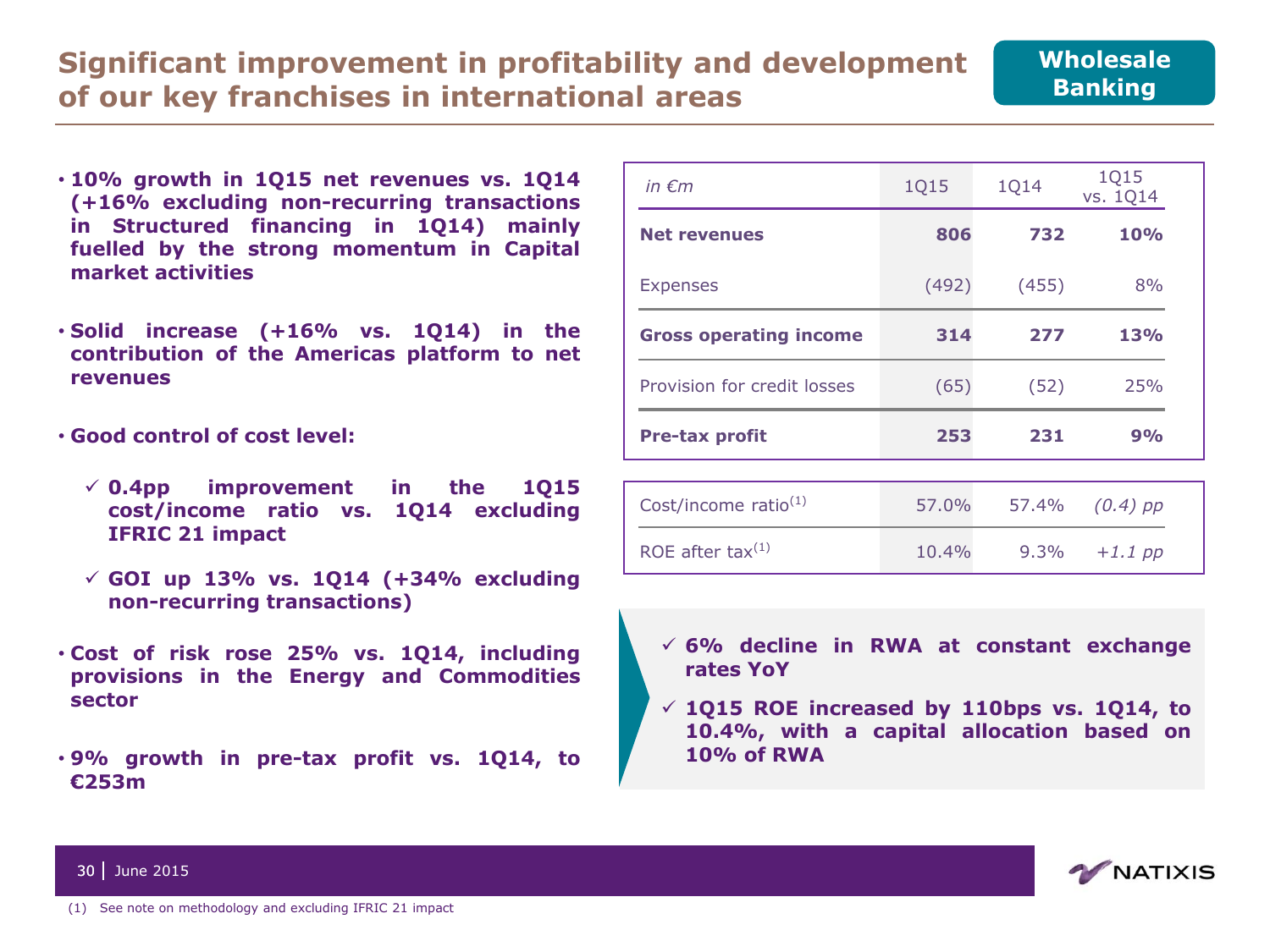### **Solid results from Capital market activities and resilience of Financing activities in a difficult environment**

#### **Financing activities Capital markets**

- *€5.7bn new loan production in 1Q15 thanks to the dynamism of the Aircraft, Export & Infrastructure businesses and the Americas platform*
- *13% growth in 1Q15 net revenues vs. 1Q14 excluding nonrecurring transactions recorded in 1Q14 (+1% at constant exchange rates)*
- *Arrangement fees at 37% of the net revenues in 1Q15 vs. 25% in 1Q14*
- *#2 bookrunner in syndicated loans in France in 1Q15 (Source: Thomson Reuters)*

#### **Commercial banking the set of the set of the set of the set of the set of the set of the set of the set of the set of the set of the set of the set of the set of the set of the set of the set of the set of the set of the**

- *€3.8bn new loan production in 1Q15 thanks to new business in France and international areas*
- *Margin under pressure in plain vanilla financing*

#### **Change in net revenues**, in €*m* **Change in net revenues,** in €*m*

![](_page_30_Figure_12.jpeg)

*Figures excluding exceptional items(1)*

**Structured financing FIC-T** (Foreign Exchange, Interest Rate, Commodities & Treasury)

*Strong growth in net revenues (+42% vs. 1Q14) fuelled by:*

- *Dynamic activity from Fixed-income business (+39% vs. 1Q14), notably thanks to Rates, and from the Debt platform (+23% vs. 1Q14) which includes solid performances in GSCS business line*
- *Americas and EMEA platforms*
- #*1 bookrunner in Primary bond market in covered bonds in euros in 1Q15 (Source: Dealogic)*
- #*1 bookrunner in high yield Primary bond market in euros with French corporate issuers in 1Q15 (Source: Dealogic)*

- *19% increase in 1Q15 net revenues, sustained by all the business lines*
- *Solid performance in the Equity derivatives activities (+24% vs. 1Q14)*

![](_page_30_Figure_25.jpeg)

(1) See note on methodology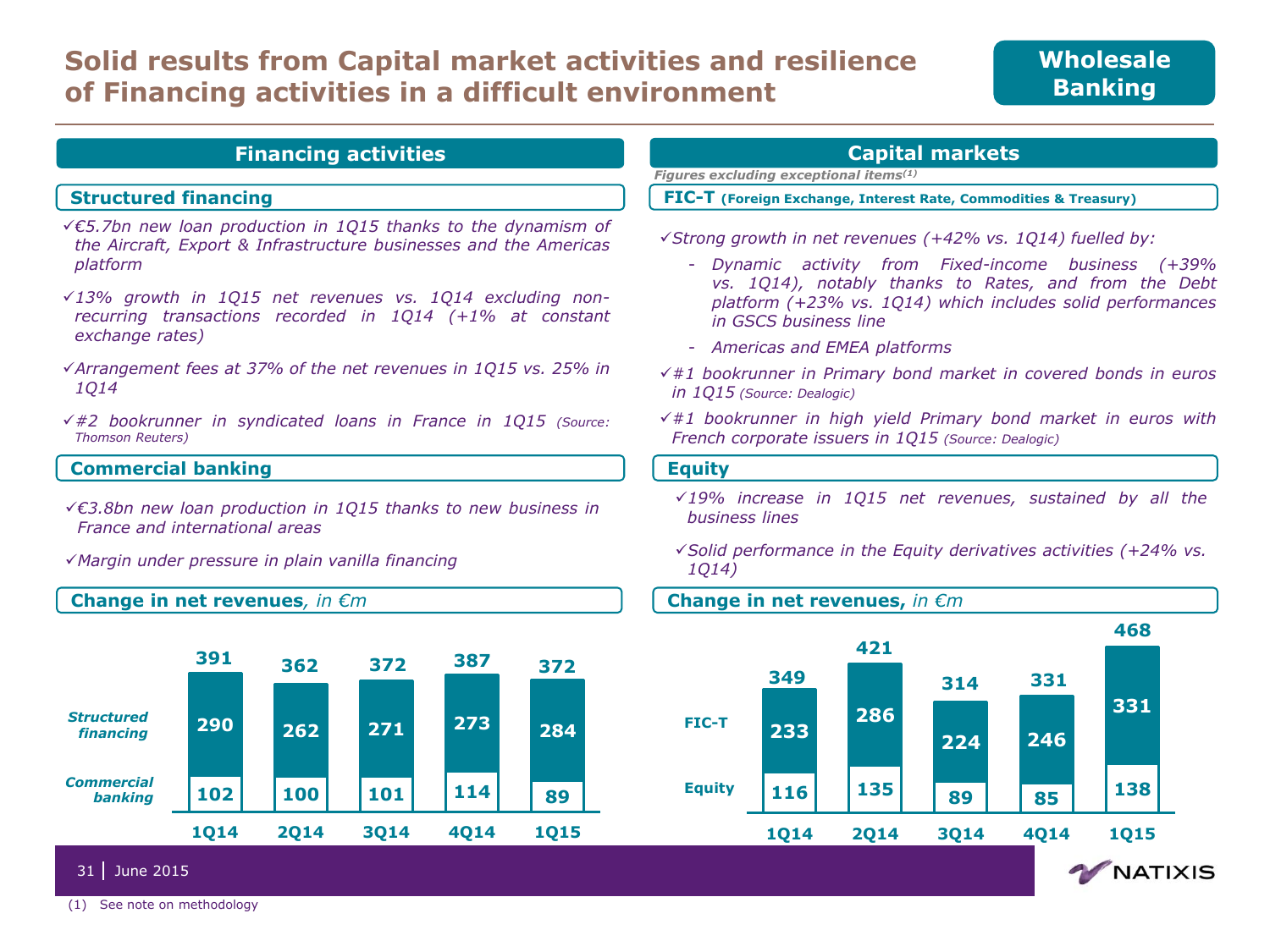### **Strong momentum in the 3 business lines**

- **Significant growth in 1Q15 net revenues: +27% at current exchange rates and +14% at constant exchange rates vs. 1Q14**
- **Sharp increase in GOI: +48% vs. 1Q14 and +32% at constant exchange rates**
- **Solid improvement in the cost/income ratio: -370bps vs. 1Q14 excluding IFRIC 21 impact**

#### **Insurance**

- *Global turnover at €1.5bn in 1Q15 (+6% vs. 1Q14)*
- *Life-insurance:*
	- *€43.2bn AuM as of end-March 2015, +7% YoY*
	- *€0.4bn of net inflows in 1Q15*
	- *Unit-linked share in the inflows: 21% in 1Q15, +6pp vs. 1Q14*
- *P&C insurance business: 9% increase in the number of contracts in 1Q15 vs. 1Q14*
- *1Q15 GOI up by 19% vs. 1Q14*

#### **Private banking**

- *Net inflows reached €0.7bn in 1Q15 vs. €0.4bn in 1Q14*
- *AuM stand at €26.7bn at end-March 2015, an 8% growth vs. end-2014 and 15% YoY*

| in $\epsilon$ m               | 1015  | 1014          | 1015<br>vs. 1014 | 1015<br>vs. 1014<br>constant<br>exchange<br>rates |
|-------------------------------|-------|---------------|------------------|---------------------------------------------------|
| <b>Net revenues</b>           | 823   | 648           | 27%              | 14%                                               |
| o/w Asset management          | 639   | 489           | .31%             | 14%                                               |
| o/w Insurance                 | 140   | 126           | 11%              |                                                   |
| o/w Private banking           | 34    | 31            | 8%               |                                                   |
| <b>Expenses</b>               | (583) | (486)         | 20%              | 8%                                                |
| <b>Gross operating income</b> | 240   | 163           | 48%              | 32%                                               |
| Provision for credit losses   | (1)   | $\mathcal{P}$ |                  |                                                   |
| <b>Pre-tax profit</b>         | 242   | 167           | 45%              | 30%                                               |

| Cost/income ratio $(1)$ | 69.6% 73.3% (3.7) pp        |  |
|-------------------------|-----------------------------|--|
| ROE after tax $(1)$     | $15.8\%$ $13.5\%$ $+2.3$ pp |  |

- **1Q15 CIR < 70% excluding IFRIC 21 impact**
- **230bps increase in ROE vs. 1Q14, to 15.8%**

![](_page_31_Picture_20.jpeg)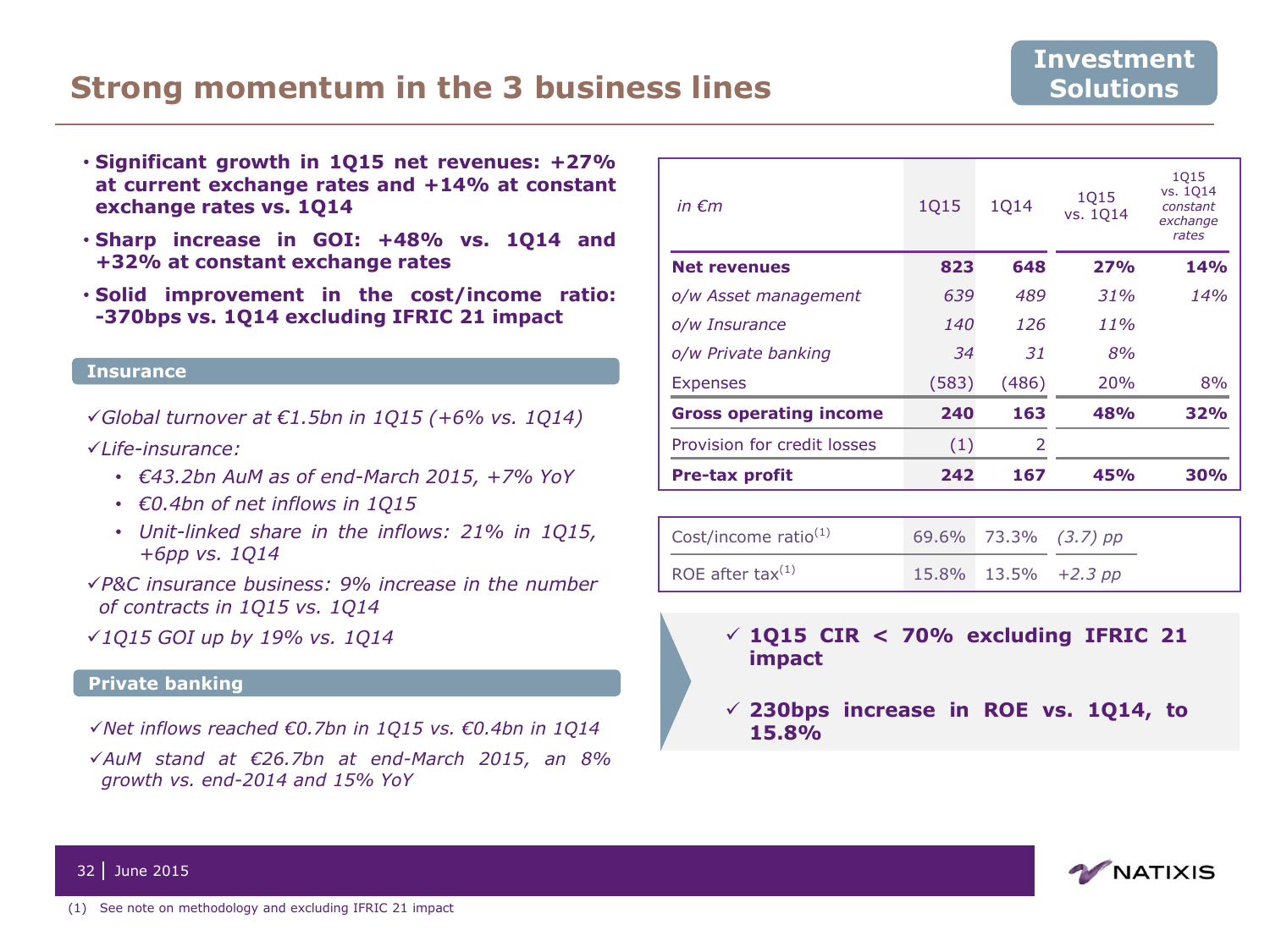### **€19bn record net inflows in 1Q15**

- **€19bn record net inflows in 1Q15 (€17bn excluding MMF) :**
	- +€8bn in Europe
	- $\checkmark$  +  $\in$  11bn in US
- **Dynamic sustained by the centralized distribution platform, €10bn net inflows in 1Q15:**
	- +€6bn from the US platform
	- +€4bn from international platform
- **Total AuM increased by 11% QoQ** with a favorable product mix
- **+50% rise in 1Q15 gross operating income vs. 1Q14 (+27% at constant exchange rates)**

### **Asset management**

| in $\epsilon$ m               | 1Q15  | 1Q14  | <b>1Q15</b><br>vs. 1014 | 1015<br>vs. 1014<br>constant<br>exchange<br>rates |
|-------------------------------|-------|-------|-------------------------|---------------------------------------------------|
| <b>Net revenues</b>           | 639   | 489   | 31%                     | <b>14%</b>                                        |
| <b>Expenses</b>               | (461) | (370) | 25%                     | 9%                                                |
| <b>Gross operating income</b> | 178   | 118   | <b>50%</b>              | 27%                                               |
| Provision for credit losses   | (1)   | O     |                         |                                                   |
| <b>Pre-tax profit</b>         | 178   | 119   | 49%                     | 27%                                               |

![](_page_32_Figure_12.jpeg)

#### **Assets under management***, in €bn*

![](_page_32_Figure_14.jpeg)

![](_page_32_Picture_15.jpeg)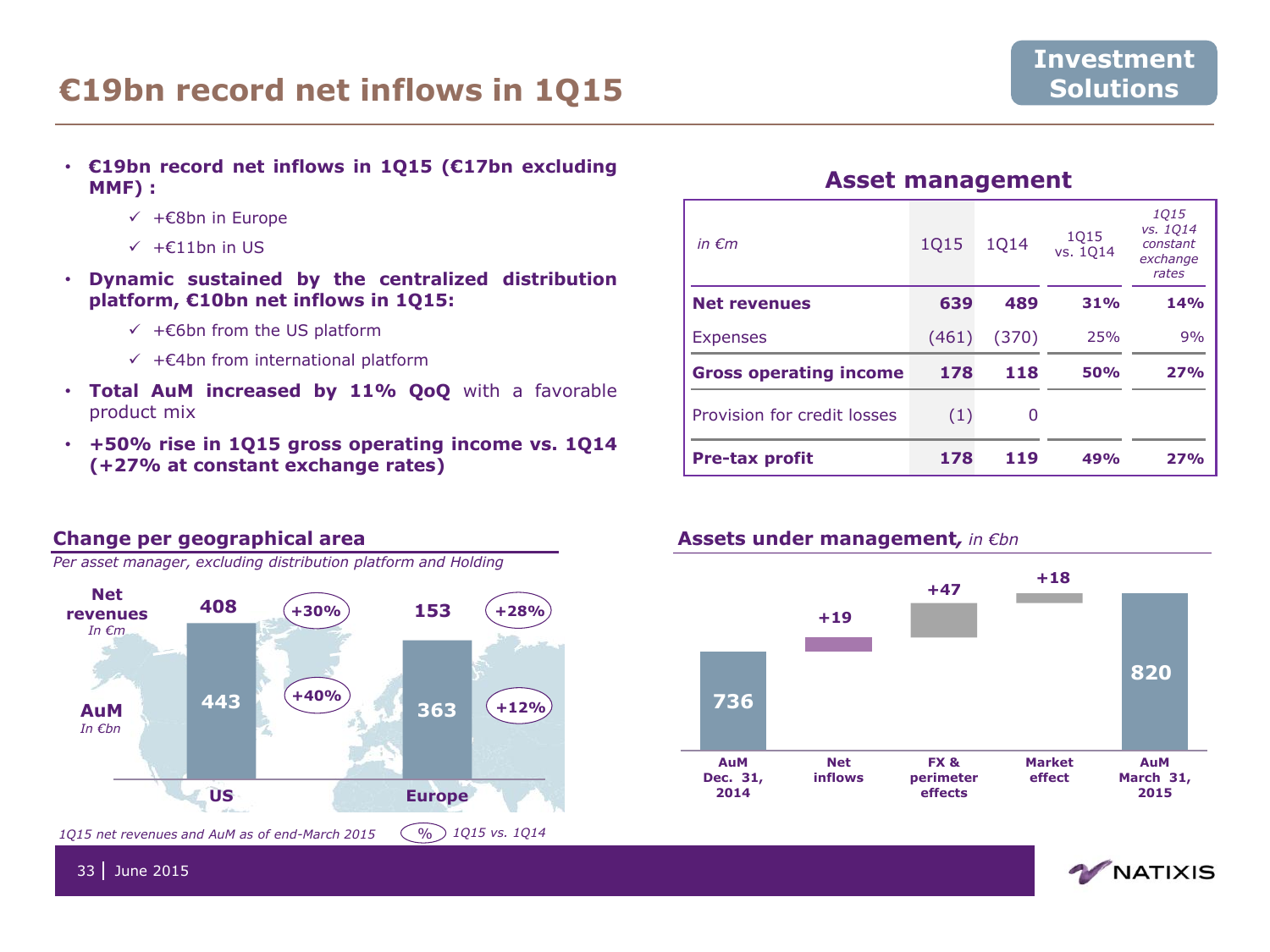### **Significant rise in net revenues from Specialized financing and strong increase in profitability SFS**

- **1Q15 net revenues increased by 4% YoY, driven notably by the Leasing, Consumer financing and Employee benefit schemes businesses**
- **GOI up by 8% thanks to continued cost control**
- **26% decline in 1Q15 cost of risk vs. 1Q14, to €14m**
- **1Q15 cost/income ratio(1) down by 140bps vs. 1Q14**

#### **Specialized financing**

- *Consumer financing: net revenues supported by a 9% increase in outstanding YoY and by a 4% rise in 1Q15 new production vs. 1Q14*
- *Sureties & financial guarantees: 1Q15 written premiums up by 8% vs. 1Q14*

#### **Financial services**

- *Employee benefit schemes: 13% growth in AuM between end-March 2015 and end-March 2014, to €25bn, and 6% increase in the number of corporate clients*
- *Payments: 6% rise in electronic banking transactions processed year-on-year*

| in $\epsilon$ m               | 1Q15  | 1014  | 1015<br>vs. 1014 |
|-------------------------------|-------|-------|------------------|
| <b>Net revenues</b>           | 324   | 313   | 4%               |
| Specialized financing         | 193   | 179   | 7%               |
| <b>Financial services</b>     | 131   | 133   | $(2)\%$          |
| <b>Expenses</b>               | (217) | (214) | $1\%$            |
| <b>Gross operating income</b> | 107   | 99    | 8%               |
| Provision for credit losses   | (14)  | (19)  | (26)%            |
| <b>Pre-tax profit</b>         | 93    | 80    | 17%              |

| Cost/income ratio $(1)$ |  | 64.2\% 65.6\% $(1,4)$ pp    |
|-------------------------|--|-----------------------------|
| ROE after tax $(1)$     |  | $15.5\%$ $13.4\%$ $+2.1$ pp |

#### **ROE: +210bps YoY, to 15.5%**

![](_page_33_Picture_15.jpeg)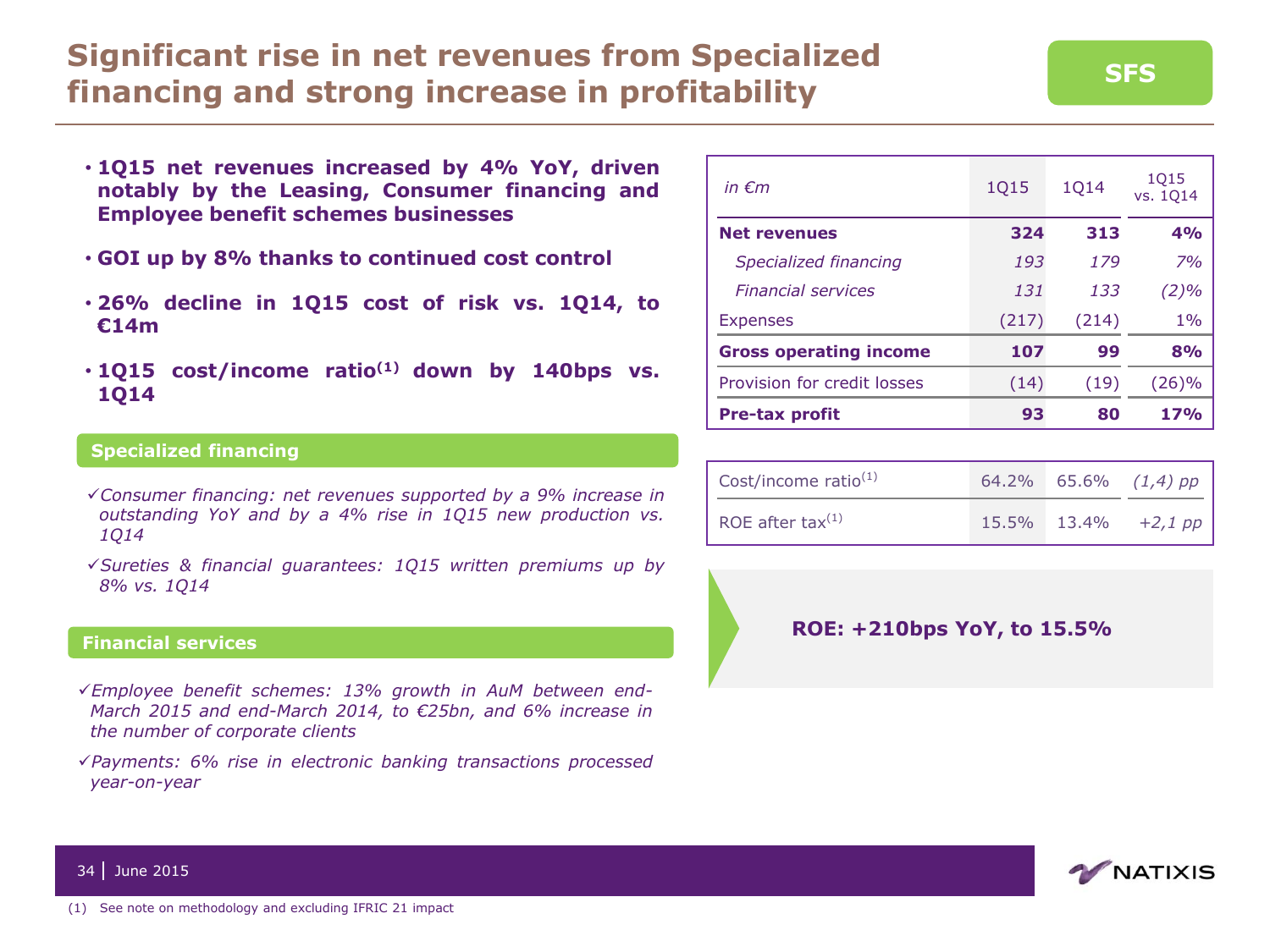### **Substantial loss ratio improvement year-on-year**

![](_page_34_Picture_1.jpeg)

**NATIXIS** 

• **Turnover(1) rose by 2.3% in 1Q15 in line with the targets**

- **1Q15 net revenues(2) rose 2.5% vs. 1Q14, to €178m**
- **1Q15 expenses(2) under control: up by +0.3% vs. 1T14**
- **GOI(2) rose 11% to €38m thanks to a positive jaws effect**

![](_page_34_Figure_6.jpeg)

#### **Credit insurance, ratios net of reinsurance,** *in %*

![](_page_34_Figure_8.jpeg)

#### • **Loss ratio under control, down by 2.5pp in 1Q15 vs. 1Q14**

• **Stable combined ratio vs. 1Q14 at 77.5%**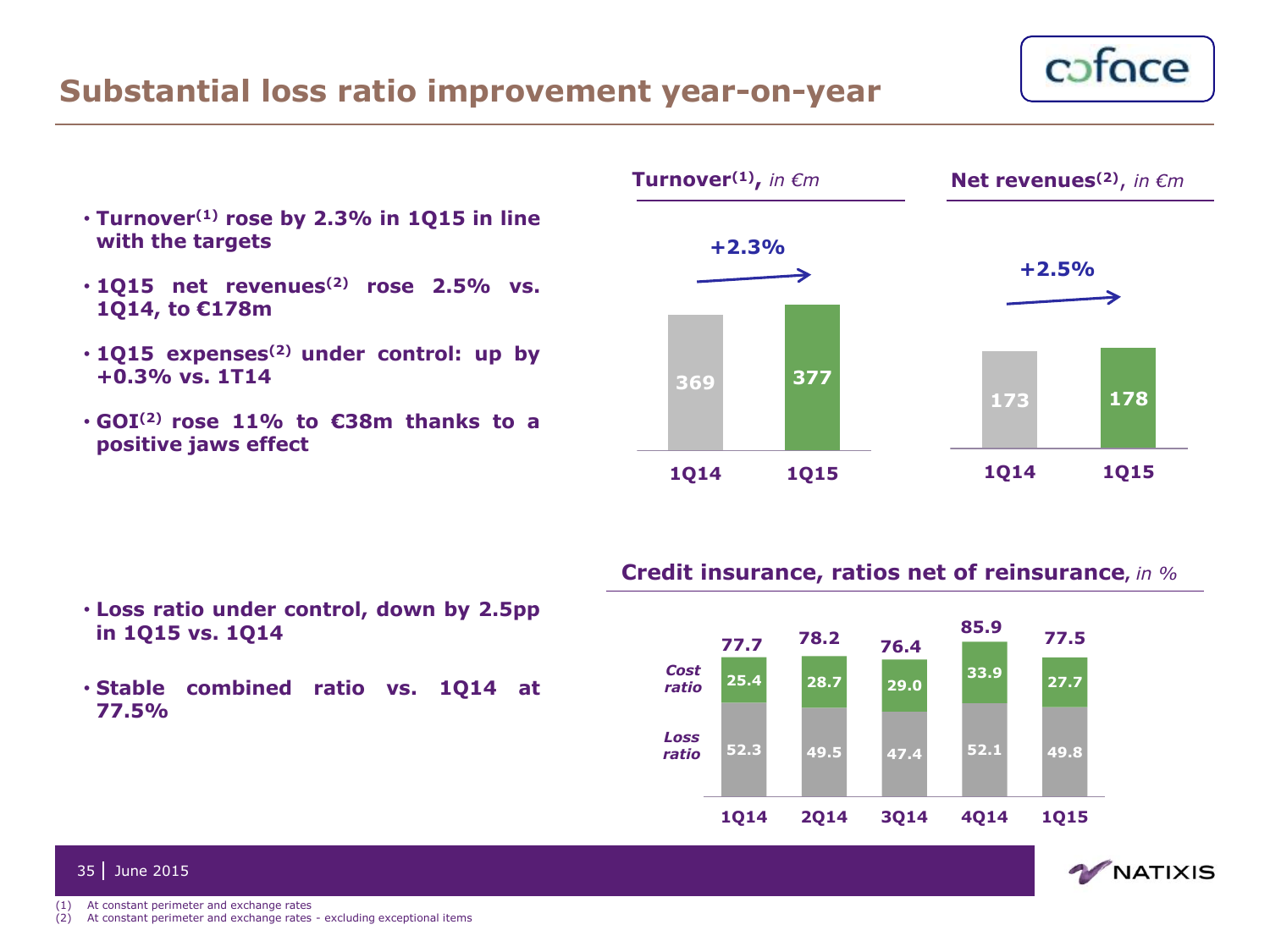#### **Strong quarterly performances:**

- $\checkmark$  Good momentum in the development of our key franchises with a 1015 characterized by high revenue growth achieved by our core businesses (+15% at current exchange rate and +7% at constant exchange rates vs. 1Q14)
- $\checkmark$  Significant increase in ROE<sup>(1)</sup> posted by all the core businesses, +170bps year-on-year to 11.6%

#### **Scarce resources and balance sheet management in strict accordance with our plan:**

- $\checkmark$  Confirmation of the Asset Light model with stable RWA under Basel 3<sup>(2)</sup> at constant exchange rates vs. end-2014
- $\checkmark$  Strong improvement of the leverage ratio<sup>(1)</sup> to 3.6% as of end-March 2015 (+30bps vs. end-2014) notably with a 3% decrease in the total balance-sheet vs. end-2014

#### **Strategic guidance confirmed:**

- $\checkmark$  Greater contribution from Investment Solutions to the revenues posted by the core businesses (42% in 1Q15 vs. 38% in 1Q14) including Asset management (33% in 1Q15 vs. 29% in 1Q14)
- $\checkmark$  Confirmed ability to deliver a pay out ratio  $\geq$  50% with a strong generation in the CET1 ratio from our results

![](_page_35_Picture_10.jpeg)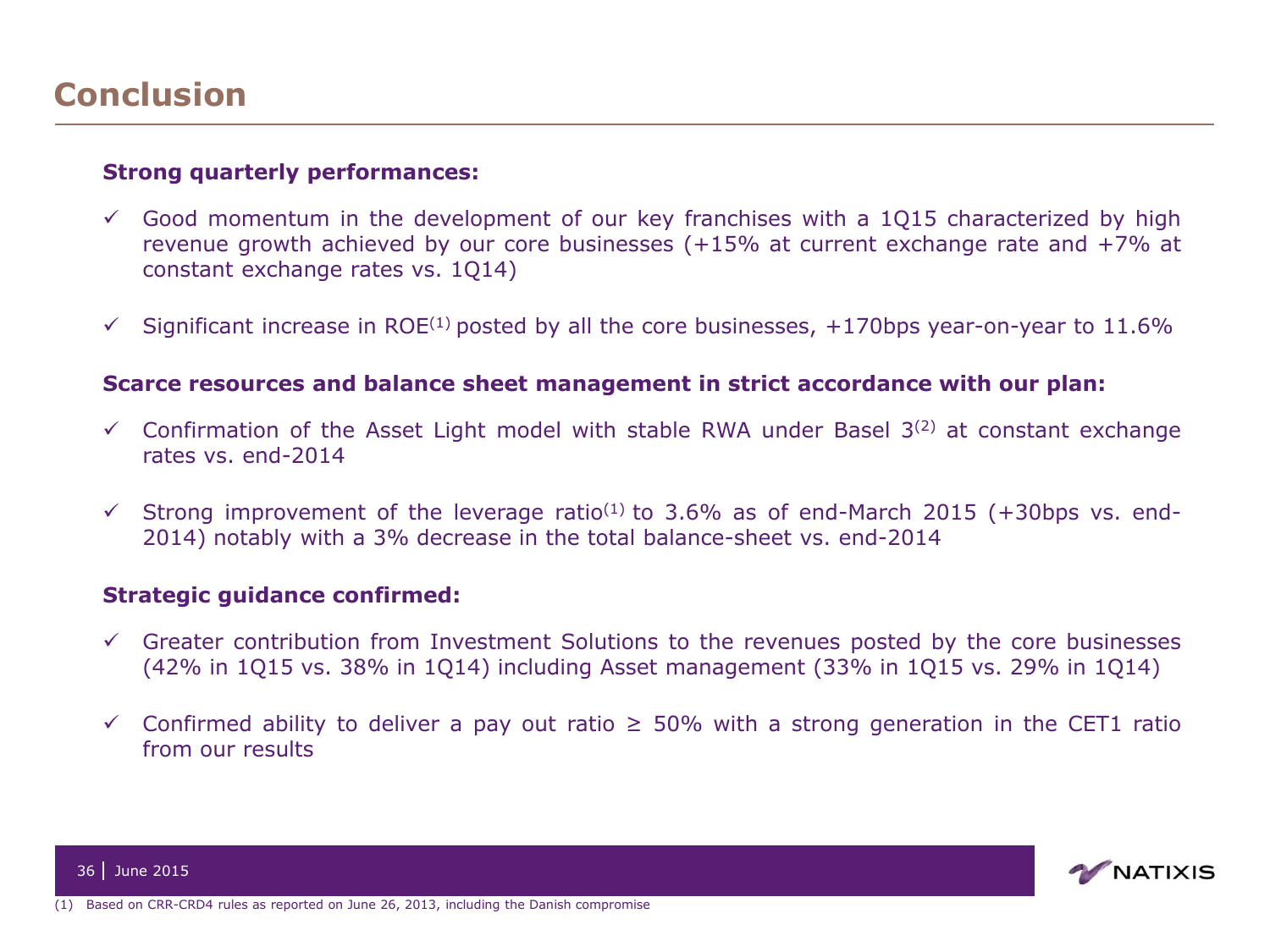![](_page_36_Picture_0.jpeg)

![](_page_36_Picture_1.jpeg)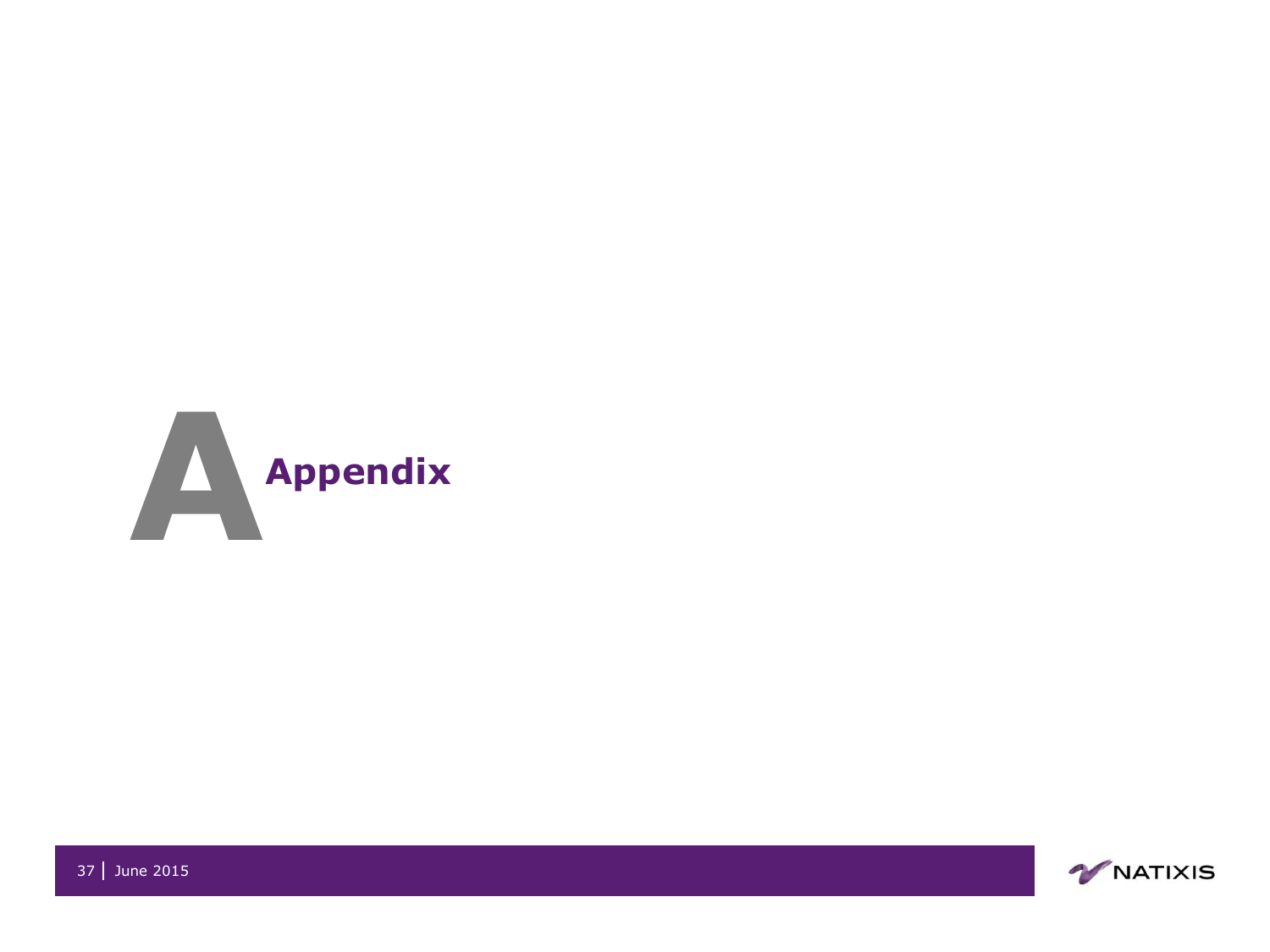### **Groupe BPCE is the 2nd largest banking group in France**

### **A universal bank with predominant retail activities…**

Business contribution to the income before tax of the Group in 2014(1)

![](_page_37_Figure_3.jpeg)

■ Commercial Banking and Insurance ■ Specialized Financial Services ■ Investment Solutions ■ Wholesale Banking **Equity Interests** 

### **Solid revenue generation**

- › 2014 core business line revenues: **€22.0bn** (+2.3% vs. 2013 pf)
- › 2014 net income(3): **€3.08bn** (+5.9% vs. 2013 pf)

### **…and a leading position in the French market**

- **#2 in terms of market share in France (2)** 
	- › Customer deposits & savings: **22%**
	-
- **Strong capital adequacy and liquidity position**
	- $\rightarrow$  One of the 30 global systemically important banks  $(G-SIBs<sup>(4)</sup>)$ , in bucket 1
	- $\rightarrow$  Common Equity Tier-1 ratio<sup>(5)</sup>: 12.2% at March 31, 2015
	- $\rightarrow$  Total capital adequacy ratio<sup>(5)</sup>: 15.7% at March 31, 2015
	- $\rightarrow$  Leverage ratio6: 4.6% at March 31, 2015
	- › Total assets: €1,239bn at March 31, 2015
	- $\triangleright$  LCR<sup>(7)</sup> > 100% since June 30, 2014

![](_page_37_Picture_19.jpeg)

38 June 2015

(1)Excluding the "Other businesses" (= corporate center) business line (2) Groupe BPCE, at Dec. 31, 2014 (all non-financial customers, source: Banque de France) (3) Net income attributable to equity holders of the parent, excluding revaluation of own debt and FVA (4) List updated by the Financial Stability Board in November 2014 (5) CRR/CRD 4; without transitional measures and after restating to account for deferred tax assets (6) In accordance with the rules of the Delegated Act published by the European Commission on October 10, 2014 – CRR/CRD 4 without transitional measures and after restatement to account for deferred tax assets (7) According to Groupe BPCE's interpretation of the most recently published Basel 3 standards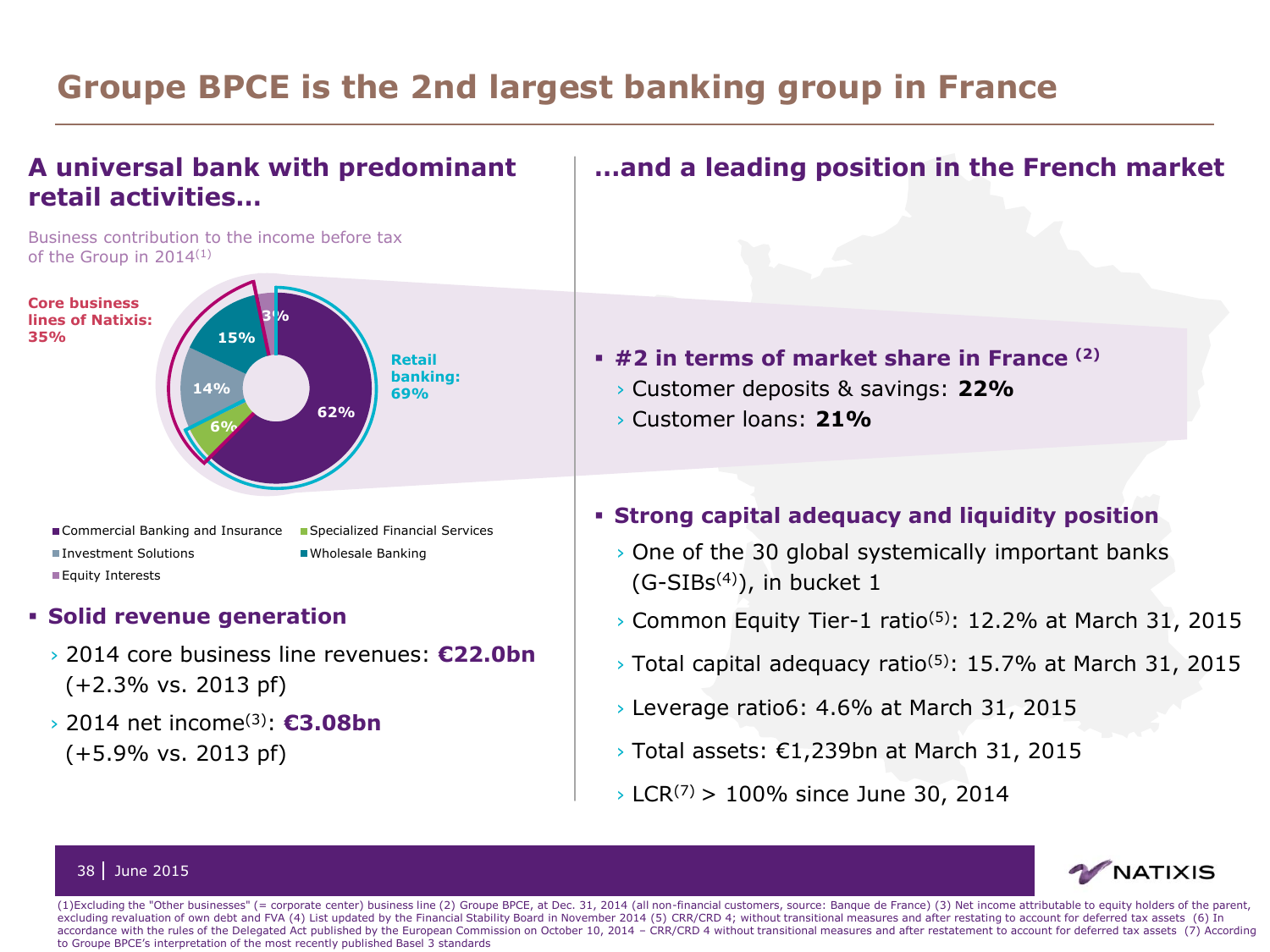## **Organization chart of Groupe BPCE at March 31,2015**

![](_page_38_Figure_1.jpeg)

![](_page_38_Picture_2.jpeg)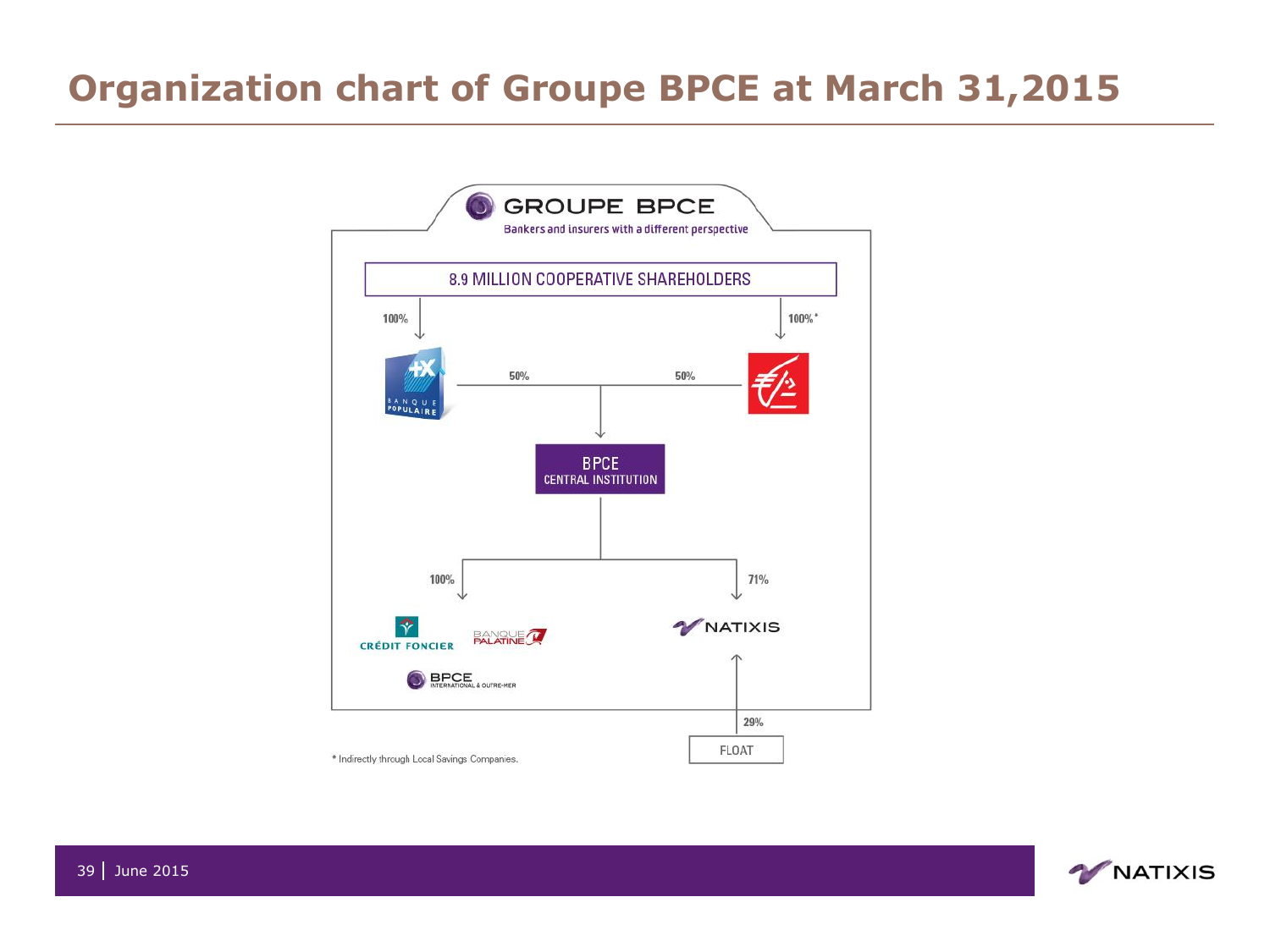### **Natixis: core to Groupe BPCE**

![](_page_39_Figure_1.jpeg)

![](_page_39_Picture_2.jpeg)

### **23% of 2014 Natixis' net revenues generated with the BPCE networks**

*(1) Excluding non-operating items (Revaluation of own debt (for the Group's results only) and excluding the impact of the introduction of the Funding Valuation Adjustment (FVA)) (2) CRR/CRD4, as applied by Groupe BPCE; CET1 ratio at Dec. 31, 2014 without transitional measures except on DTAs (3) Long term rating* 

![](_page_39_Picture_5.jpeg)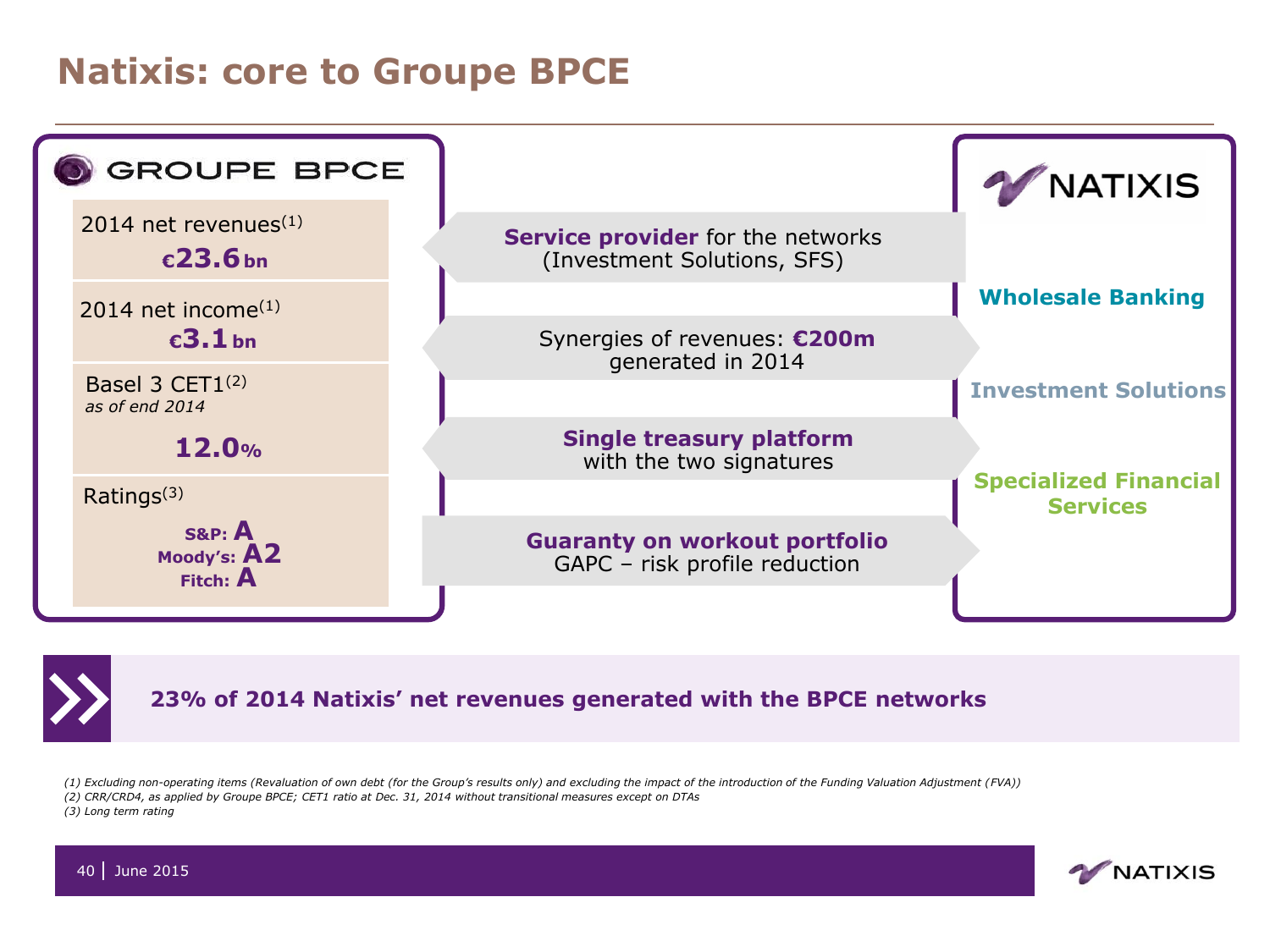### **Regulatory capital in 1Q15 & financial structure Basel 3**

#### *Regulatory reporting, in €bn*

![](_page_40_Figure_2.jpeg)

| In $\not\in b$ n | 1014  | 2014  | 3014<br>CRD4 phased CRD4 phased CRD4 phased CRD4 phased CRD4 phased | 4014  | 1015  |
|------------------|-------|-------|---------------------------------------------------------------------|-------|-------|
| CET1 Ratio       | 10.4% | 10.9% | 11.2%                                                               | 10.9% | 11.1% |
| Tier 1 Ratio     | 11.3% | 11.8% | 12.2%                                                               | 12.0% | 11.9% |
| Solvency Ratio   | 12.8% | 13.7% | 14.1%                                                               | 13.8% | 13.6% |
| Tier 1 capital   | 13.6  | 13.9  | 14.1                                                                | 13.8  | 14.1  |
| <b>RWA</b>       | 120.3 | 118.0 | 115.3                                                               | 115.2 | 118.8 |

| In €bn                      | 1014 | 2013 | 3013 | 4014 | <b>1015</b> |
|-----------------------------|------|------|------|------|-------------|
| Equity group share          | 18.2 | 17.8 | 18.5 | 18.9 | 19.6        |
| Total assets <sup>(2)</sup> | 540  | 547  | 563  | 590  | 574         |

| <b>Breakdown of risk-weighted assets</b><br>In €bn | 03/31/2015 |
|----------------------------------------------------|------------|
| Credit risk                                        | 72.9       |
| Internal approach                                  | 58.9       |
| Standard approach                                  | 14.0       |
| Risque de contrepartie                             | 10.4       |
| Internal approach                                  | 8.9        |
| Standard approach                                  | 1.5        |
| Market risk                                        | 17.9       |
| Internal approach                                  | 11.8       |
| Standard approach                                  | 6.1        |
| CVA                                                | 5.6        |
| <b>Operational risk - Standard approach</b>        | 12.0       |
| Total RWA                                          | 118.8      |

![](_page_40_Picture_6.jpeg)

![](_page_40_Picture_7.jpeg)

(1) Including capital gain following reclassification of hybrids as equity instruments

(2) Statutory balance sheet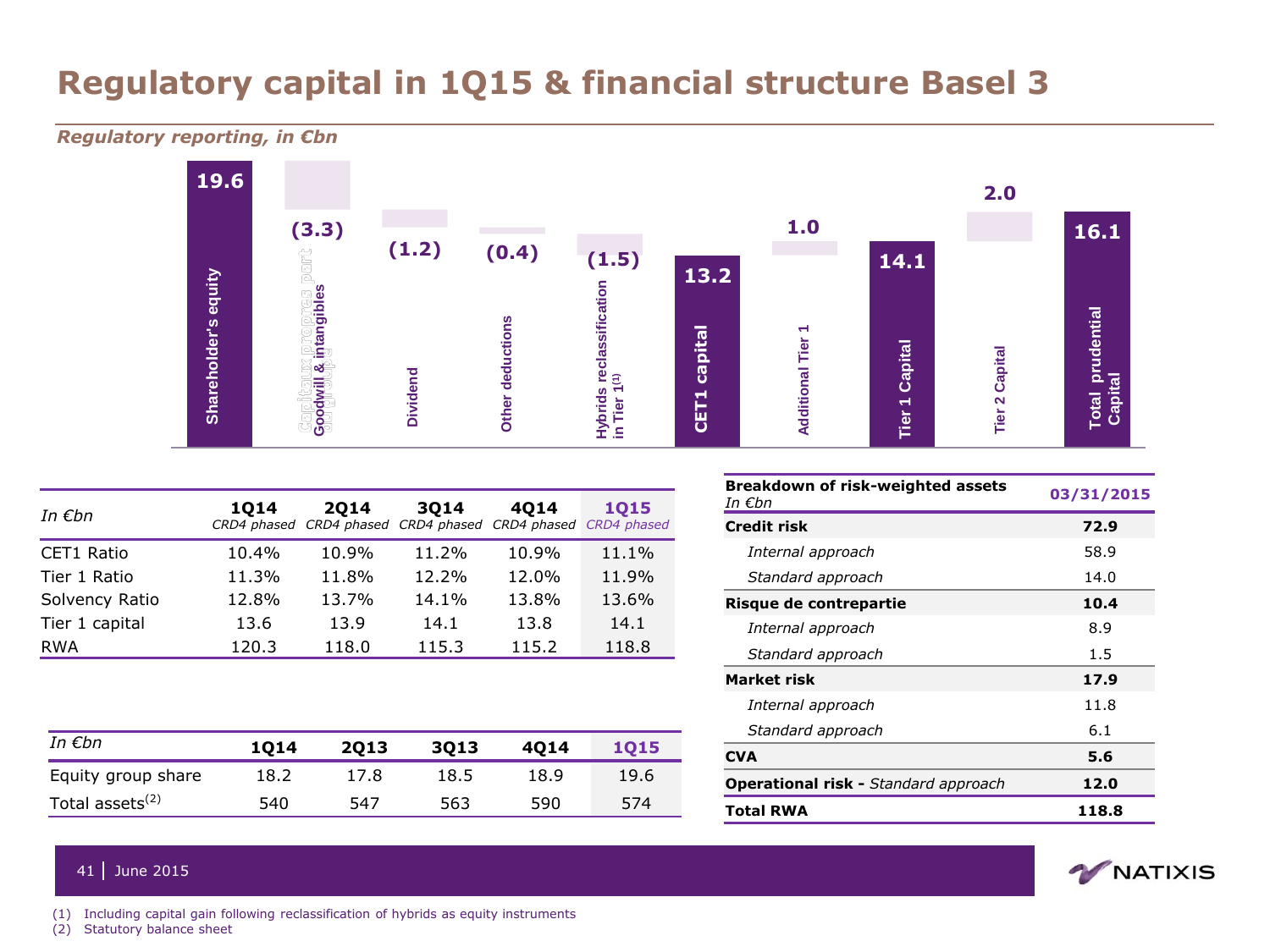## **Leverage ratio**

**According to the rules of the Delegated Act published by the European Commission on October 10, 2014**

| €bn                                          | 03/31/2015 |
|----------------------------------------------|------------|
| Tier 1 capital $(1)$                         | 14.6       |
| Total prudential balance sheet               | 505.4      |
| Adjustement on derivatives <sup>(2)</sup>    | (76.7)     |
| Adjustement on repos $(2)(3)$                | (17.2)     |
| Other exposures to affiliates                | (39.1)     |
| Off balance sheet commitments <sup>(2)</sup> | 38.5       |
| Regulatory adjustements                      | (3.6)      |
| <b>Total leverage exposures</b>              | 407.3      |
| <b>Leverage ratio</b>                        | 3.6%       |

![](_page_41_Picture_3.jpeg)

#### 42 June 2015

(1) Without phase-in except for DTAs on tax loss carryforwards - supposing replacement of existing subordinated issuances when they become ineligible

(2) Including the effect of intragroup cancelation

(3) Repos with clearing houses cleared according to IAS32 standard, without maturity or currency criteria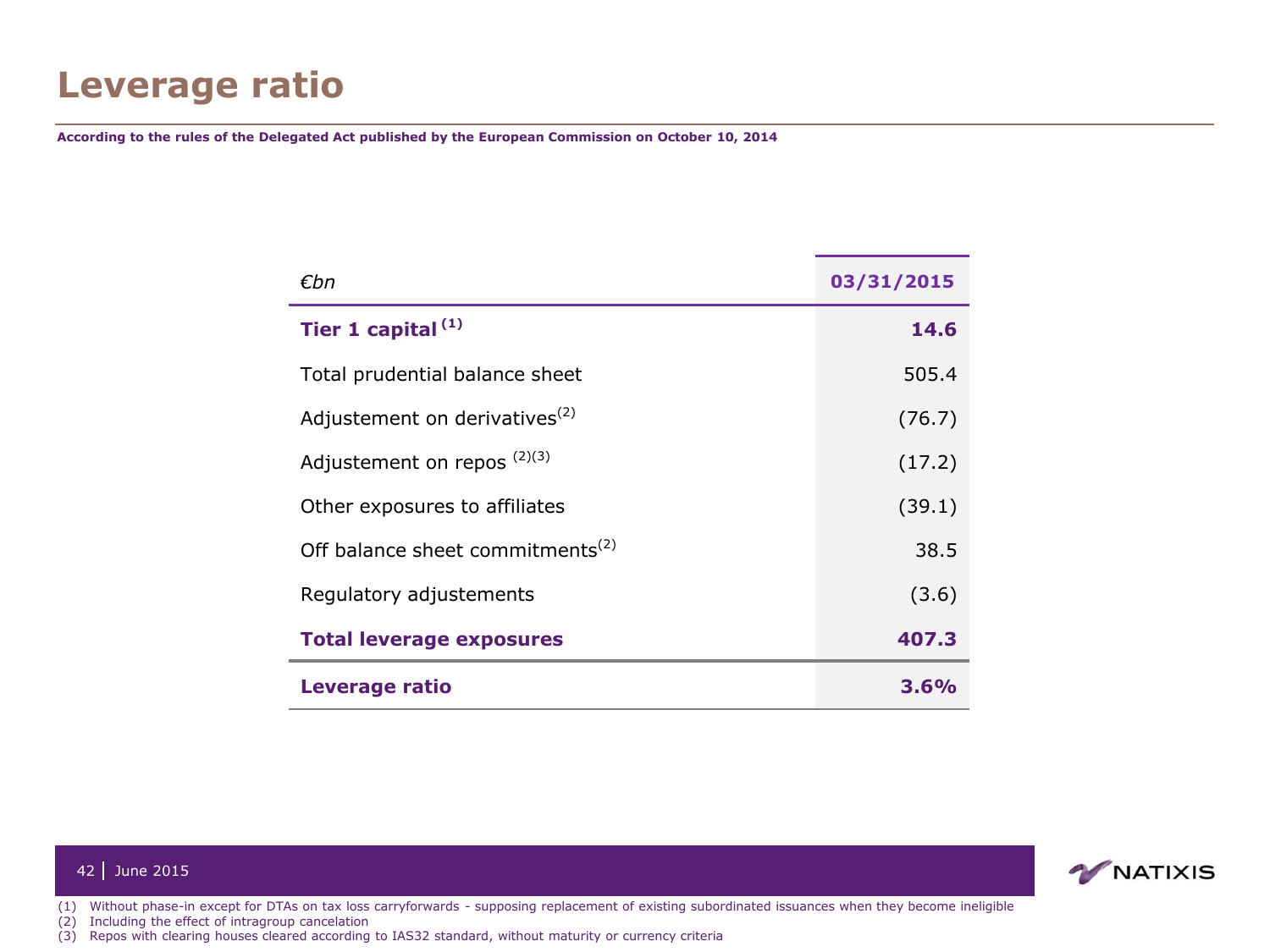## **Normative capital allocation**

| In $\epsilon$ bn                      | <b>RWA</b><br>(end of period) | in % of<br>the total | <b>Goodwill and</b><br>intangibles | Average capital<br>allocation<br>beginning of period | <b>ROE</b><br>after tax |
|---------------------------------------|-------------------------------|----------------------|------------------------------------|------------------------------------------------------|-------------------------|
| <b>Wholesale Banking</b>              | 76.1                          | 68%                  | 0.1                                | 7.3                                                  | 9.2%                    |
| <b>Investment Solutions</b>           | 14.7                          | 13%                  | 2.5                                | 3.9                                                  | 15.1%                   |
| <b>SFS</b>                            | 14.4                          | 13%                  | 0.3                                | 1.7                                                  | 14.0%                   |
| <b>Financial Investments</b>          | 6.6                           | 6%                   | 0.2                                | 0.8                                                  |                         |
| <b>TOTAL (excl. Corporate Center)</b> | 111.8                         | 100%                 | 3.1                                | 13.7                                                 |                         |

| Normative capital allocation and RWA breakdown in 1Q15 - under Basel 3 |  |  |  |  |  |  |  |
|------------------------------------------------------------------------|--|--|--|--|--|--|--|
|------------------------------------------------------------------------|--|--|--|--|--|--|--|

| As of March 31, 2015, in €bn          | Reported | As of March 31, 2015, in $\epsilon$ | Net BV per share $(1)$ |
|---------------------------------------|----------|-------------------------------------|------------------------|
| Net book value $(2)$                  | 17.1     | Net book value $(2)$                | 5.47                   |
| Net tangible $^{(2,3)}$ book value    | 13.5     | Net tangible $^{(2,3)}$ book value  | 4.34                   |
| CET1 capital under Basel 3 - phase-in | 13.2     |                                     |                        |

| 3.5                               | Net tangible $(2,3)$ book value | 4.34 |
|-----------------------------------|---------------------------------|------|
| 3.2                               |                                 |      |
|                                   |                                 |      |
|                                   |                                 |      |
| Earnings per share <sup>(3)</sup> | <b>Natixis' ROE</b>             |      |

| in $\epsilon$ m | <b>1Q15</b> |
|-----------------|-------------|
| <b>Natixis</b>  | 13          |

**DSN interest after tax**

| in $\epsilon$                                                        | <b>1Q15</b> |
|----------------------------------------------------------------------|-------------|
| <b>Reported</b>                                                      | 0.09        |
| <b>Excl. exceptional items and</b><br>IFRIC 21 impact <sup>(5)</sup> | 0.12        |

|                                        | <b>1Q15</b> |
|----------------------------------------|-------------|
| <b>Reported</b>                        | 6.6%        |
| Excl. exceptional items <sup>(5)</sup> | 7.6%        |

**MATIXIS** 

#### 43 June 2015

(1) Calculated on the basis of 3,118,888,280 shares

- (2) Post distribution scheduled
- (3) Net tangible book value= Book value-goodwill-intangible assets
- (4) Including interest expenses on preferred shares (5) See note on methodology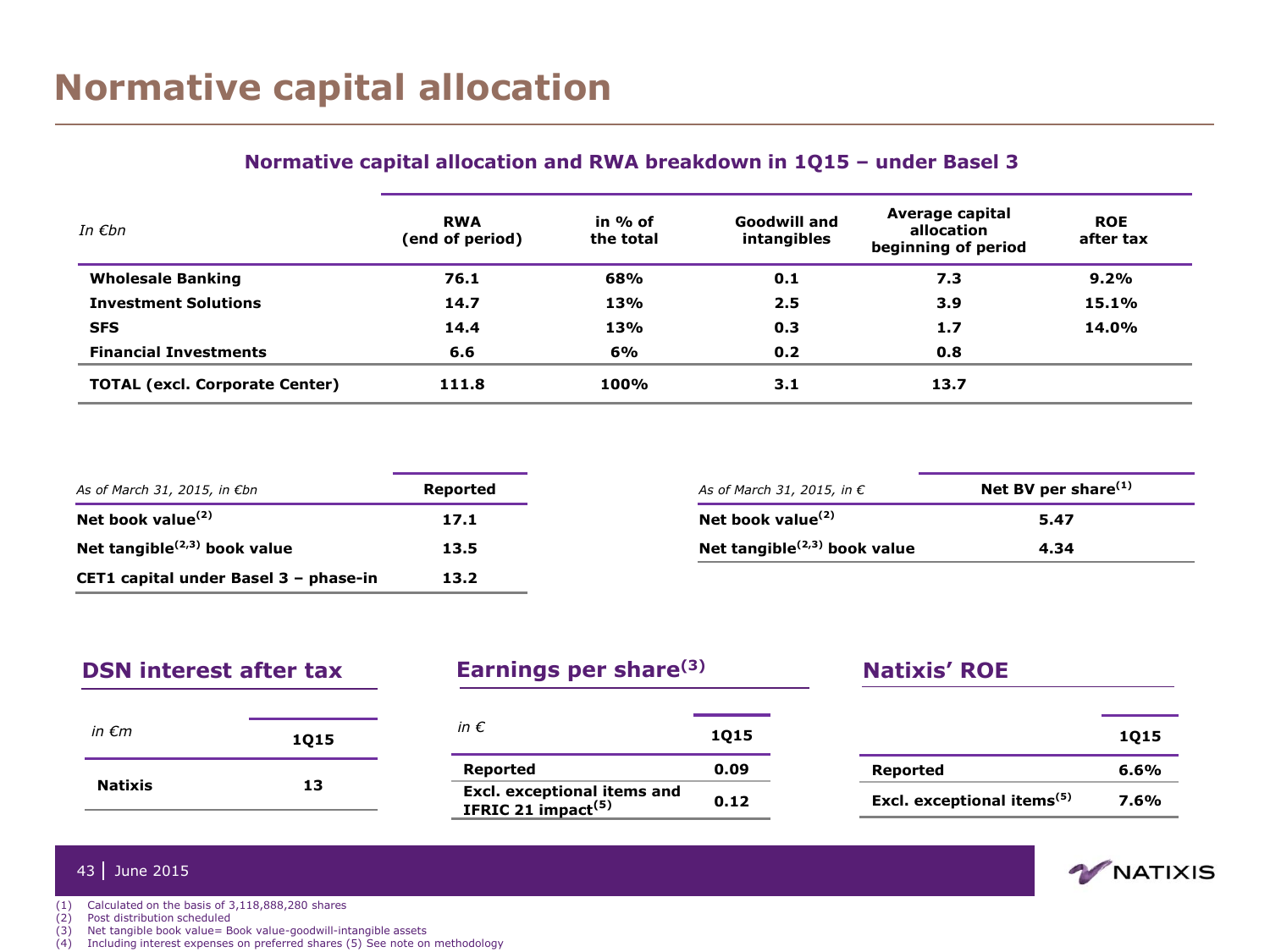## **Groupe BPCE's MLT refinancing(1)**

**Continuous strengthening of the balance sheet structure**

### **Customer loan/deposit ratio(2) Liquidity reserves (in €bn) and short-term funding**

#### **Liquidity reserves: €181bn at March 31, 2015**

- **€56bn** in cash placed with central banks
- **€125bn** of available assets eligible for central bank funding
- Reserves equivalent to **128%** of total short-term funding and MLT and subordinate maturities  $\leq 1$  year

![](_page_43_Figure_8.jpeg)

NATIXIS

![](_page_43_Figure_9.jpeg)

#### 44 June 2015

(1) Natixis' MLT refinancing is managed at BPCE level (2) Excluding SCF (Compagnie de Financement Foncier, the Group's société de crédit foncier - a French legal covered bonds issuer) (3) Change in method on Dec. 31, 2012 related to modifications in the definition of customer classifications; previous periods not restated (4) Change in method on Dec. 31, 2013 following the adoption of new netting agreements between financial receivables and payables; previous periods not restated (5) Change in method at Dec. 31, 2014 following the transfer of subordinated debt issues to the network customers from the Shareholders' equity item to the Customer deposits item on the cash balance sheet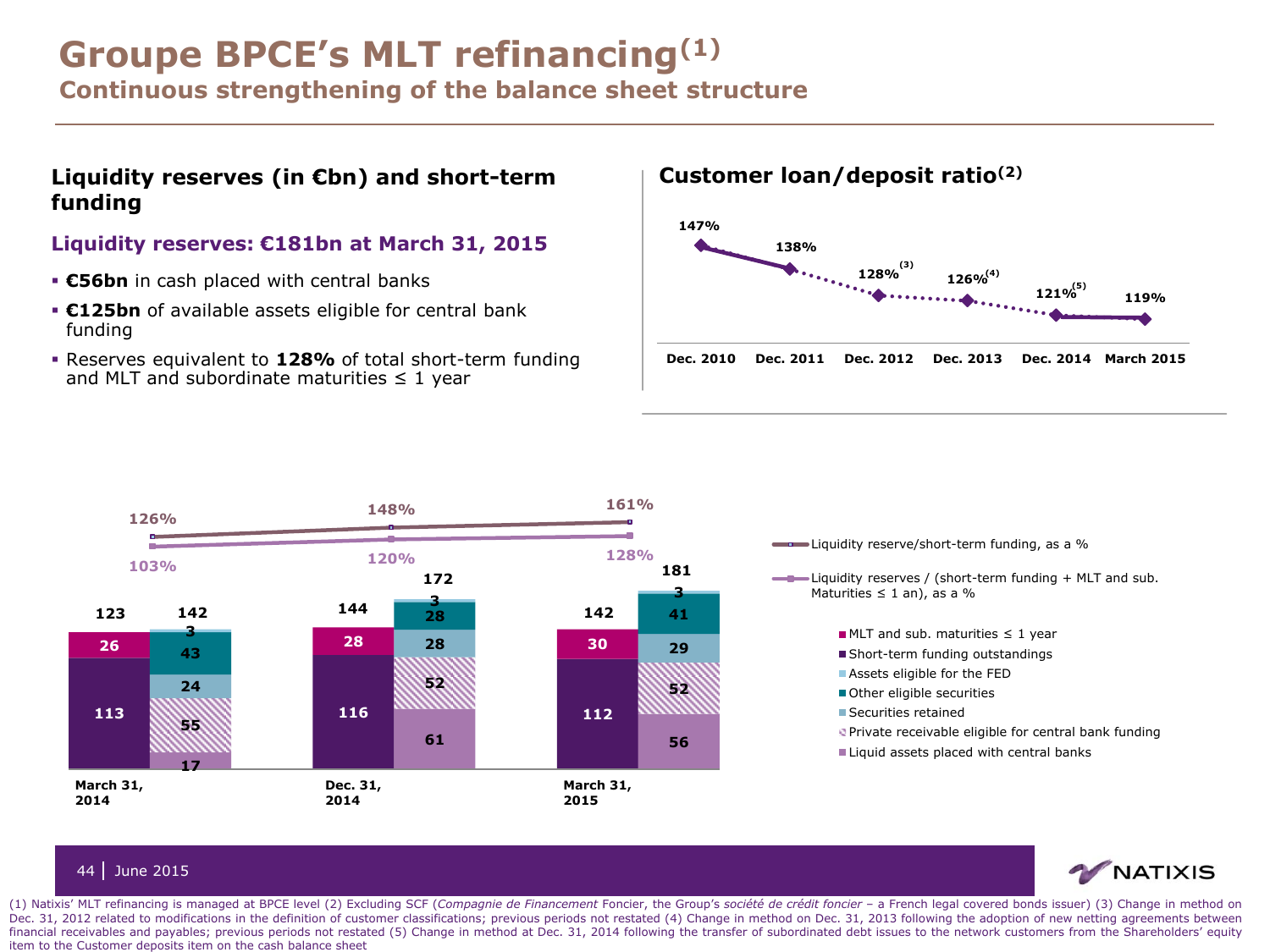## **Groupe BPCE's MLT refinancing(1)**

**Medium-/long-term resources**

#### **55% of the 2015 MLT funding program completed as at April 22, 2015**

- €13.7bn raised out of a €25bn program
- Average maturity at issue: 5.4 years
- Average rate: mid-swap +32bps
- 52% public issues and 48% private placements

#### **BPCE MLT funding pool: €11.1bn raised**

#### **CFF MLT funding pool: €2.6bn raised**

### **MLT funding raised at April 22, 2015 Diversification of the investor base**

### **27% 73%** Covered bond issues Unsecured bond issued **Foreign currencies 42%**

(on unsecured issues in the institutional market)

**3%**

![](_page_44_Picture_13.jpeg)

![](_page_44_Picture_15.jpeg)

USD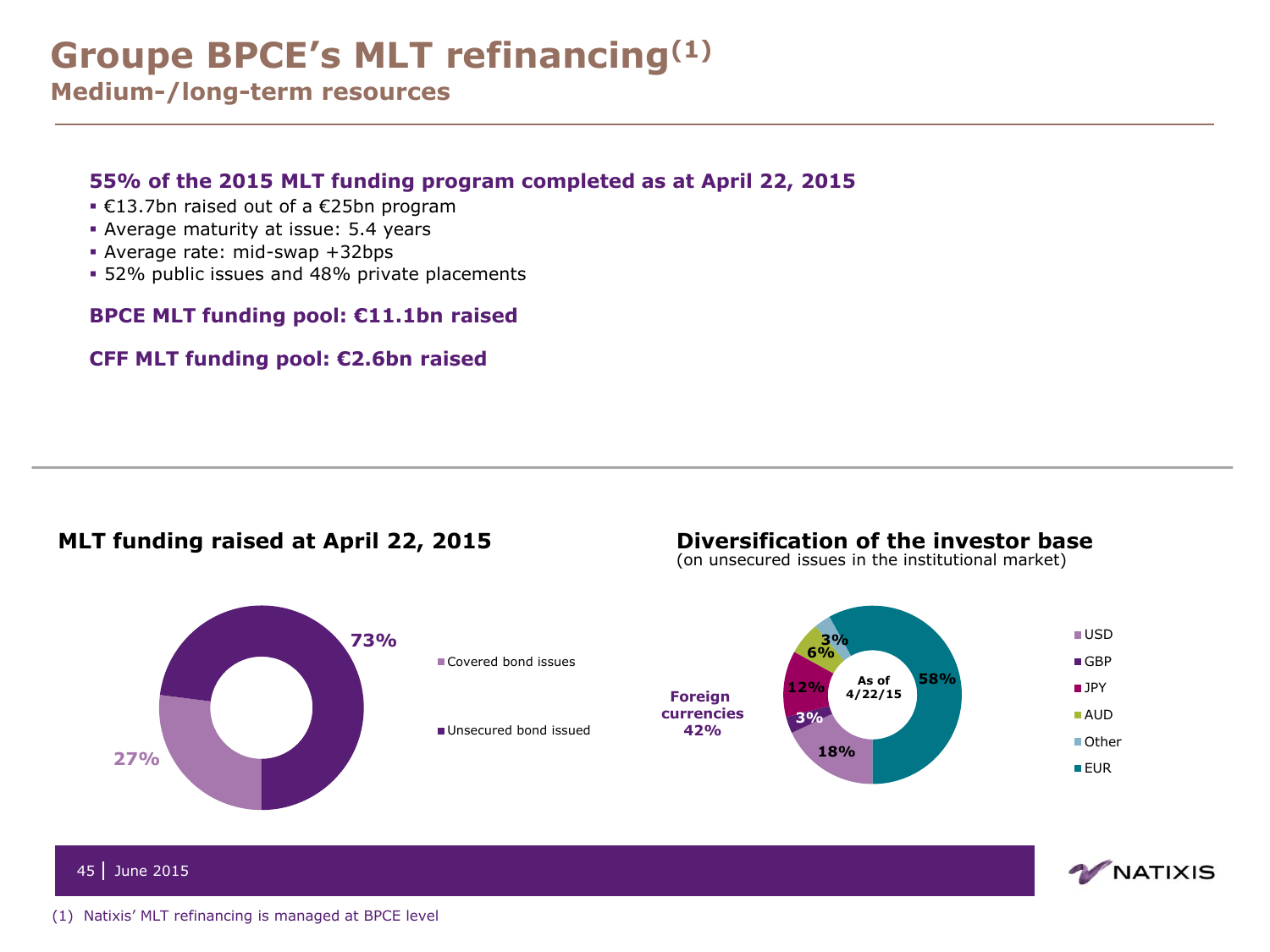# **Balance sheet**

| Assets (in €bn)                                           | 03/31/2015 12/31/2014 |       | Liabilities and equity (in $\varepsilon$ bn)                   | 03/31/2015 | 12/31/2014 |
|-----------------------------------------------------------|-----------------------|-------|----------------------------------------------------------------|------------|------------|
| Cash and balances with central banks                      | 51.9                  | 56.6  | Due to central banks                                           | 0.0        | 0.0        |
| Financial assets at fair value through<br>profit and loss | 245.1                 | 254.6 | Financial liabilities at fair value through<br>profit and loss |            | 220.6      |
| Available-for-sale financial assets                       | 52.5                  | 44.8  | Customer deposits and deposits from<br>financial institutions  | 187.2      | 195.9      |
| Loans and receivables                                     | 160.4                 | 178.9 | Debt securities                                                | 61.2       | 56.6       |
| Held-to-maturity financial assets                         | 2.8                   | 2.8   | Accruals and other liabilities                                 | 47.9       | 40.8       |
| Accruals and other assets                                 | 55.0                  | 46.5  | Insurance companies' technical reserves                        | 53.1       | 50.7       |
| Investments in associates                                 | 0.7                   | 0.7   | Contingency reserves                                           | 1.7        | 1.6        |
|                                                           |                       |       | Subordinated debt                                              | 3.9        | 4.0        |
| Tangible and intangible assets                            | 2.7                   | 2.7   | Equity attributable to equity holders of<br>the parent         | 19.6       | 18.9       |
| Goodwill                                                  | 3.0                   | 2.8   | Minority interests                                             | 1.4        | 1.3        |
| <b>Total</b>                                              | 574.1                 | 590.4 | <b>Total</b>                                                   | 574.1      | 590.4      |

![](_page_45_Picture_2.jpeg)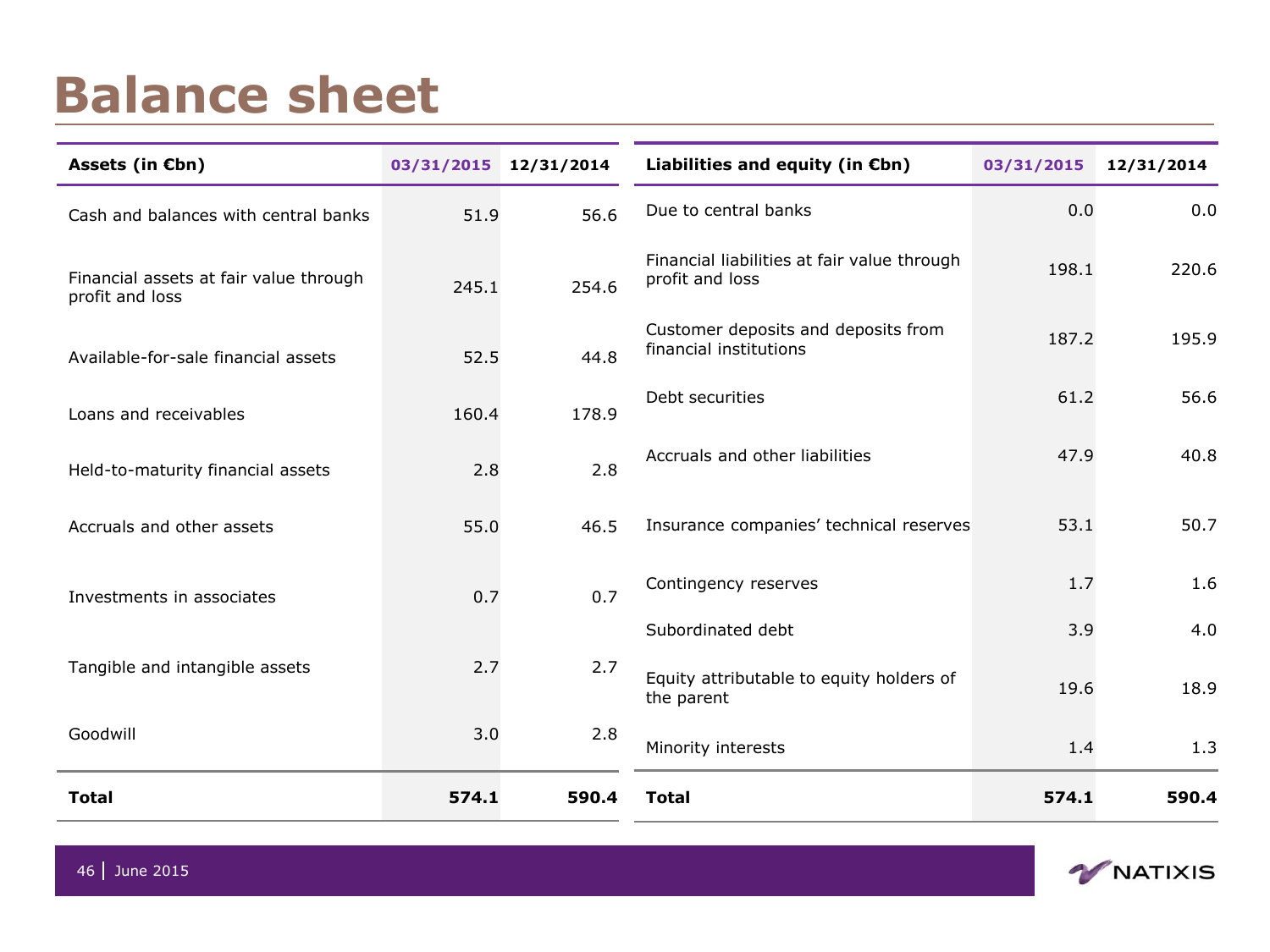# **EAD (Exposure at Default) at March 31, 2015**

### **Regional breakdown(1) Sector breakdown(2)**

![](_page_46_Figure_2.jpeg)

| Administrations            | 34%       |
|----------------------------|-----------|
| Oil / Gas                  | 6%        |
| <b>Real Estate</b>         | 6%        |
| Securitization             | 6%        |
| <b>International Trade</b> | <b>5%</b> |
| Transport                  | 4%        |
| <b>Distribution</b>        | 3%        |
| Electricity                | 3%        |
| <b>Holdings</b>            | 3%        |
| <b>Base industries</b>     | 3%        |
| Community services         | 2%        |
| Automotive industry        | 2%        |
| Mechanical constr.         | 2%        |
| Public works               | 2%        |
| Food & agric.              | 2%        |
| <b>Services</b>            | 1%        |
| Consumer goods             | 1%        |
| <b>Areonautics</b>         | 1%        |
| Pharma/Healthcare          | 1%        |
| <b>Tourism</b>             | 1%        |
| <b>Medias</b>              | $1\%$     |
| Telecom                    | 1%        |
| <b>Technology</b>          | 1%        |
| <b>Others</b>              | 9%        |

![](_page_46_Picture_5.jpeg)

![](_page_46_Picture_6.jpeg)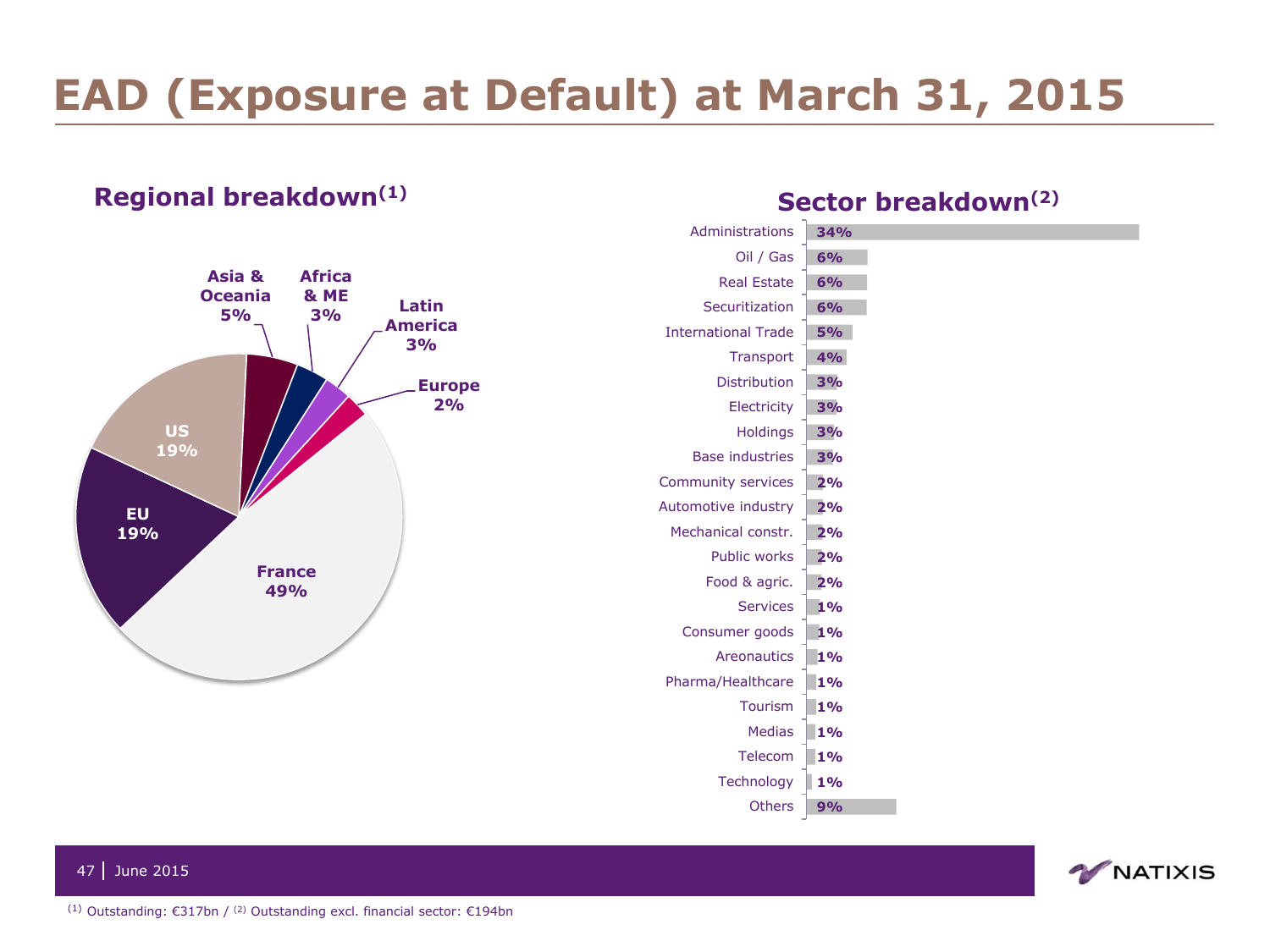![](_page_47_Picture_0.jpeg)

![](_page_47_Figure_1.jpeg)

• **1Q15 average VaR of €9.0m increasing by 26% vs. 4Q14**

![](_page_47_Picture_3.jpeg)